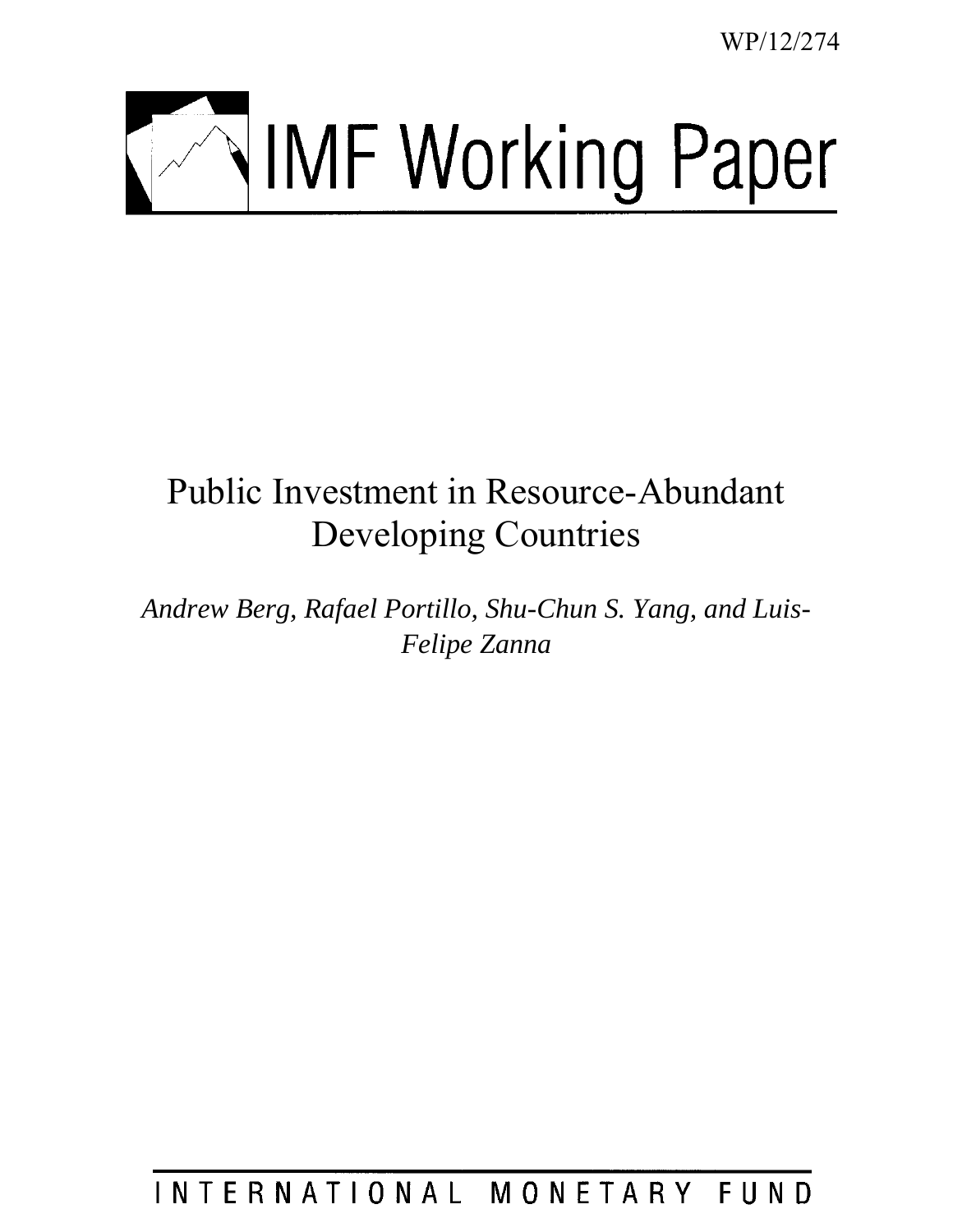## **IMF Working Paper**

Research Department

# **Public Investment in Resource-Abundant Developing Countries Prepared by Andrew Berg, Rafael Portillo, Shu-Chun S. Yang, and Luis-Felipe Zanna\***

Authorized for distribution by Andrew Berg

November 2012

**This Working Paper should not be reported as representing the views of the IMF.** The views expressed in this Working Paper are those of the author(s) and do not necessarily represent those of the IMF, IMF policy, or of DFID. Working Papers describe research in progress by the author(s) and are published to elicit comments and to further debate.

# **Abstract**

Natural resource revenues provide a valuable source to finance public investment in developing countries, which frequently face borrowing constraints and tax revenue mobilization problems. This paper develops a dynamic stochastic small open economy model to analyze the macroeconomic effects of investing natural resource revenues, making explicit the role of pervasive features in these countries including public investment inefficiency, absorptive capacity constraints, Dutch disease, and financing needs to sustain capital. Revenue exhaustibility raises medium-term issues of how to sustain capital built during a windfall, while revenue volatility raises short-term concerns about macroeconomic instability. Using the model, country applications show how combining public investment with a resource fund—a sustainable investing approach—can help address the macroeconomic problems associated with both exhaustibility and volatility. The applications also demonstrate how the model can be used to determine the appropriate magnitude of the investment scaling-up(accounting for the financing needs to sustain capital) and the adequate size of a stabilization fund (buffer).

JEL Classification Numbers: Q32, E22, F43, O41

 $\overline{a}$ 

Keywords: natural resource; public investment; resource-rich developing countries; DSGE models

Author's E-Mail Address: aberg@imf.org; rportillo@imf.org; syang@imf.org; and fzanna@imf.org

<sup>\*</sup> Research Department, the I[nternational Mone](mailto:aberg@imf.org)[tary Fund. This pape](mailto:rportillo@imf.org)[r is substantially re](mailto:syang@imf.org)[vised from its previ](mailto:zanna@imf.org)ous version, circulated under the title"Public Investment in Resource Abundant Low-Income Countries." We acknowledge comments by Chris Geiregat, Jan Gottschalk, Saul Lizondo, Sean Nolan, Catherine Pattillo, Frederick van der Ploeg, Mauricio Villafuerte, and seminar participants in the African Department of the IMF, the IMF/CBRT Conference on Policy Responses to Commodity Price Movements, Bank of Canada, and the Emerging Market Risk Management Conference. We are particularly grateful to Pierre-Olivier Gourinchas, Gulcin Ozkan, and two anonymous referees for very helpful comments. Finally, we thank Christine Richmond and Irene Yackovlev for assistance on the Angola application ,and Christophe Hurlin for providing data to calibrate investment efficiency and absorptive capacity parameters. This working paper is part of a research project on macroeconomic policy in low-income countries supported by U.K.'s Department for International Development. This working paper should not be reported as representing the views of the IMF or of DFID.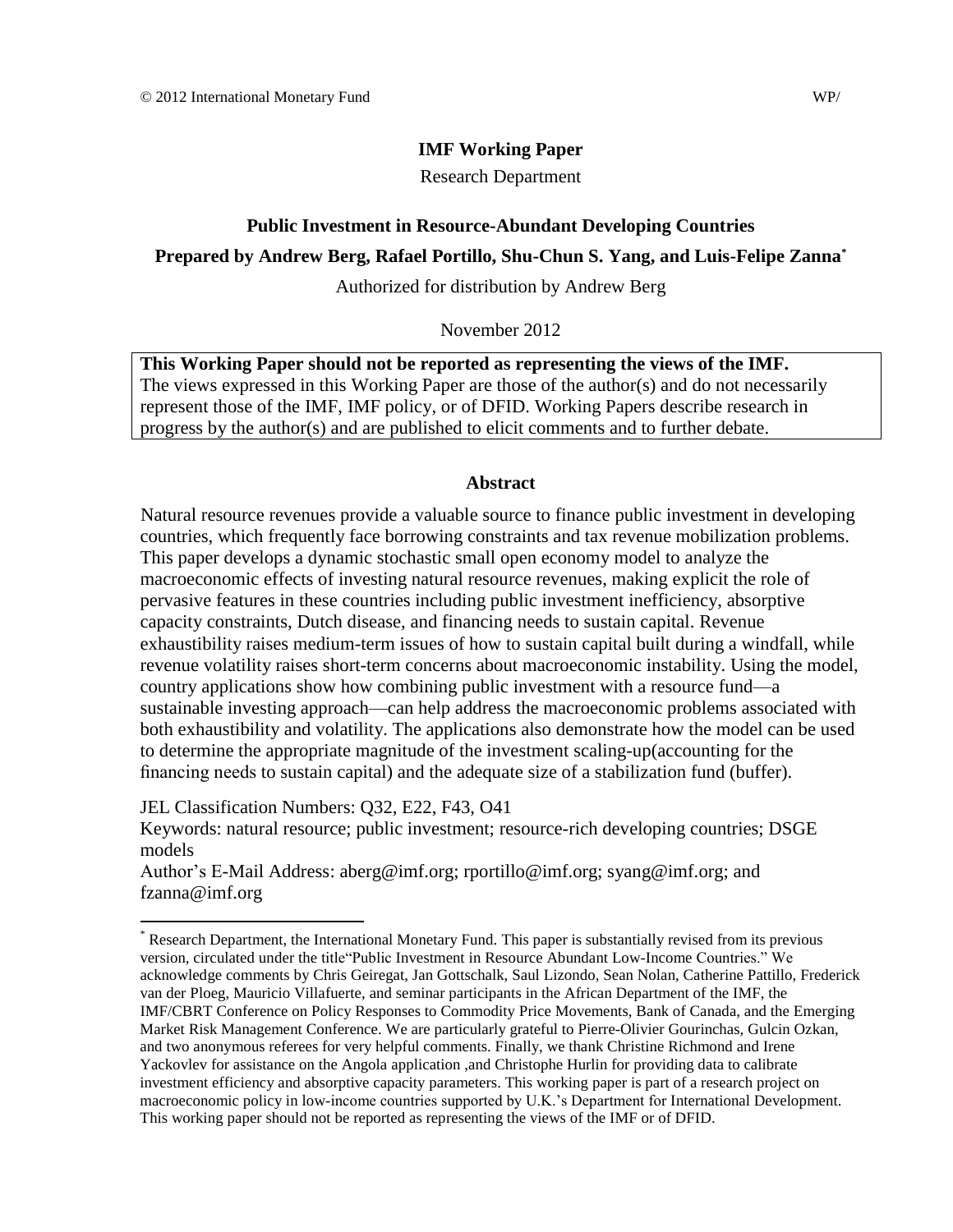# Contents

# Page

| $\bf{I}$                 |                                                                          |  |  |  |  |
|--------------------------|--------------------------------------------------------------------------|--|--|--|--|
| $\mathbf{I}$             |                                                                          |  |  |  |  |
|                          | A                                                                        |  |  |  |  |
|                          | B                                                                        |  |  |  |  |
|                          | C                                                                        |  |  |  |  |
|                          | D                                                                        |  |  |  |  |
|                          |                                                                          |  |  |  |  |
|                          | A                                                                        |  |  |  |  |
|                          | B                                                                        |  |  |  |  |
|                          |                                                                          |  |  |  |  |
|                          | A                                                                        |  |  |  |  |
|                          | B                                                                        |  |  |  |  |
|                          | $\mathcal{C}$                                                            |  |  |  |  |
|                          | D                                                                        |  |  |  |  |
|                          | E                                                                        |  |  |  |  |
| V                        |                                                                          |  |  |  |  |
|                          | A                                                                        |  |  |  |  |
|                          | B                                                                        |  |  |  |  |
|                          |                                                                          |  |  |  |  |
| 1<br>$\overline{2}$<br>3 | Tables                                                                   |  |  |  |  |
|                          | Figures                                                                  |  |  |  |  |
| $\mathbf{1}$             |                                                                          |  |  |  |  |
| 2                        | CEMAC application: all-investing and sustaining public capital by fiscal |  |  |  |  |
|                          |                                                                          |  |  |  |  |
|                          | 3 CEMAC application with constant depreciation rate of public capital:   |  |  |  |  |
|                          |                                                                          |  |  |  |  |
| 4                        |                                                                          |  |  |  |  |
| 5                        |                                                                          |  |  |  |  |
| 6                        | Angola application: conservative vs. aggressive scaling-up               |  |  |  |  |
|                          |                                                                          |  |  |  |  |
| 7                        | Angola application: conservative vs. aggressive scaling-up               |  |  |  |  |
|                          |                                                                          |  |  |  |  |
|                          |                                                                          |  |  |  |  |
|                          |                                                                          |  |  |  |  |
|                          |                                                                          |  |  |  |  |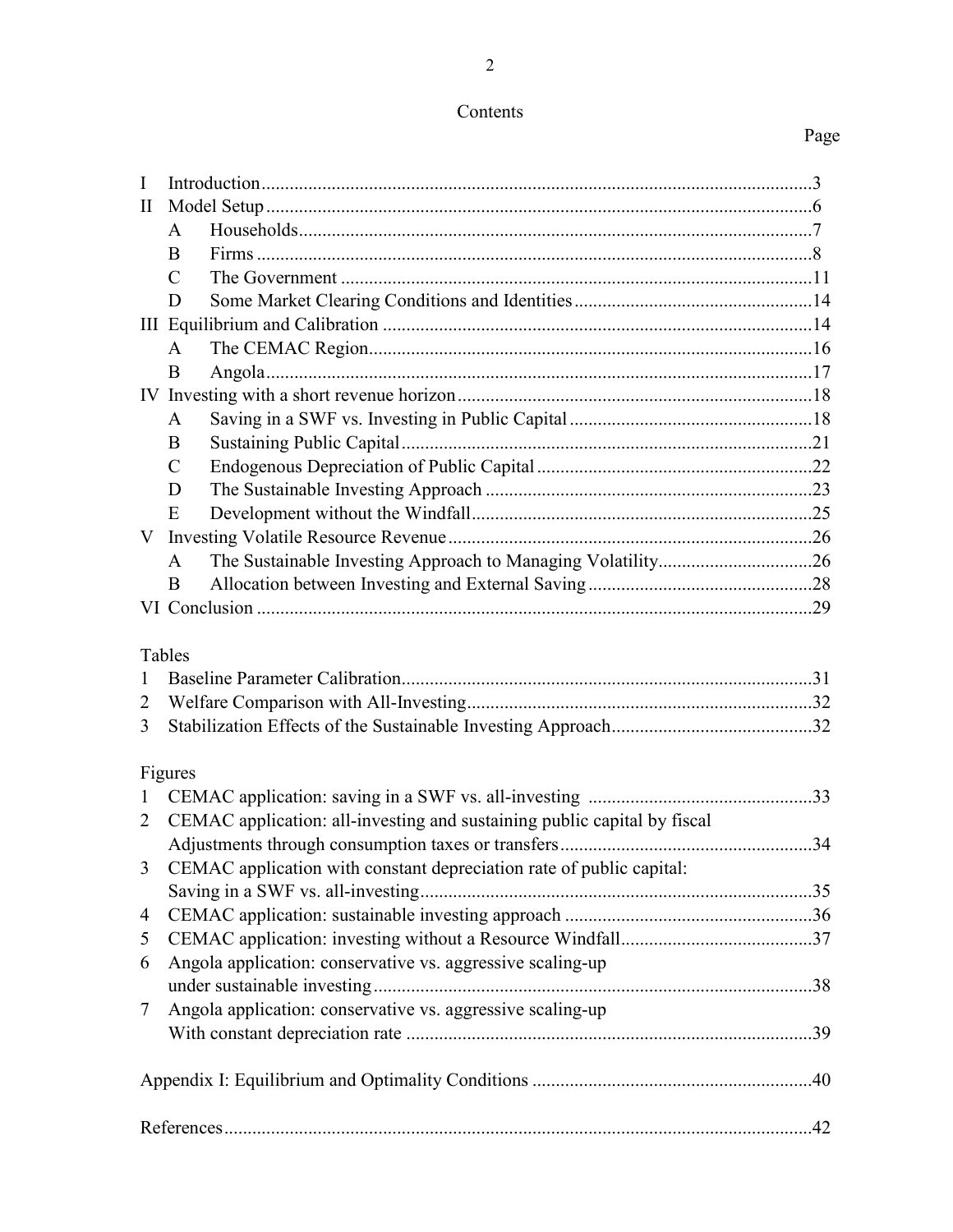# I. INTRODUCTION

Natural resource revenues have been an important source of fiscal revenue and foreign exchange in many developing countries. The International Monetary Fund lists 29 resource-rich developing countries and 12 prospective countries with identified reserves (International Monetary Fund (2012c)). Among these, the average poverty headcount (living at \$2 a day or below) is about 60 percent, and only 27 percent of total roads are paved.<sup>1</sup> Many of these countries face borrowing constraints and limited tax revenue mobilization. Recent surges in resource revenue may thus provide a valuable source to finance public investment, which is essential for economic development.

Managing revenues from non-renewable resources poses challenges for policymakers. The conventional advice, which is based on the permanent income hypothesis, prescribes that off-the-ground resource wealth should be saved externally in a sovereign wealth fund (e.g., Davis et al. (2001), Barnett and Ossowski (2003), and Bems and de Carvalho Filho (2011)). While this advice preserves resource wealth and avoids instability from spending volatile revenues, it overlooks the current poor living conditions and investment needs in capital-scarce economies. Since mid-2000s, calls for reconsidering the conventional advice and prompting investment spending of resource revenue in developing countries have emerged (e.g., UNCTAD Secretariat (2006), Sachs (2007), Collier et al. (2010), Independent Evaluation Office (2011), Baunsgaard et al. (2012), International Monetary Fund (2012c)). These calls have been supported by theoretical work demonstrating that productive government spending can dominate external saving as an optimal strategy to manage resource revenue in credit-constrained, capital-scarce economies (e.g., Takizawa et al. (2004), Venables (2010), van der Ploeg (2010a), van der Ploeg and Venables (2011), and Araujo et al.  $(2012)$ ).<sup>2</sup>

Despite the theoretical appeal of investing resource revenue, history has not generally supported the idea that investing resource revenues would promote sustained economic growth. Resource-abundant countries have tended to grow more slowly than others—the so-called natural resource curse.<sup>3</sup> Gelb (1988) studies six oil-exporting developing countries (Algeria, Ecuador, Indonesia, Nigeria, Trinidad and Tobago, and Venezuela) that undertook sizeable investment projects between 1975 and 1978. The overall growth rate of non-oil output was higher after 1974 but quickly slowed after 1978, suggesting that no obvious growth effects lasted after the windfall period. Particularly in Venezuela, much of the oil

<sup>1</sup>Authors' calculation based on the data in Tables 1 and 2 of Appendix 1 in International Monetary Fund (2012c). "Resource-rich" is defined as having the average natural resource revenue or exports at least 20 percent of total fiscal revenue and exports over 2006-2010.

<sup>2</sup>When borrowing costs and debt service are high, another optimal use of resource revenue is to pay down external debt as discussed in Daban and Helis (2010) and van der Ploeg and Venables (2011).

<sup>&</sup>lt;sup>3</sup>The natural resource curse has been widely studied in the literature, e.g., Gelb (1988), Sachs and Warner (1999), Sachs and Warner (2001), and van der Ploeg (2011b) for a survey. While an average negative correlation exists between growth and the export share of natural resource, some countries, such as Botswana and Chile, have escaped the curse.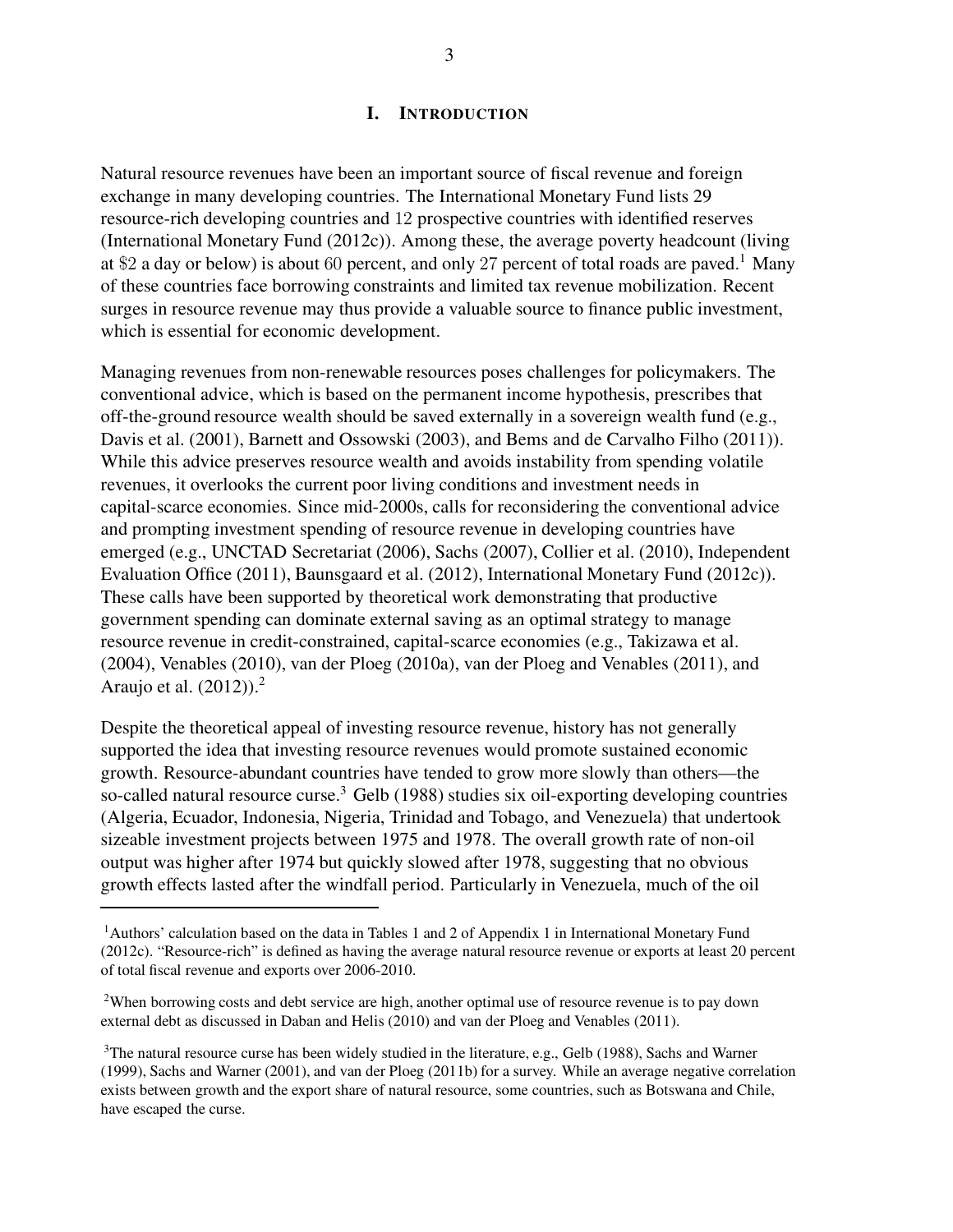windfall (increases over oil revenue from 1962 to 1973) went to public investment, which reached 40 percent on average from 1974 to 1977. Yet the growth rate of per capita non-oil GDP declined in 1976 and became negative in 1979 (Moreno and Shelton (forthcoming)).<sup>4</sup> History then suggests that other factors—aside from potential high public capital returns implied by capital scarcity and the relaxation of credit constraints to finance public investment—can matter for the outcome of investing a resource windfall.

In this paper, we develop a model, in the tradition of the dynamic stochastic general equilibrium (DSGE) literature, to analyze the macroeconomic effects of public investment increases that are mainly financed by natural resource revenues. The model accounts for several important features that are common in developing countries, including public investment inefficiencies, absorptive capacity constraints, weak tax systems, and Dutch disease. Based on this framework, we propose a sustainable investing approach—a combination of raising public investment and saving some of the resources in a resource fund—that fulfills the development needs, preserves resource wealth, and maintains economic stability. This approach stands out then as a policy alternative to grapple with both exhaustibility and volatility issues associated with natural resource revenues.

Low public investment efficiency is pervasive among developing countries. Pritchett (2000) and Hurlin and Arestoff (2010) provide estimates of efficiency—defined as the ratio of the change in public capital to investment expenditures—which are generally below 0.5 for countries in sub-Saharan Africa and Latin America. If investment is scaled up quickly (as often observed during a windfall), absorptive capacity constraints—attributed to supply bottlenecks or poor planning—can drive up investment costs further, as discussed in Collier et al.  $(2010)$ , van der Ploeg  $(2011a)$ , and Buffie et al.  $(2012)$ .<sup>5</sup> While empirical evidence on the costs of absorptive capacity constraints is scant, indirect evidence supports a declining investment return as investment accelerates. For instance, Shi (2012) finds that the growth effect became negative after implementing the Western Development Project in West China, where road per capita length grew from 6 percent annually in 1990s to 15 percent after 2003. Following Arestoff and Hurlin's (2006) estimates using Mexican data, we model that investment efficiency falls when investment expenditure levels exceed a threshold value.

The model captures Dutch disease through a learning-by-doing externality in the non-resource traded sector (van Wijnbergen (1984)): rising government spending can impose demand pressures on non-traded goods, leading to a real appreciation and a decline in traded-good production, reducing TFP in this sector. However, in our framework productive public investment can also raise productivity in the non-resource traded sector, counteracting and even eventually reversing the effects of Dutch disease, as suggested in Sachs (2007) and Berg et al. (2010).

<sup>4</sup>Public investment includes transfers from the Venezuelan Investment Fund to state-owned enterprises. The scope of funding to implement the development strategy contained in the Fifth National Plan was broad, including industrial development projects as well as education, health, electricity, portable water, and highways.

<sup>5</sup>See Chapter II.A in International Monetary Fund (2012d) for the underlying causes resulting in absorptive capacity constraints.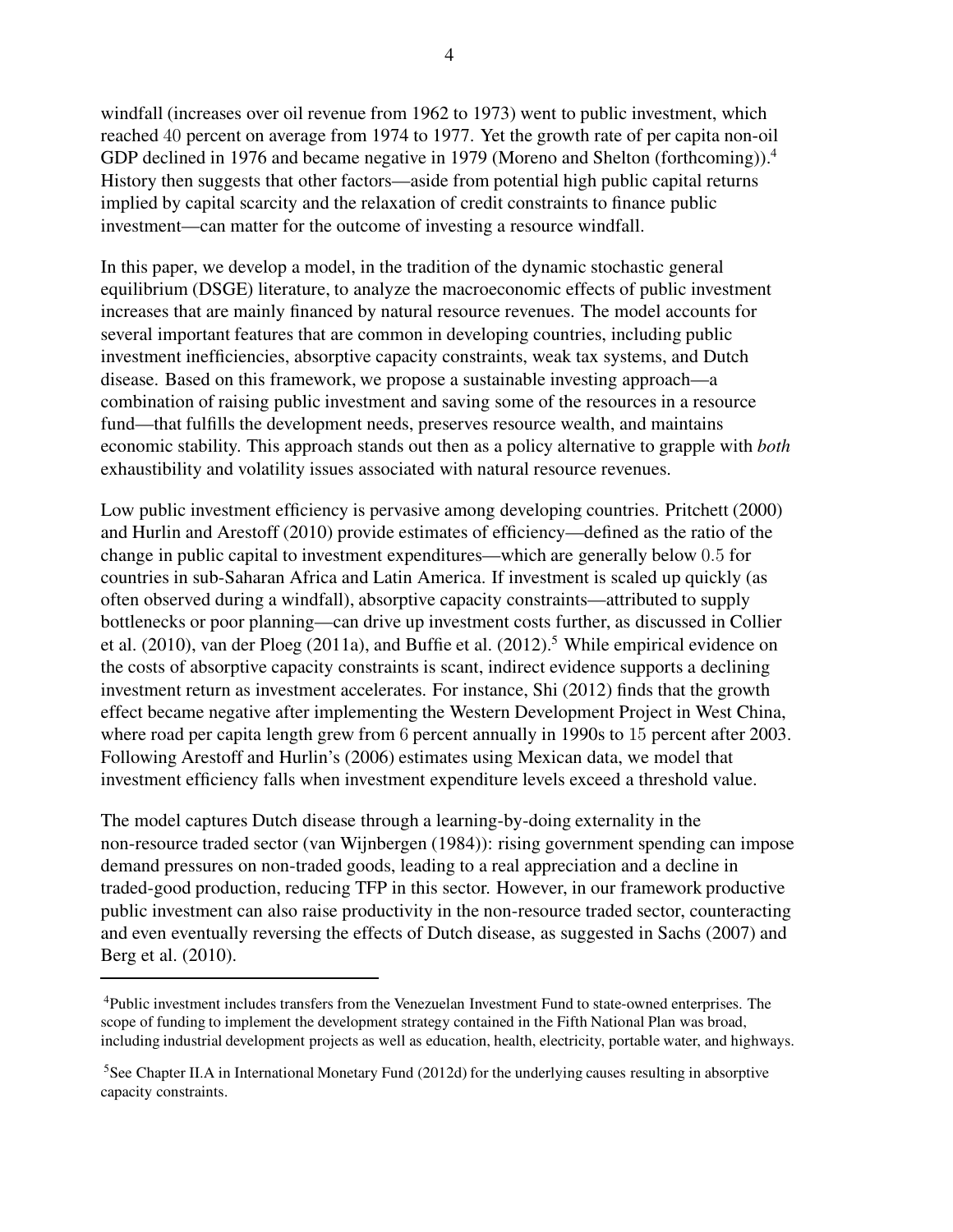Two key distortions together help explain why natural resource rents deserve special analysis in the context of public investment scaling up. First, in our model—and typically in practice—low-income countries are limited in their ability to access international capital markets. Resource sectors are a major exception: FDI in resource extraction and related sectors is substantial in sub-Saharan Africa, for example, presumably because the high rents provide an incentive to overcome the difficulties implied by sovereign immunity and poor governance. Second, inefficient and weak domestic tax systems amplify the costs of self-financed public investment scaling up and the deferred private consumption and investment that this strategy implies.

Our analysis consists of two country applications, which illustrate the sustainable investing approach.

The first application, to the CEMAC region (the Central African Economic and Monetary Community), stresses the importance of securing financing of recurrent costs for sustaining capital, when exhaustibility is looming in the next  $10-20$  years.<sup>6</sup> Decisions about whether to invest in domestic capital or to save in a sovereign wealth fund depend not only on the return to capital but also on the economy's absorptive capacity. But more importantly, even when investment is sufficiently productive, the magnitude of the investment scaling-up should be jointly assessed with the fiscal adjustment necessary to sustain capital beyond the windfall. Policy makers and the literature on public infrastructure generally recognize that large-scale public investment programs are important to speed up economic development. However, as emphasized by Heller (1974) and Rioja (2003), on-going expenditures to cover recurrent costs for operation and maintenance (to avoid faster capital depreciation by "filling the potholes") are crucial to have investment projects remain productive in the medium to long term. By making explicit the financing needs to maintain capital, our sustainable investing approach suggests that, when revenue mobilization is difficult or the distorting effects of fiscal adjustments are large, the investment scaling-up should be reduced. With a smaller scaling-up, more resource revenue can be saved in a resource fund, whose return helps finance recurrent costs, thus yielding long-term growth benefits from investing a windfall.

The second application, to Angola, underscores the importance in building a fiscal buffer to invest volatile revenue, as advised in Collier et al. (2010), van der Ploeg (2010b), Cherif and Hasanov (2012), and Van den Bremer and van der Ploeg (2012). Fiscal responses to resource revenue can have a substantial impact on macroeconomic stability (Pieschacon (2011)). Large fiscal expansions from 2006 to 2008 in Angola, prompted by oil revenue surges, left the economy with little buffer when the oil price plummeted in 2008-2009. By using the resource fund as a fiscal buffer, our sustainable investing approach instead can protect the economy from the boom-bust cycles driven by commodity price shocks. Stochastic simulations that account for historical volatility of oil prices demonstrate how our framework

<sup>6</sup>The CEMAC region consists of Cameroon, Central African Republic, Chad, Congo, Equatorial Guinea, and Gabon. See Caceres et al. (2011) and Baker and Nxumalo (forthcoming) for recent economic conditions and oil production activity in the CEMAC region. The average share of oil GDP is 38 percent of GDP in 2010 and is expected to decline to about a quarter of the current production level by 2030.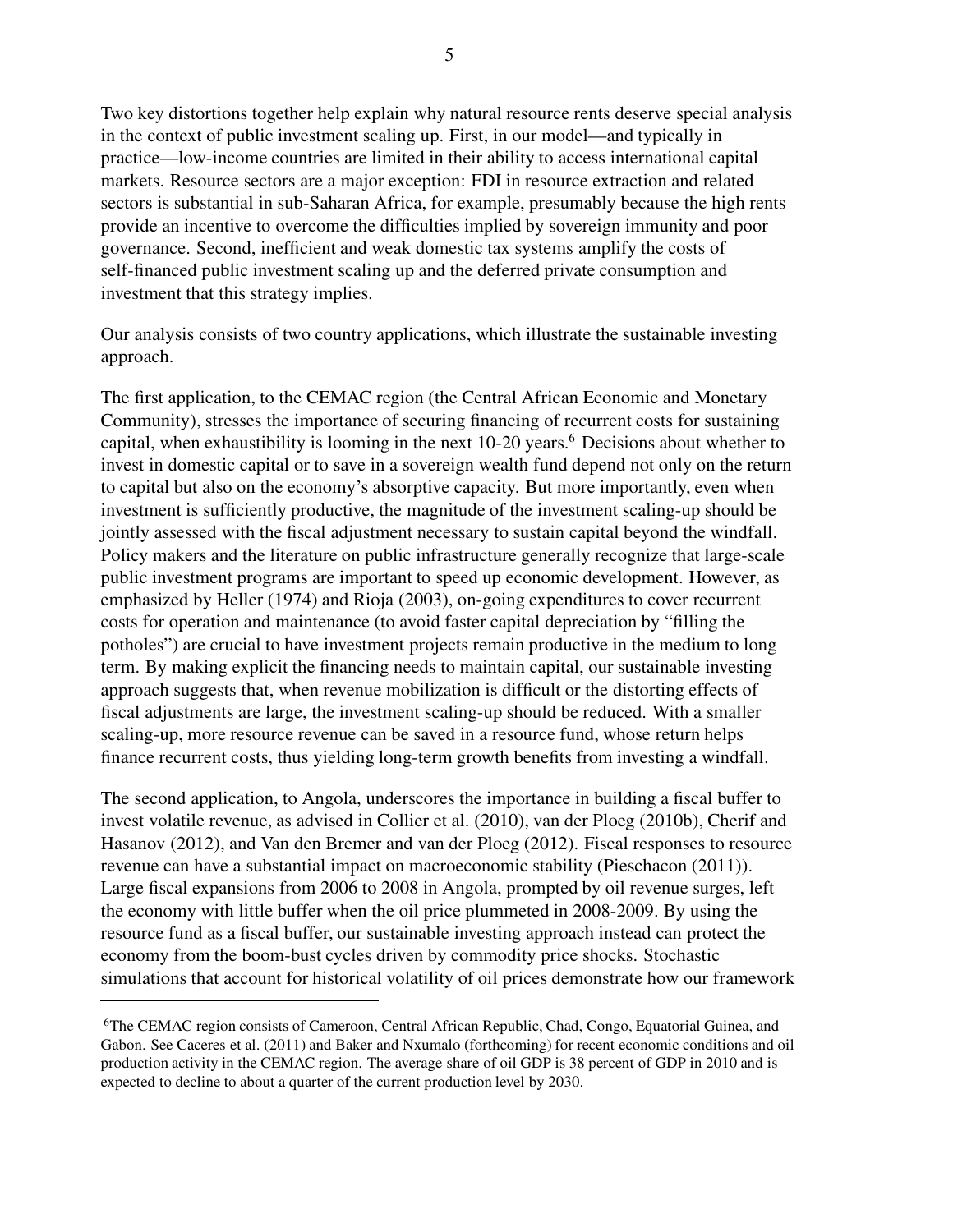can assess the adequacy of a buffer given a scaling-up plan and inform allocations between investing and savings in the context of uncertain revenue flows.

Among the burgeoning research on managing resource revenue in developing economies, our paper adds to the literature by constructing a fully-specified dynamic stochastic framework that can be used for policy analysis. The papers previously cited provide useful benchmarks and insights on several issues of investing resource revenue from the perspective of optimal policy. The models used, however, are often simplified for tractability and focus on solving a social planner's problem. Moreover, they often endow governments with a set of fiscal tools that are capable to fully correct any kind of distortions (e.g., internalize the effects of frictions such as absorptive capacity constraints or smooth consumption for hand-to-mouth consumers), but that may not be implementable in reality.<sup>7</sup> Our model, on the other hand, incorporates more fully the consumption, working, saving, investing, and production decisions of private agents, while also focusing on simple and implementable fiscal policies. A relatively detailed specification of fiscal variables makes it feasible to simulate the effects of a given fiscal path or of simple fiscal rules in allocating resource revenues.

# II. MODEL SETUP

The model is a small open, real economy that has three production sectors: non-traded goods, (non-resource) traded goods, and a natural resource. It includes the standard friction of investment adjustment costs of the DSGE literature as well as frictions that are common in developing countries, such as public investment inefficiencies and absorptive capacity constraints.

Our interest is in studying the macroeconomic effects of a resource-revenue-financed public investment scaling up in low-income or lower-middle income countries. We examine later alternatives involving greater reliance on tax finance. However, the scope for tax increases in practice is generally limited over the medium term. Despite recent progress, most still face significant challenges (International Monetary Fund (2011)). We also abstract from debt-financed scaling ups. Most governments in low-income and lower-middle-income countries have limited access to external commercial funds, particularly before the discovery of natural resource reserves.<sup>8</sup> Concessional borrowing is possible—and the model can account for it as aid—although this is to a great extent beyond the authorities' control and

<sup>&</sup>lt;sup>7</sup>For example, van der Ploeg (2010b), Bems and de Carvalho Filho (2011), and Cherif and Hasanov (2012) assume exogenous non-resource income; Venables (2010), Araujo et al. (2012), and van der Ploeg et al. (2012) abstract from government or fiscal specifications; van der Ploeg (2010a) and van der Ploeg and Venables (2011) assume foreign financed private capital.

<sup>&</sup>lt;sup>8</sup>In particular, low-income countries with IMF-supported programs are subject to debt limit policies on non-concessional borrowing. Recently the IMF has reviewed these policies to reflect better the diversity of low-income countries and their financing patterns, and offer more flexibility depending on countries' debt vulnerabilities and public financial management capacity. See International Monetary Fund (2009) for the guidelines on debt limits in Fund-supported programs.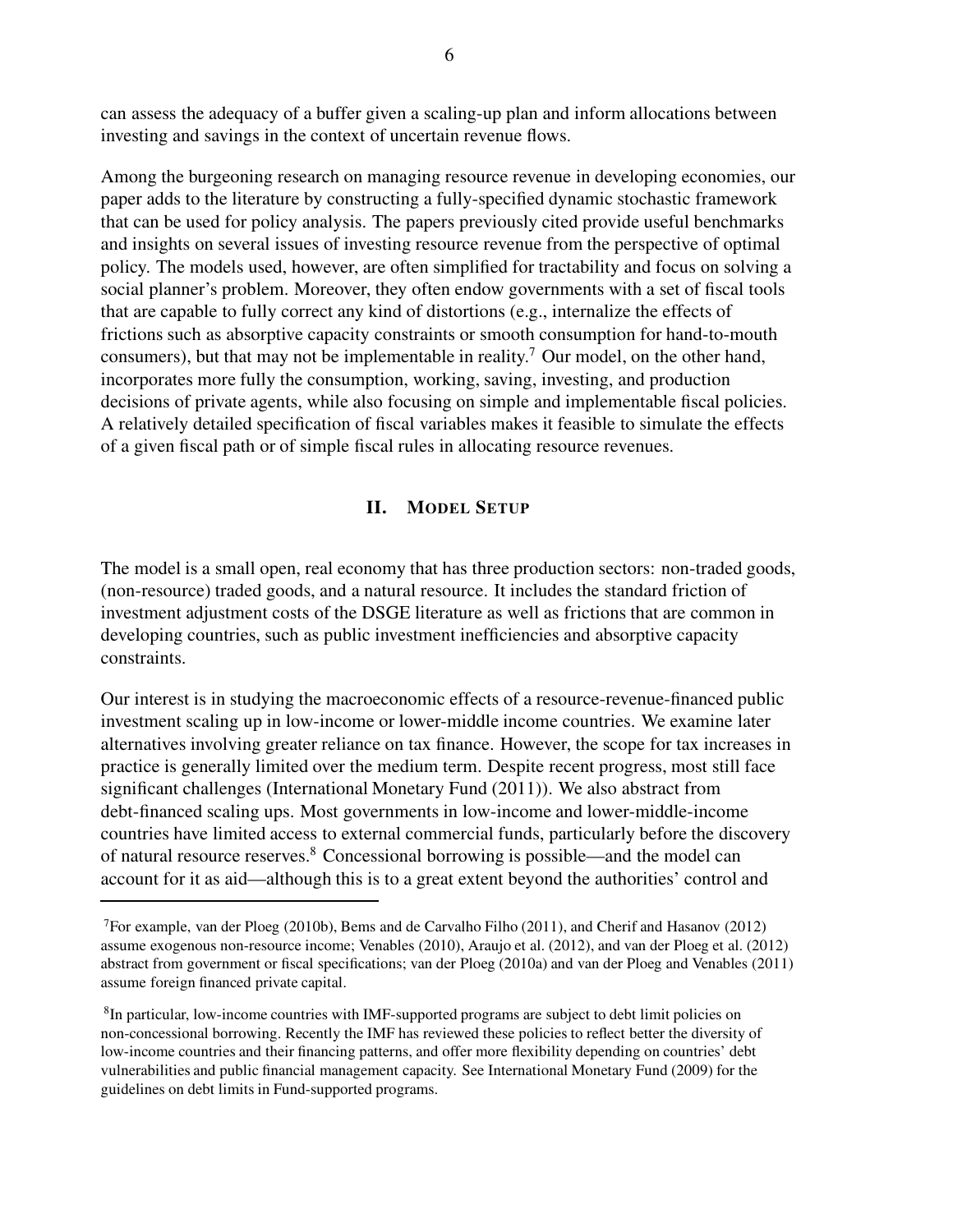exogenously given.<sup>9</sup> In addition, reflecting financial development conditions in these economies the model is assumed to have a closed private capital account, as a first approximation.<sup>10</sup>

#### A. Households

A representative household chooses consumption  $c_t$  and labor  $l_t$  to maximize expected utility,

$$
E_0 \sum_{t=0}^{\infty} \beta^t \left[ \frac{1}{1-\sigma} \left( c_t \right)^{1-\sigma} - \frac{\kappa}{1+\psi} \left( l_t \right)^{1+\psi} \right],\tag{1}
$$

subject to the budget constraint in units of domestic composite consumption:

$$
(1 + \tau_t^c) c_t + b_t = (1 - \tau_t^l) w_t l_t + R_{t-1} b_{t-1} + \Omega_t^T + \Omega_t^N + s_t r m^* + z_t.
$$
 (2)

 $E_0$  denotes the expectations operator conditional on information available at time 0.  $\sigma$  and  $\psi$ are the inverses of the elasticities of intertemporal substitution for consumption and labor supply, respectively.  $\kappa$  is the disutility weight on labor.  $w_t$  is a real wage index measured in units of consumption,  $\tau_t^c$  and  $\tau_t^l$  are the consumption and labor tax rates,  $rm^*$  denotes remittances in units of foreign consumption (denoted by  $*$ ), and  $z_t$  denotes government transfers.  $s_t$  is the CPI-based real exchange rate, and  $\Omega_t^T$  and  $\Omega_t^N$  are profits from the traded and non-traded good sectors, respectively. The household holds domestic government bonds  $b_t$ , which pay  $R_t b_t$  units of composite consumption at  $t + 1$ , with  $R_t$  representing the domestic gross real interest rate. Throughout the analysis, we assume that government does not issue additional debt to finance public investment spending  $(b_t = b \forall t)$ . Households do not have access to foreign loans.<sup>11</sup>

Consumption  $c_t$  is a composite of non-traded goods  $(c_t^N)$  and traded goods  $(c_t^T)$ , combined in a constant-elasticity-of-substitution (CES) basket

$$
c_t = \left[\varphi^{\frac{1}{\chi}}\left(c_t^N\right)^{\frac{\chi-1}{\chi}} + (1-\varphi)^{\frac{1}{\chi}}\left(c_t^T\right)^{\frac{\chi-1}{\chi}}\right]^{\frac{\chi}{\chi-1}},\tag{3}
$$

<sup>&</sup>lt;sup>9</sup>In the natural resource literature, there are papers that allow for government non-concessional debt which is subject to a risk premium, e.g., van der Ploeg and Venables (2011). Empirically this premium is high which implies an almost closed capital account from a borrowing perspective.

<sup>&</sup>lt;sup>10</sup>See Appendix 1 in International Monetary Fund (2012c) for a list of resource-rich developing countries, and International Monetary Fund (2012a) for a survey of financial development in low-income countries.

 $<sup>11</sup>$ A typical low-income country features a large share of hand-to-mouth households, who do not have access to</sup> capital and asset markets and consume all their disposable income each period. Because of the assumptions that 1) the private sector faces a closed capital account, 2) firms (not households) own private capital, and 3) the government does not issue additional debt to finance public investment, the forward-looking households behave very similarly to the hand-to-mouth in response to shocks. An alternative setup with a large share of the hand-to-mouth households produces very close results to the one here. For similar reasons, and as discussed in Buffie et al. (2012), allowing the government to finance investment through domestic debt would add little to the analysis.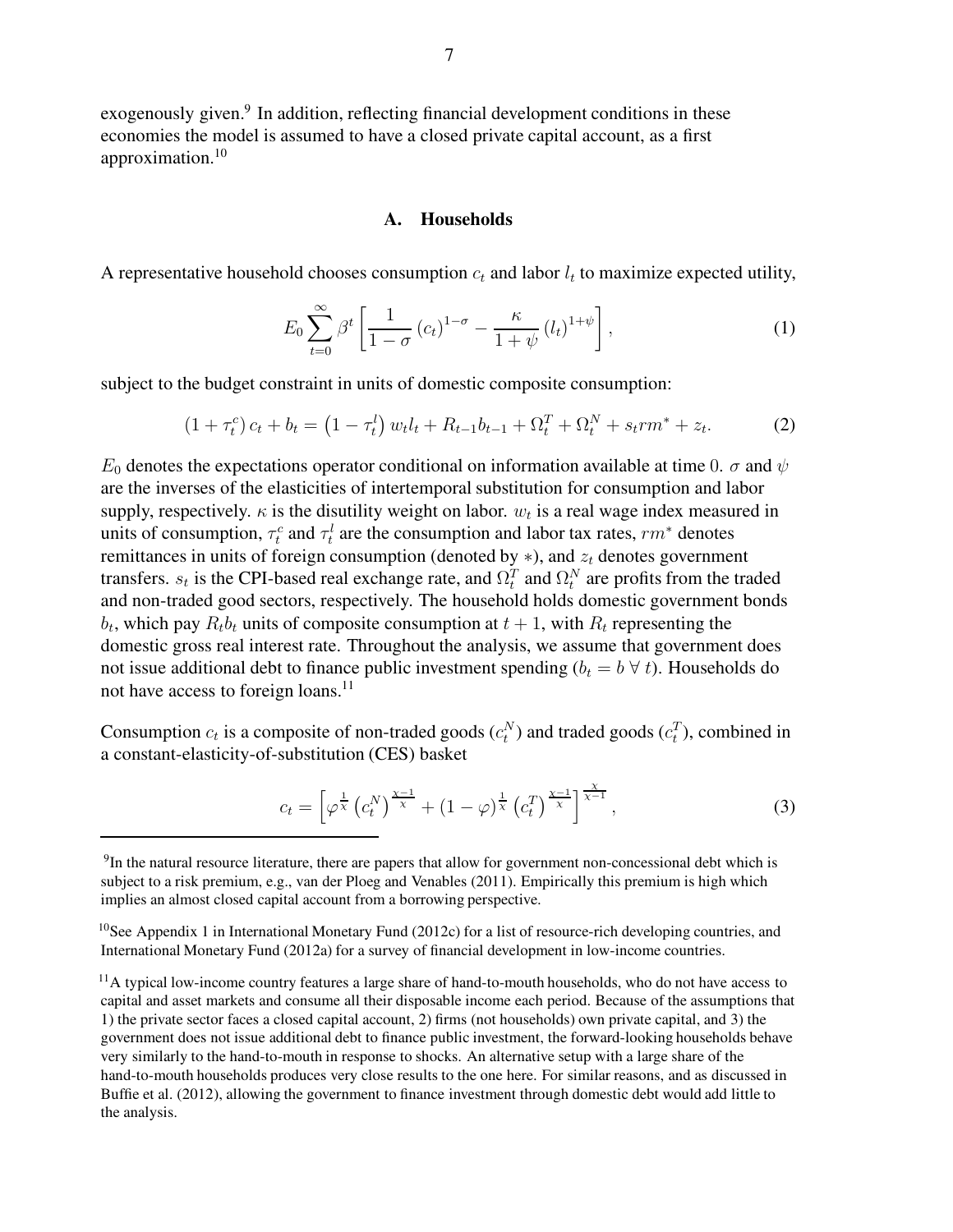where  $\chi$  denotes the intratemporal elasticity of substitution, and  $\varphi$  indicates the degree of consumption home bias. Let the composite consumption be the numeraire of the economy, and assume the law of one price holds for traded goods. Then,  $s_t$  is also the relative price of traded goods to composite consumption. The CES basket implies that the price of one unit of composite consumption is

$$
1 = \varphi \left( p_t^N \right)^{1-\chi} + (1-\varphi)(s_t)^{1-\chi}, \tag{4}
$$

where  $p_t^N$  is the relative price of non-traded goods to composite consumption.

#### 1. Aggregate Labor and Wage Rates

Households only supply labor  $l_t^N$  and  $l_t^T$  to non-resource sectors. There is imperfect labor mobility as reflected by the following CES aggregator for total labor:

$$
l_t = \left[\delta^{-\frac{1}{\rho}} \left(l_t^N\right)^{\frac{1+\rho}{\rho}} + (1-\delta)^{-\frac{1}{\rho}} \left(l_t^T\right)^{\frac{1+\rho}{\rho}}\right]^{\frac{\rho}{1+\rho}},\tag{5}
$$

where  $\delta$  is the share of labor in the non-traded sector in the initial steady state and  $\rho > 0$ governs labor sectoral mobility. The real aggregate wage rate is then given by

$$
w_t = \left[ \delta \left( w_t^N \right)^{1+\rho} + (1-\delta) \left( w_t^T \right)^{1+\rho} \right]^{\frac{1}{1+\rho}}.
$$
 (6)

#### B. Firms

Firms produce goods in either the non-traded goods sector  $(N)$  or the traded goods sector (T), using labor (l), private capital (k) and public capital ( $K<sup>G</sup>$ ). The production in the natural resource sector  $(O)$  is assumed to be exogenous, for simplicity.

#### 1. Natural Resource Sector

Since most natural resource production in reality is capital intensive, and much resource investment in low-income countries is financed by foreign direct investment, we can assume the following exogenous process for output in the natural resource sector:

$$
\frac{y_t^O}{y^O} = \left(\frac{y_{t-1}^O}{y^O}\right)^{\rho_{yo}} e^{\varepsilon_t^{yo}},\tag{7}
$$

where  $\rho_{yo} \leq 1$ ,  $\varepsilon_t^{yo} \sim i.i.d. N(0, \sigma_{yo}^2)$  is the resource production shock and a variable without a time subscript is a variable's value at the initial steady state. We also assume that a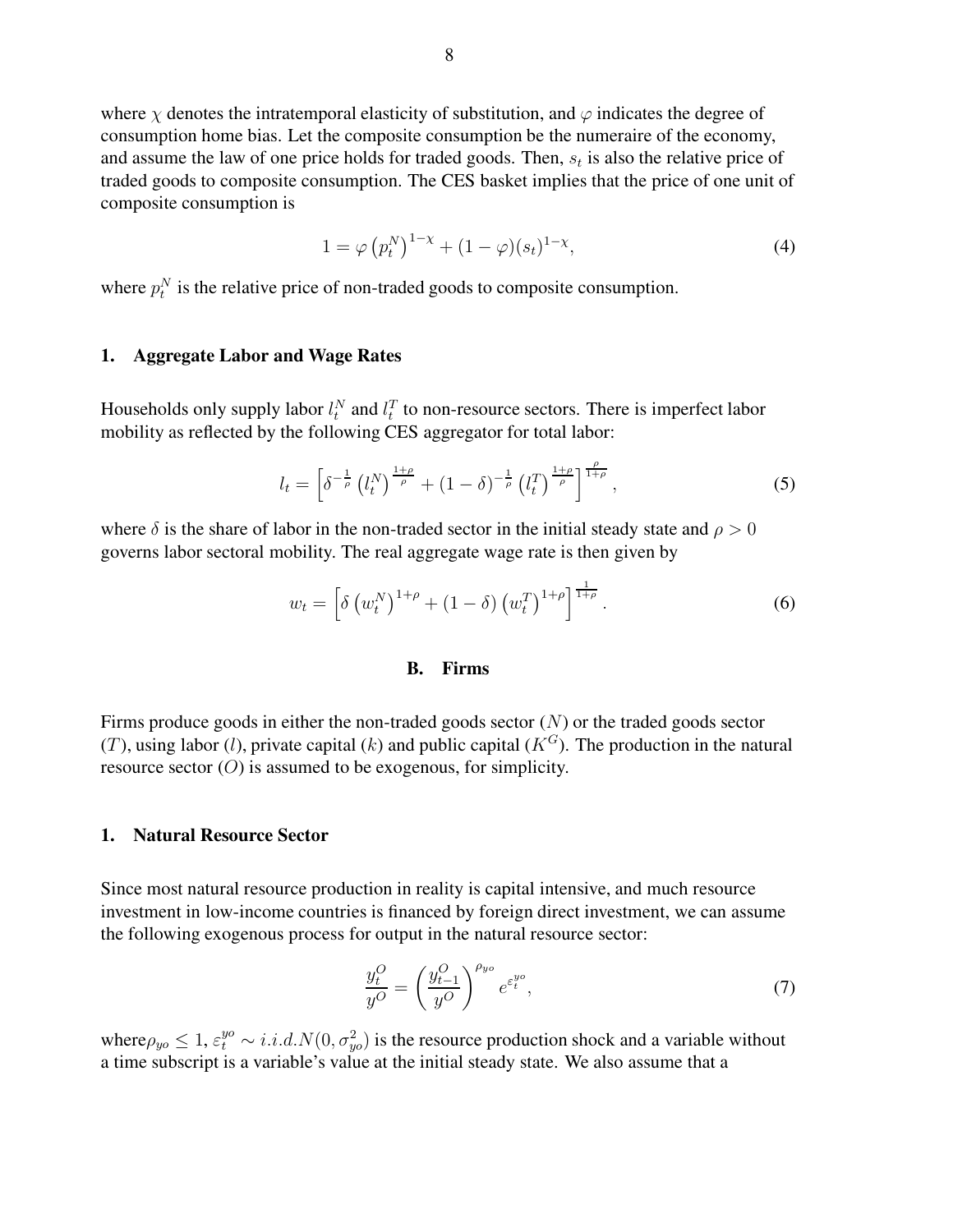country's resource output is relatively small in the world market, and that the international commodity price  $p_t^{O*}$  (relative to foreign goods) is exogenous and follows the process

$$
\frac{p_t^{O*}}{p^{O*}} = \left(\frac{p_{t-1}^{O*}}{p^{O*}}\right)^{\rho_{po}} e^{\varepsilon_t^{po}},\tag{8}
$$

where  $\rho_{po} \leq 1$ ,  $\varepsilon_t^{po} \sim i.i.d. N(0, \sigma_{po}^2)$  is the resource price shock. Resource GDP in units of domestic composite consumption  $is^{12}$ 

$$
Y_t^O = s_t p_t^{O*} y_t^O. \tag{9}
$$

Resource production is subject to a royalty at a rate of  $\tau^o$ .<sup>13</sup> Resource revenue collected each period is

$$
T_t^O = s_t \underbrace{\left(\tau^o p_t^{O*} y_t^O\right)}_{\equiv T_t^{O*}}.\tag{10}
$$

As most resource output in developing countries is exported, we assume that resource output in the model is not consumed domestically.

# 2. Non-traded Good Sector

The non-traded sector is perfectly competitive. A representative firm uses the technology

$$
y_t^N = z^N \left( k_{t-1}^N \right)^{1-\alpha^N} \left( l_t^N \right)^{\alpha^N} \left( K_{t-1}^G \right)^{\alpha^G}, \tag{11}
$$

where  $\alpha^G$  is the output elasticity with respect to public capital and  $z^N$  is a productivity scale parameter. Following neoclassical literature on models with public capital (e.g., Baxter and King (1993) and Kamps (2004)), constant returns to scale are assumed with respect to private production inputs and increasing returns to scale with respect to public capital.<sup>14</sup>

 $12$ One way to further simplify the specification is to model the effects of a natural resource sector as foreign transfers that capture resource revenue flows (see, e.g., Dagher et al. (forthcoming)). By making explicit the natural resource GDP, however, the model can be calibrated to better match countries national accounts and fiscal data.

<sup>&</sup>lt;sup>13</sup>In practice, other instruments or mechanisms, including production sharing contracts, corporate income taxes, and state ownership or participation, may also be used to collect resource revenue (International Monetary Fund (2012b)). Since our analysis concerns only total resource revenue collected, we use one instrument to calibrate the share of resource revenue in total revenue.

<sup>&</sup>lt;sup>14</sup>Relative to another common specification with constant return to scale to all production factors, this specification has the advantage that  $\alpha^N$  can be calibrated to match income shares of labor and private capital of an economy.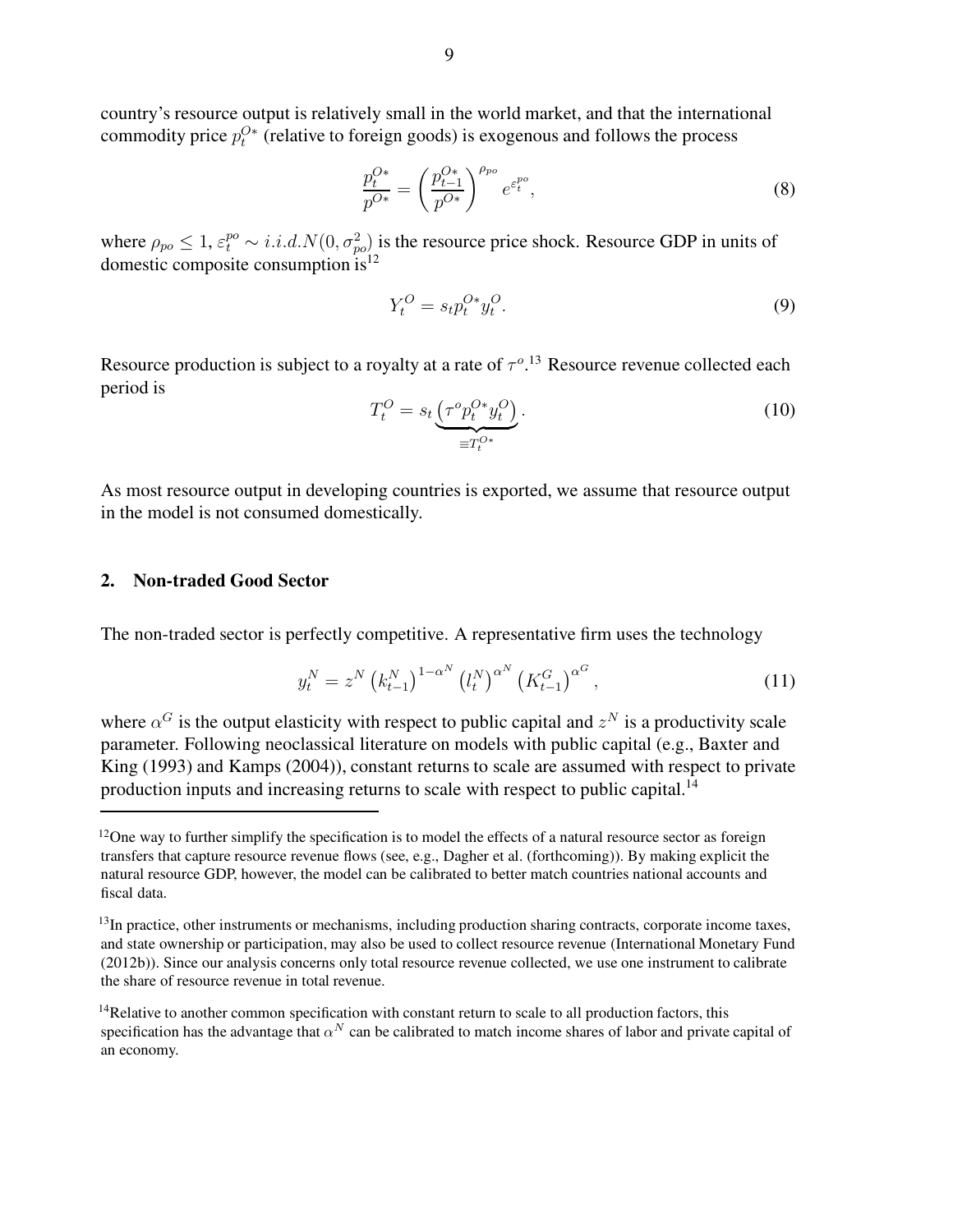Private capital evolves by the law of motion

$$
k_t^N = (1 - \delta^N) k_{t-1}^N + \left[1 - \frac{\kappa^N}{2} \left(\frac{i_t^N}{i_{t-1}^N} - 1\right)^2\right] i_t^N, \tag{12}
$$

where  $\kappa^N \geq 0$  is the investment adjustment cost parameter.

A representative non-traded good firm maximizes its net present-value profit weighted by the marginal utility of households  $(\lambda_t)$ ,

$$
E_t \sum_{t=0}^{\infty} \beta^t \lambda_t \underbrace{\left[ (1-\iota) \left( p_t^N y_t^N \right) - w_t^N l_t^N - i_t^N + \iota p_t^N Y_t^N \right]}_{\equiv \Omega_t^N, \text{ profit of the non-traded good sector}},
$$
\n(13)

where  $\iota$  captures distortions in developing countries that discourage firms from investing and hiring further and  $Y_t^N$  denotes the aggregate output of non-traded goods.<sup>15</sup> Implicitly,  $\iota$  acts like a distorting tax on firms but revenue collected remains in the private sector. For simplicity, these implicit taxes are rebated back to the firms in a lump-sum fashion.

#### 3. Traded Good Sector

The traded good sector is also perfectly competitive and produces by a similar technology to that in the non-traded sector

$$
y_t^T = z_t^T \left( k_{t-1}^T \right)^{1-\alpha^T} \left( l_t^T \right)^{\alpha^T} \left( K_{t-1}^G \right)^{\alpha_G} . \tag{14}
$$

The productivity  $z_t^T$  is subject to learning-by-doing externalities, depending on the last period traded output :

$$
\ln z_t^T = \rho_{zT} \ln z_{t-1}^T + d \ln y_{t-1}^T.
$$
\n(15)

Like the non-traded good sector, capital evolves according to

$$
k_t^T = (1 - \delta^T) k_{t-1}^T + \left[ 1 - \frac{\kappa^T}{2} \left( \frac{i_t^T}{i_{t-1}^T} - 1 \right)^2 \right] i_t^T,
$$
 (16)

and each firm maximizes its weighted preset-value profits,

$$
E_t \sum_{t=0}^{\infty} \beta^t \lambda_t \underbrace{\left[ (1 - \iota) s_t y_t^T - w_t^T l_t^T - i_t^T + \iota s_t Y_t^T \right]}_{\equiv \Omega_t^T, \text{ profit of the traded good sector}}.
$$
 (17)

 $15$ This tax helps match the relatively low investment to GDP ratios observed in developing countries.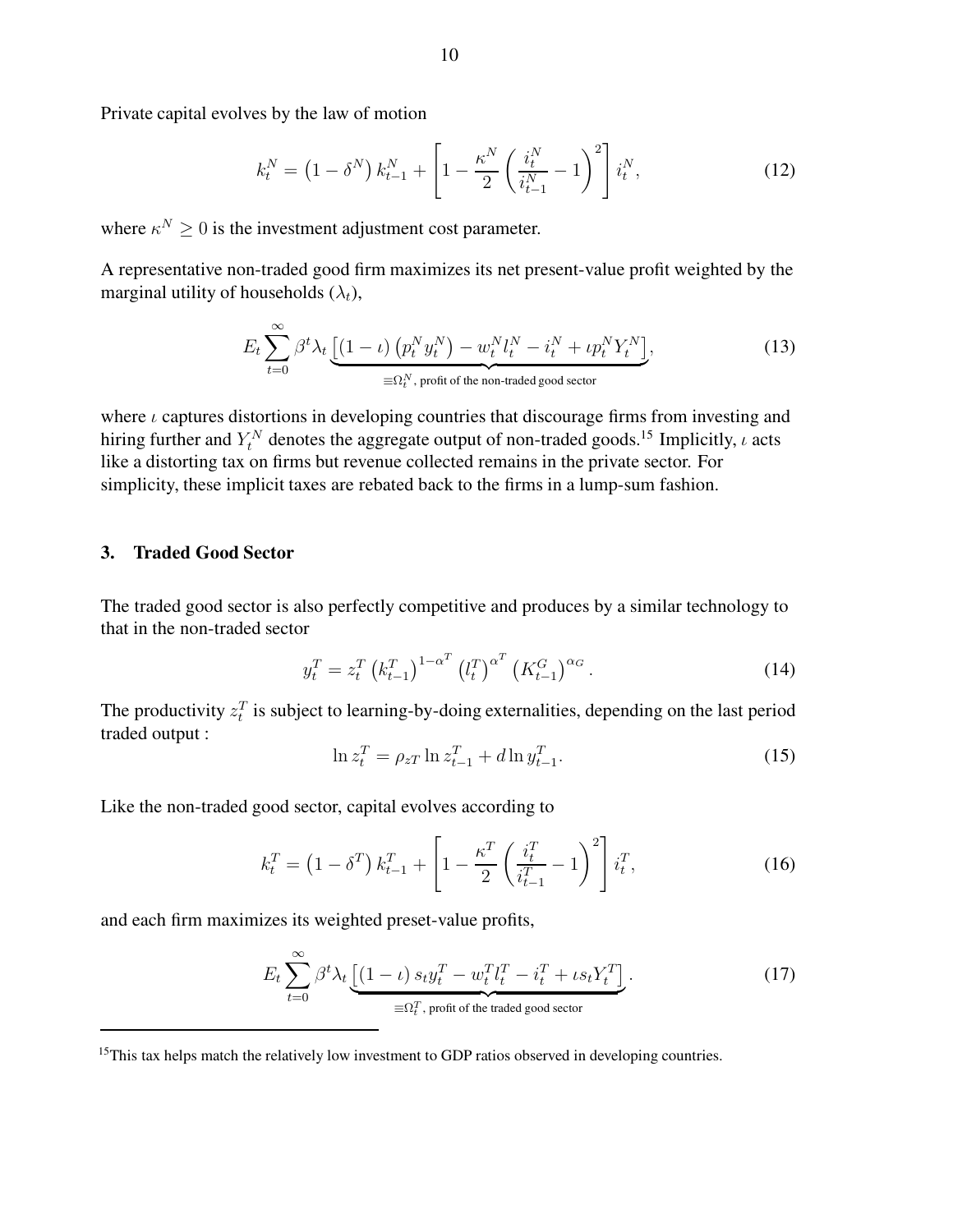# C. The Government

Let capital letters denote the aggregate level of a variable (e.g.,  $C_t$  is aggregate private consumption). The flow government budget constraint is

$$
T_t^O + \underbrace{\tau_t^c C_t + \tau_t^l w_t L_t}_{\equiv T_t^{NO}
$$
, non-resource tax\n
$$
T_t^O = \tau_t^2 C_t + S_t A^* + S_t (1 + r^*) F_{t-1}^* = p_t^g G_t + Z_t + (R_t - 1) B + s_t F_t^*,
$$

where  $F_t^*$ <sup>\*</sup> is the asset value of a resource fund earning a constant real interest rate  $r^*$ ,  $A^*$  is foreign aid,  $G_t$  is government purchases with a relative price to composite consumption goods of  $p_t^g$  $t_t^g$ , and  $Z_t$  is aggregate transfers to households.<sup>16</sup>

For simplicity, our specification allows for accumulating external assets but abstracts from external commercial borrowing. Given that the government does not behave optimally, this assumption is akin to assume that the government follows a constant external commercial debt rule and, therefore, does not retire this costly debt during natural resource booms. This is consistent with the fact that the debt relief under the Highly Indebted Poor Countries (HIPCs) Initiative and Multilateral Debt Relief Initiative substantially lowered the debt burdens by about 90 percent relative to pre-decision point levels (see International Development Association and International Monetary Fund (2011)). As a result, the average debt service to GDP of the 36 HIPCs dropped from 3.1 percent in 2000 to 0.9 percent (or 3.9 percent of exports) in 2010. In addition, sovereign capital market access in low-income countries is low, in part due to non-concessional debt limits, especially under IMF-supported programs. Since 2006, only eight low-income countries have placed bonds internationally and total new external commercial debt has remained a small fraction of total new external debt. Concessional borrowing, on the other hand, is considered as aid, and the model can account for it, to some extent, by varying  $A^*$ .

The model also makes explicit the challenges that fiscal authorities in developing economies face regarding tax revenue mobilization. In particular note that despite taxing revenues from the non-traded and traded sectors  $(\iota p_t^N y_t^N$  and  $\iota s_t y_t^T)$ , the government is unable to use this as an additional source of fiscal revenue. That is, these taxes do not appear as revenues in the budget constraint (18). By assuming that they are rebated to the firms, as can be seen in equations (13) and (17), the model captures the inefficiencies of revenue mobilization in these developing economies. On the other hand, the government collects taxes on revenues from the natural resource sector and they account as a valid financing source for potential fiscal expenditures. Although this seems to be at odds with our assumptions about taxation of the non-resource sectors, it actually reflects some key tax-relevant characteristics of the extractive industries in developing economies. In particular, potentially sizable rents arise in these industries, which are an especially attractive tax base on efficiency grounds, as they generally accrue to foreigners.<sup>17</sup>

<sup>&</sup>lt;sup>16</sup>The presence of aid helps better match the actual budget in applications to low-income countries.

 $17$ Future work could usefully expand on the role of weak revenue systems in sustaining an initial low-public-capital equilibrium. It could be interesting to suppose that consumption and labor taxes are also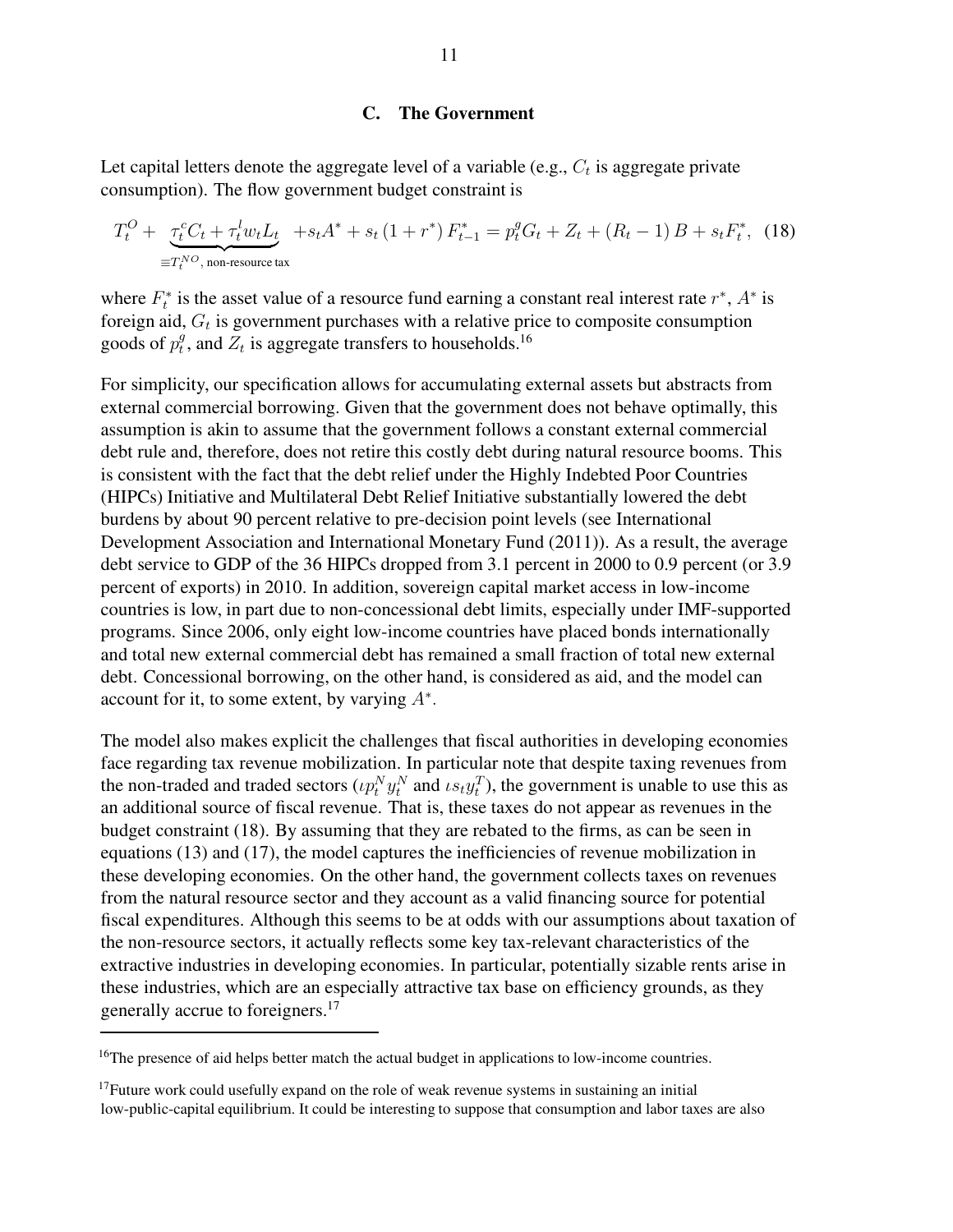## 1. Investment Efficiency and Absorptive Capacity Constraints

Government purchases consist of expenditures on government consumption  $G_t^C$  and public investment  $G_t^I$ . We introduce the concept of *effective* public investment  $(\tilde{G}_t^I)$ , which differs from the expenditure concept  $(G_t^I)$ , by allowing in the model for potential investment inefficiencies and absorptive capacity constraints. As a result, the law of motion of public capital is given by

$$
K_t^G = (1 - \delta_t^G) K_{t-1}^G + \underbrace{\epsilon_t (G_t^I) \times G_t^I}_{\equiv \tilde{G}_t^I, \text{ effective investment}} ,
$$
\n(19)

where  $\delta_t^G$  is the time-varying depreciation rate of public capital, and  $0 < \epsilon_t \le 1$  governs the efficiency of public investment. To capture the idea that lack of maintenance shortens the life of existing capital, we follow Rioja (2003) to model the depreciation rate as a decreasing function of investment expenditure:<sup>18</sup>

$$
\delta_t^G = \begin{cases}\n\delta^G \times \frac{\delta^G K^G t - 1}{\tilde{G}_t^I}, & \text{when } \tilde{G}_t^I < \delta^G K_{t-1}^G \\
\delta^G, & \text{when } \tilde{G}_t^I \ge \delta^G K_{t-1}^G\n\end{cases} \tag{20}
$$

Based on the non-parametric estimation results by Arestoff and Hurlin (2006), we assume that investment efficiency takes two values: it falls from  $\epsilon$  to  $\bar{\epsilon}$  when the expenditure level rises above a threshold  $\bar{G}^I$ . This captures the idea of rising investment costs due to absorptive capacity constraints.<sup>19</sup> Specifically,

$$
\epsilon_t\left(G_t^I\right) = \begin{cases} \epsilon, & \text{when } G_t^I < \bar{G}^I\\ \bar{\epsilon}, & \text{when } G_t^I \ge \bar{G}^I \end{cases} \tag{21}
$$

Like private consumption, government purchases are a CES basket that includes traded and non-traded goods,

$$
G_t = \left[ \nu_t^{\frac{1}{\chi}} \left( G_t^N \right)^{\frac{\chi - 1}{\chi}} + (1 - \nu_t)^{\frac{1}{\chi}} \left( G_t^T \right)^{\frac{\chi - 1}{\chi}} \right]^{\frac{\chi}{\chi - 1}},\tag{22}
$$

where  $\nu_t$  denotes the degree of home bias in government purchases. The relative price of government consumption to private consumption is

$$
p_t^g = \left[ \nu_t \left( p_t^N \right)^{(1-\chi)} + (1 - \nu_t) \left( s_t \right)^{1-\chi} \right]^{\frac{1}{1-\chi}}.
$$
 (23)

subject to a similar distortion, with only a fraction of the take appearing in the government's budget constraint.

<sup>&</sup>lt;sup>18</sup>Rioja (2003) separates investment expenditures between those for new projects and those for maintenance, and the depreciation rate is correlated positively with private capital to capture the intensity of public capital usage and negatively with maintenance expenditures.

<sup>&</sup>lt;sup>19</sup>Several other approaches exist to model absorptive capacity constraints. Buffie et al. (2012) model this as increasing "prices" of public investment. van der Ploeg (2011a) models this as an internal adjustment cost linked to the public investment management index (PIMI, Dabla-Norris et al. (2011)).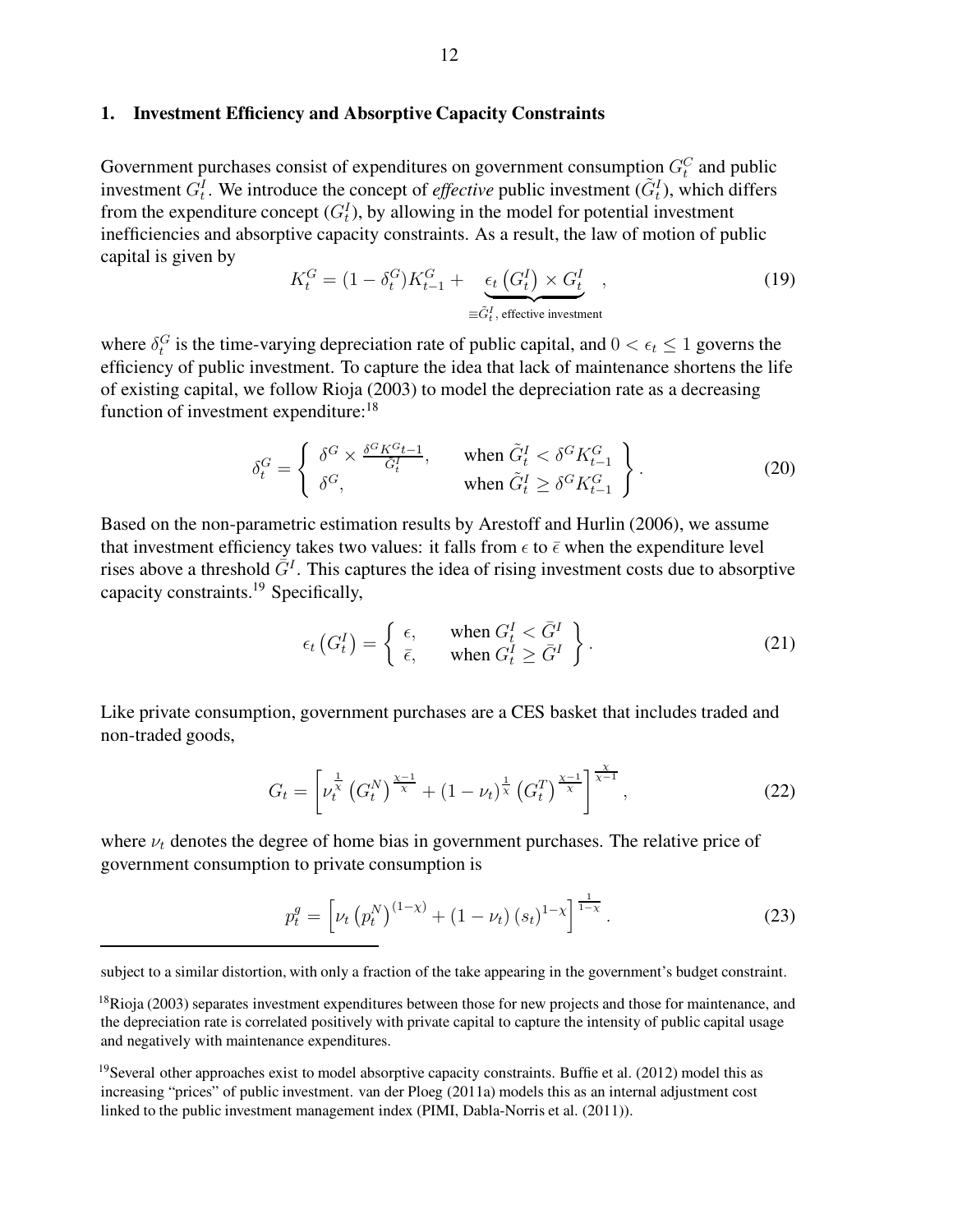Note that  $\nu_t$  can be time-varying. In general, a large share of government purchases go to wage bills for paying public servants, implying a relatively high degree of home bias. Since our analysis focuses on allocating additional government spending to public investment, we allow the degree of home bias for additional government spending  $(\nu_q)$  to be different from its steady-state value  $(\nu)$ . Hence,

$$
\nu_t = \nu + \frac{p_t^g G_t - p^g G}{p_t^g G_t} (\nu_g - \nu).
$$
 (24)

#### 2. Fiscal Policy

Define a resource windfall as a resource revenue that is above its original steady-state level, i.e.,  $T_t^{O*} - T^{O*}$  in units of foreign goods. Policy specifications below describe the three approaches analyzed in the paper. A resource fund in each approach serves different purposes and hence its evolution is governed by different rules.

• Saving in a Sovereign Wealth Fund (SWF). Under this approach, all the resource windfall is saved externally in a SWF. Since spending the additional resource revenue is limited to the interest income of a resource fund  $(r^*F_{t-1}^*$  in (18)), then the fund evolves according to

$$
F_t^* = F_{t-1}^* + \left(T_t^{O*} - T^{O*}\right). \tag{25}
$$

• The All-Investing Approach. Here the resource fund stays at its initial level each period  $F_t^* = F^* \ \forall \ t$ , while public investment expenditures follow the rule

$$
G_t^I = G^I + \left(\frac{T_t^O}{p_t^g} - \frac{T^O}{p^g}\right). \tag{26}
$$

• The Sustainable Investing Approach. Under this approach, a relatively stable scaling-up path of public investment is specified (details of which will be discussed later), commensurate with a country's profile of resource revenue, absorptive capacity, and a development objective. In the case of a short resource revenue horizon, a resource fund is often established for saving purposes. Under this circumstance, we assume that a fixed share  $\phi$  of a resource windfall is saved in a SWF each period, which evolves by

$$
F_t^* = F_{t-1}^* + \phi \left( T_t^{O*} - T^{O*} \right). \tag{27}
$$

In the case where a resource fund is built for the stabilization purpose, the saving rate is time-varying. The fund instead evolves by

$$
F_t^* = F_{t-1}^* + \left(T_t^{O*} - T^{O*}\right) - \left(\frac{p_t^g G_t}{s_t} - \frac{p^g G}{s}\right),\tag{28}
$$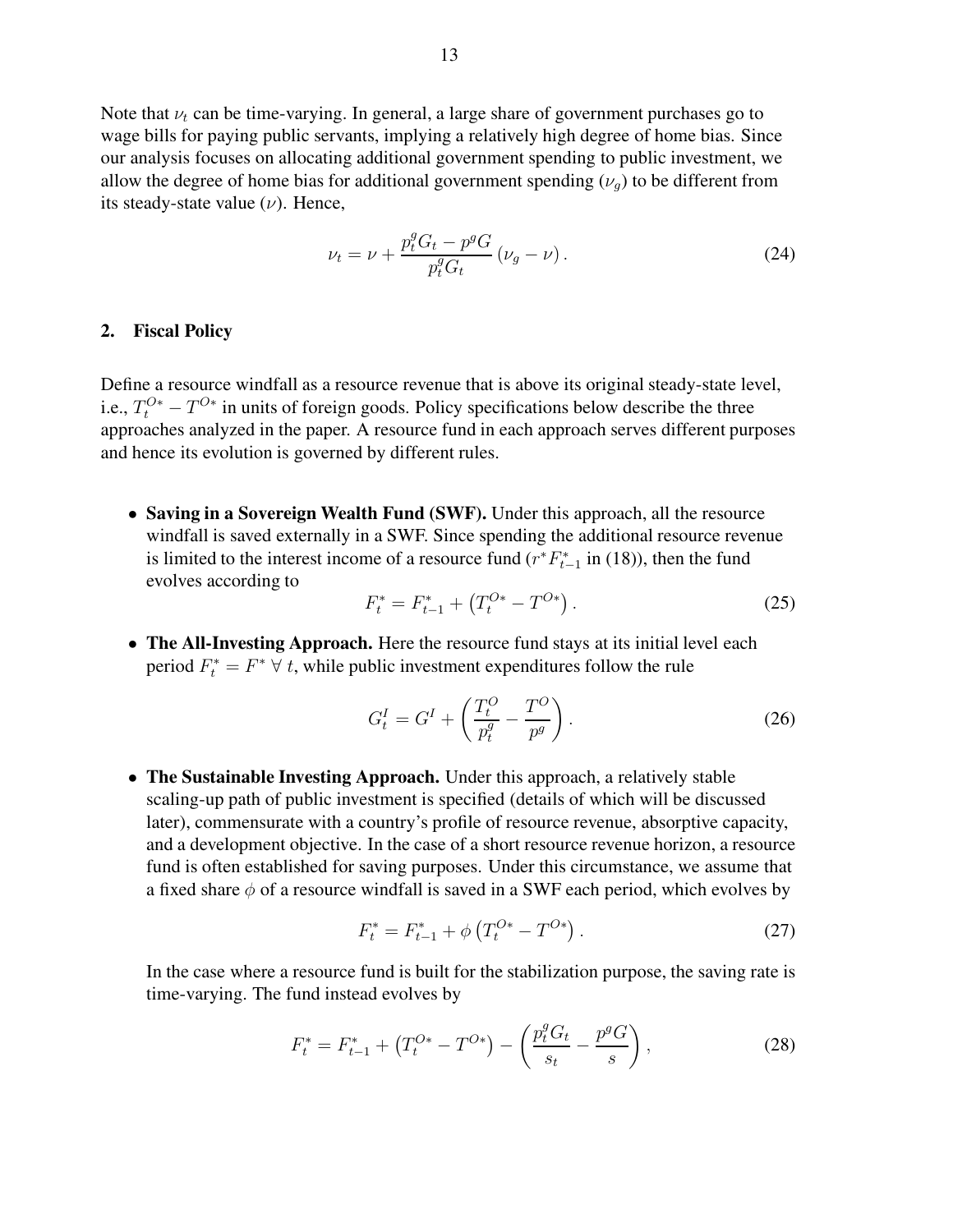which is broadly similar to equation (27) but can address revenue volatility issues as we will see below.

Under all fiscal approaches considered, different fiscal instruments are allowed to clear the government budget constraint, including transfers and consumption or labor tax rates. Those that do not adjust are set to their initial steady-state levels.

#### D. Some Market Clearing Conditions and Identities

Since the total demand for non-traded goods is

$$
D_t^N = \varphi \left( C_t + I_t^N + I_t^T \right) + \nu (p_t^g)^{\chi} G_t, \tag{29}
$$

the market clearing condition for non-traded goods corresponds to

$$
Y_t^N = (p_t^N)^{-\chi} D_t^N.
$$
\n(30)

The current account deficit  $(CA_t^d)$  can be expressed as

$$
CA_t^d = (C_t + I_t + p_t^G G_t) - Y_t - s_t (r^* F_{t-1}^* + RM^*), \qquad (31)
$$

where  $I_t = I_t^N + I_t^T$  is total private investment, and  $Y_t = p_t^N Y_t^N + s_t Y_t^T + Y_t^O$  is real GDP. Finally, the balance of payment condition is

$$
CA_t^d = s_t \left[ A^* - \left( F_t^* - F_{t-1}^* \right) \right]. \tag{32}
$$

# III. EQUILIBRIUM AND CALIBRATION

The equilibrium system of the model consists of the private agents optimality conditions, the government budget constraint, fiscal policy, market clearing conditions, the balance of payment condition, and the exogenous processes of the shocks (see Appendix I for the definition of the equilibrium and optimality condition). The model is at the annual frequency an applied to the CEMAC region and Angola, as representative cases of the policy challenges associated with natural resource revenue exhaustibility and volatility, respectively. Table 1 summarizes the baseline calibrations for these country applications. The two calibrations share many parameter values, especially those without country specific estimates in the literature.

For both applications, we calibrate the degree of home bias in private consumption and investment to be  $\varphi = 0.5$ , as in Burstein et al. (2005). For the elasticity of substitution between traded and non-traded goods, we set  $\chi = 0.44$ , following Stockman and Tesar (1995). We use the estimate by Horvath (2000) for the labor mobility parameter:  $\rho = 1$ . The risk aversion parameter for households is  $\sigma = 2$ —an intertemporal elasticity of substitution of 0.5—corresponding to the high end value of most estimates in developing countries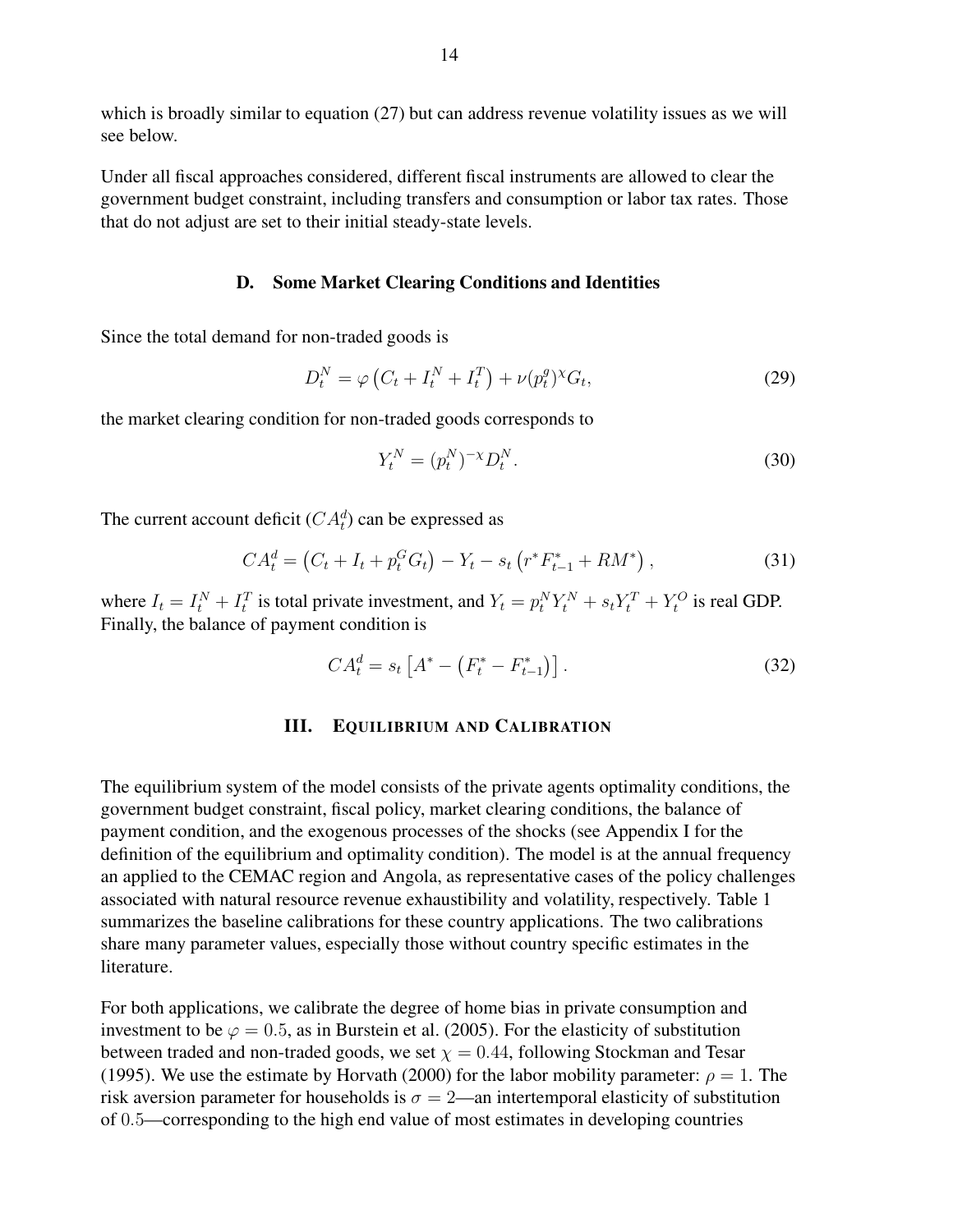(Agenor and Montiel (1999)). A low Frisch labor elasticity of 0.1 ( $\psi = 10$ ) is assumed, in line with the 0.15 − 0.17 wage elasticity of labor supply in rural Malawi (Goldberg (2011)). The discount factor  $\beta = 0.91$  corresponds to a domestic annual interest rate of 10 percent.

To calibrate the parameters related to the absorptive capacity constraints, we resort to the only empirical evidence we could locate in the literature. Using Mexican data from 1980 to 1994, Arestoff and Hurlin (2006) find that the coefficient of regressing public capital produced (or effective investment in our model) on investment expenditures falls from 0.5 to 0.35 when investment expenditures exceeds 1.6 times of the average level in the sample.<sup>20</sup> Thus, to calibrate (21), we set  $\epsilon = 0.5$  and  $\bar{\epsilon} = 0.35$ , and  $\bar{G}^I = 1.6 \times G^I$ . This range of investment efficiency  $(0.35 - 0.5)$  is in line with Pritchett's  $(2000)$  estimate for sub-Saharan countries with a linear specification between effective investment and investment expenditures.

For private production, data on factor shares in sub-Saharan Africa suggest that the capital share in non-resource production is about  $0.55 - 0.6$  in the non-traded good sector and  $0.35 - 0.4$  in the traded good sector.<sup>21</sup> According to the low end of these ranges, then the sectoral labor income shares are  $\alpha^N = 0.45$  and  $\alpha^T = 0.65$ . Both applications set the depreciation rates for private capital to be at 10 percent in non-traded and traded sectors  $(\delta^N = \delta^T = 0.1)$ . Without empirical backing, we assume a minor degree for the learning-by-doing externality:  $\rho_{zT} = d = 0.1$ . The parameters of investment adjustment costs are set to  $\kappa^N = \kappa^T = 25$ , both following the calibration in Berg et al. (2010).

Resource production shocks are assumed to be somewhat persistent:  $\rho_{uo} = 0.9$  in (7). Since the resource commodity in both applications is oil, we assume that the real oil price follows a random walk without a drift ( $\rho_{po} = 1$  in (8)), as estimated by Hamilton (2009) using data from 1970 to 2008. The oil price per barrel in the initial steady state is set to \$94 a barrel, matching the 2011 actual average and the WEO price forecast (World Economic Outlook database updated June 2012, International Monetary Fund (2012e)) from 2012 to 2017. Based on the average real return of the Norwegian Government Pension Fund from 1997 to 2011 (Gros and Mayer (2012)), the annual real return of international financial asset is set to 2.7 percent ( $r^* = 0.027$ ).

The rest of the section describes the country specific parameterization to match the national accounts and fiscal data in the calibrated initial steady state of each economy.

 $^{20}$ Arestoff and Hurlin (2006) also provide estimates for Colombia. Although the average slope is similar to that of Mexico—about 0.4— the relationship appears to be linear regardless of investment levels. While absorptive capacity constraints in developing countries have long been recognized in the literature (e.g., Horvat (1958), Adler (1965)), Chenery and Strout (1966), and Berg (1983)), empirical evidence, however, is scant, and experience across countries is likely to vary. This suggests more empirical work is needed to better model and calibrate absorptive capacity constraints for individual countries.

<sup>&</sup>lt;sup>21</sup>See the GTAP5 database, assembled by the Global Trade Analysis Project and the International Food Policy Research Institute. See Buffie et al. (2012) for a summary of other estimates for factor shares of countries in sub-Saharan Africa.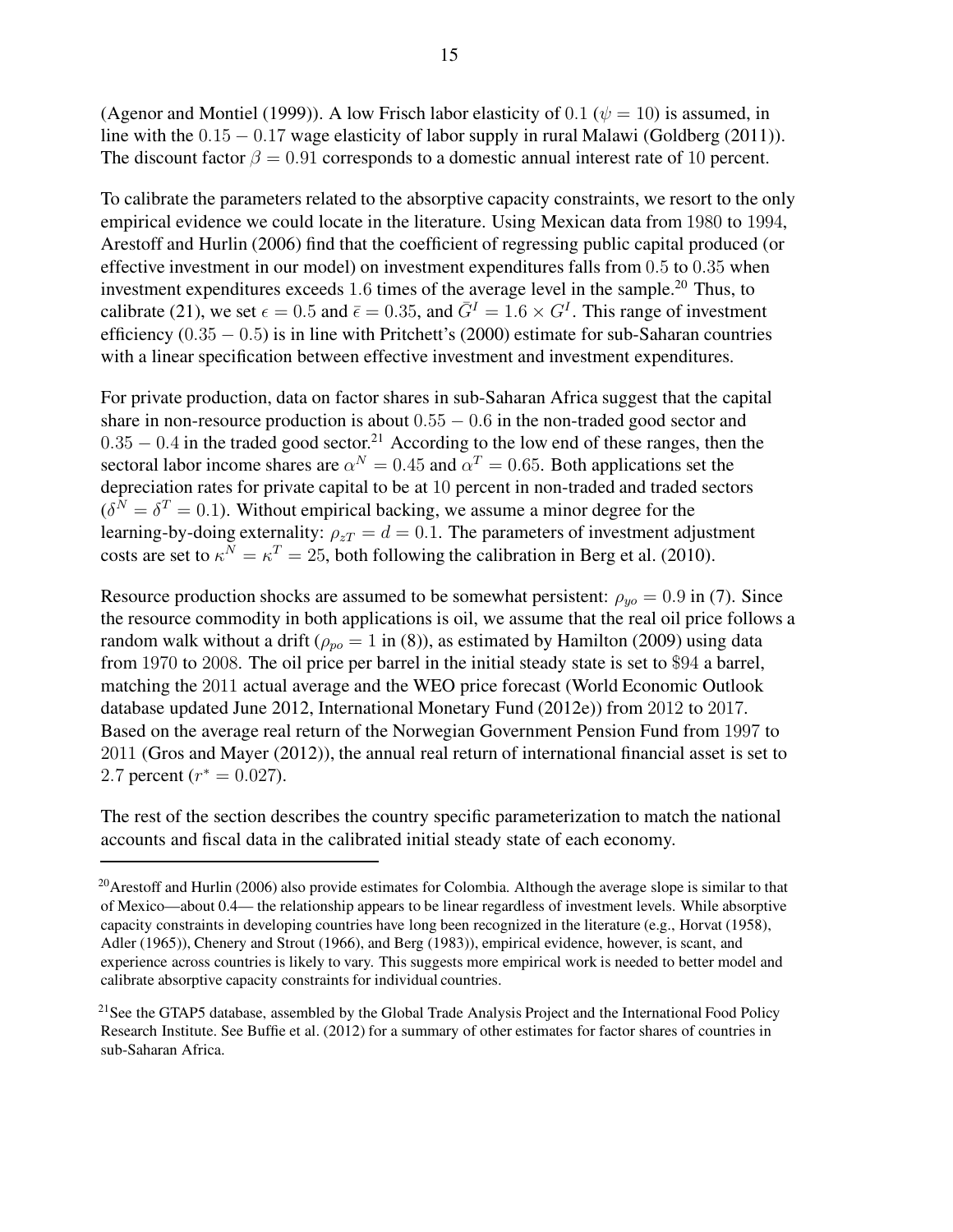# A. The CEMAC Region

Oil production in the CEMAC region reached its peak in mid-2000 at about 400 million barrels a year. By 2010, it had declined to 376.8 million barrels or 37 percent of CEMAC GDP (Caceres et al. (2011)). Based on projections by IMF country teams, oil production is projected to gradually decrease and reach a low level of about 100 million barrels in 2030 (roughly the production level in 1980). We calibrate the initial steady state to have a low level of oil production, about 9 percent of GDP. While the oil production remains high in the starting year of the simulations (2012), the region is on its way to this low level of oil production, making explicit exhaustibility concerns.<sup>22</sup>

The initial steady state is calibrated to match averages of WEO historical data, subject to availability. The trade balance is set to 5.7 percent of GDP based on the average of exports and imports from 1980 to 2000. For private investment, the 1990 − 2010 average historical share of GDP is 0.17. Together with a 10-percent depreciation rate of private capital, the model implies a distorting factor of  $\iota = 0.16$ . Government expenditure is set to equal the 2000 − 2010 average of 20.1 percent of GDP, out of which 6.8 percent is public investment.

As for the return to public capital, there exists a wide range of estimates in the literature. Bai and Qian (2010) estimate the return to various types of infrastructure in China, and obtain a rate of around 10 percent for transport, storage, and postal service in the early 1980s (their Figure 11) and also around 10 percent for railway systems in the early 1990s (their Figure 15). Estimates for investment projects in low-income countries are particularly diverse and changing over time. The median rate of return of the World Bank projects increased from 12 percent in late 1980s to 24 percent in 2008 (International Bank for Reconstruction and Development and the World Bank (2010)). Based on a large project-level disbursement dataset, Kraay (2012), however, finds that World Bank projects have smaller output multipliers in low-income countries. Our baseline calibration for the CEMAC region assumes the elasticity of public capital to output is  $\alpha^G = 0.1$ . Together with an annual depreciation rate of public capital of 8 percent ( $\delta^G = 0.08$ ), this implies a return to public capital—defined as marginal product of public capital less depreciation—of 13.4 percent. The implied public capital is 42.5 percent of GDP in the initial steady state, roughly the average estimated ratio of public capital to GDP of developing countries in 2003 (based on a sample of 31 developing countries estimated by Cubas  $(2011)$ ).<sup>23</sup> Because the return to public investment plays an important role in our analysis, we explore the implication of varying  $\alpha^G$  from 0.05 to 0.2 for the CEMAC simulations.

 $22$ Following the DSGE convention, the starting point of the simulation is a steady state. For developed economies, this steady state is often a balanced growth path that characterizes the long-term average performance of an economy. For developing countries analyzed here, we calibrate this steady state to be an initial state that characterizes the average past performance of the economy.

<sup>&</sup>lt;sup>23</sup>Our calibrated depreciation rate is much higher than the range of 2.5 to 4.3 percent used for developing countries in the literature (e.g. Hurlin and Arestoff (2010) and Gupta et al. (2011)). Since lack of maintenance on public capital is common in low-income countries (World Bank (1994)), the actual depreciation rate in the CEMAC region is likely to be higher than the typically assumed low rate. Also, a low depreciation rate would imply an unreasonably high capital output ratio for the CEMAC region, inconsistent with actual conditions.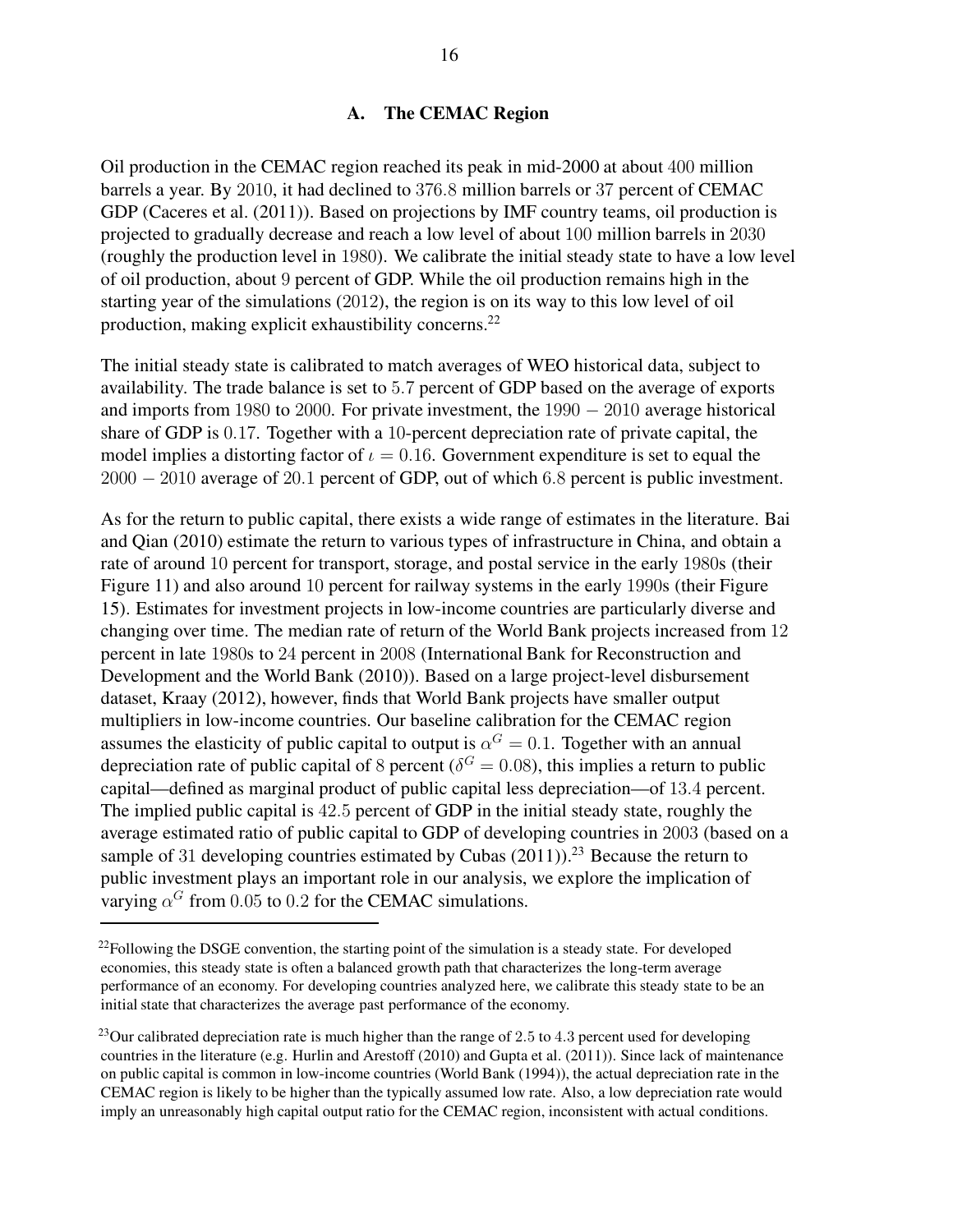Based on data in International Monetary Fund (2011), the average VAT rate for the CEMAC countries is about 18 percent, so  $\tau^c = 0.18$ . To target the average of tax revenue to GDP ratio of 0.18 (average of 1990 – 2010), the labor tax rate is set to 8 percent,  $\tau^l = 0.08$ . When calibrating the oil tax rate, we set  $\tau^{\circ} = 0.58$  to match an initial oil revenue share in total revenue of 0.55, roughly the average share from 2000 to 2010. Based on the  $1980 - 2000$ average of the government balance, a low level of a resource fund at 1 percent of GDP is assumed in the initial steady state. Also, the average external debt to GDP ratio of the CEMAC region at the end of 2010 implies that public debt at the initial steady state is 11.6 percent of GDP.

Lastly, without empirical support, we assume that the degree of home bias in government purchases has a higher content in non-traded goods,  $\nu = 0.6$ . For government purchases financed by a resource windfall, the degree of home bias falls to 0.5 ( $\nu_q = 0.5$ ), as increased public investment spending is more likely to fall on traded goods.

## B. Angola

For the Angola simulations, the initial steady state is mostly calibrated based on the data of 2011, following Richmond et al. (2012). The oil production in the initial state is set to the 2011 level of 606 million barrels and oil output is 47.5 percent of GDP. Given an oil tax rate of 0.58, the model implies that oil tax receipts are about 80 percent of total government revenue.<sup>24</sup> Since Angola has not saved abroad its oil revenue, the size of the stabilization fund in the initial state is set at a low value of 2 percent of GDP.

Given a high dependence on oil production, Angola has relied on imports to a large extent to meet domestic demand. For private consumption and investment baskets, we assume  $\varphi = 0.4$ , less than the typical value of 0.5. Moreover, the degree of home bias in government purchases is  $\nu = 0.4$  in the initial steady state. For additional government spending above the steady-state level, the degree of home bias is assumed to be even lower as reflected by  $\nu_g = 0.2$ . Since oil production is almost 50 percent of GDP, the assumption of unusually low degree of home bias is consistent with a rather small non-resource production sector; the model implies that non-oil traded good production is only 17 percent of GDP.

Public investment in the initial steady state is 8.7 percent of GDP, the level in 2011. Given a 7-percent depreciation rate and investment efficiency parameter value of  $\epsilon = 0.5$ , we choose  $\alpha^G = 0.2$  to target a return to public capital of about 10 percent. Government consumption in the initial steady state is 19.5 percent of GDP. As government debt is 34.5 percent of GDP, the model implies that household transfers correspond to 2.8 percent of GDP. Without specific tax rate data, consumption and labor tax rates are both set at 0.1, implying that the non-resource tax revenue is about 20 percent of total revenue. The model implied distorting tax rate is  $\iota = 0.2$ .

<sup>&</sup>lt;sup>24</sup>The tax rate in Angola is oil price dependent.: $\tau_t^o = 0.56$  if the crude oil per barrel is less than US\$75;

 $\tau_t^o = 0.58$  if between US\$75 and US\$100;  $\tau_t^o = 0.6$  if between US\$100 and US\$125; and finally,  $\tau_t^o = 0.65$  if oil price is above US\$125.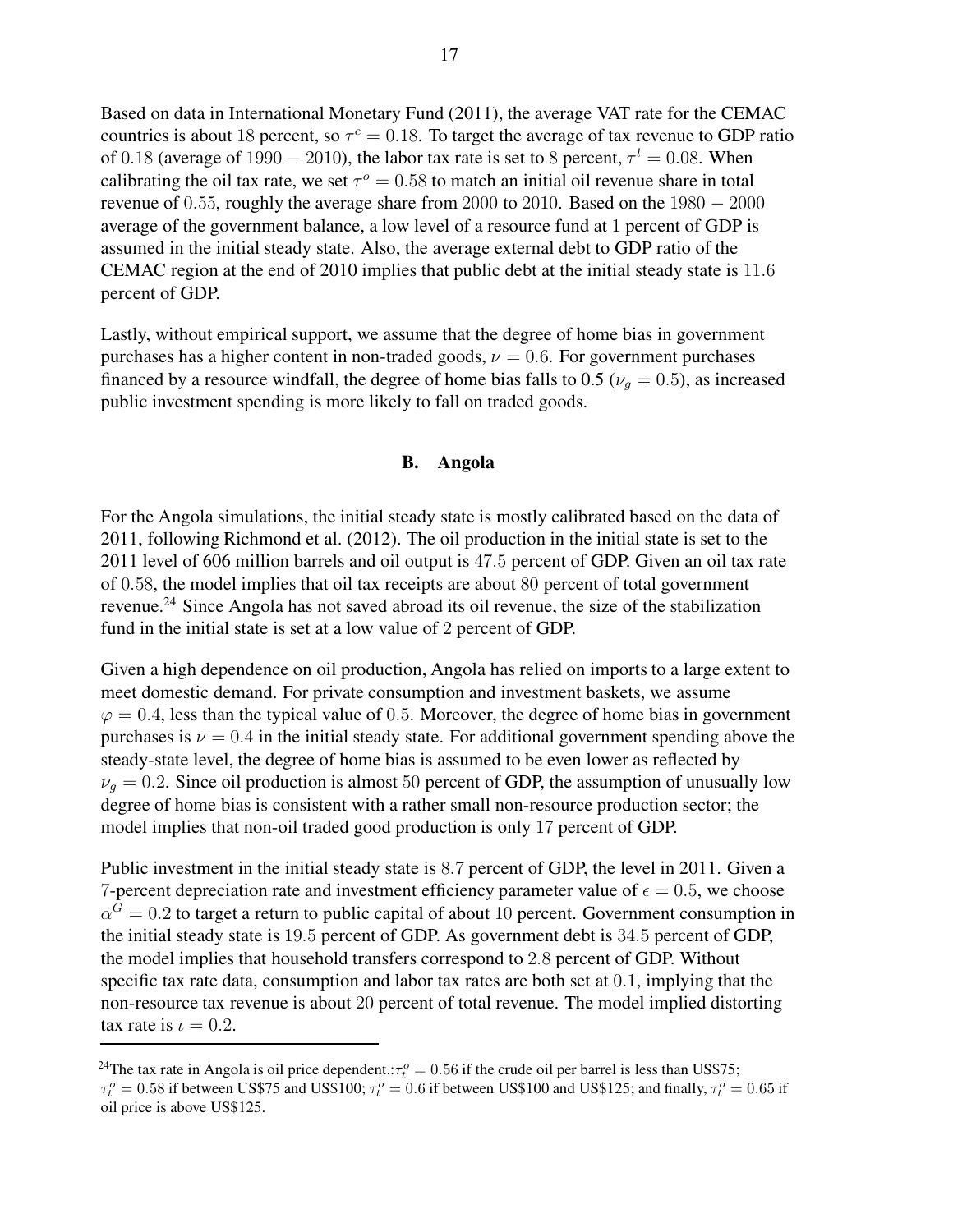Finally, Angola simulations are conducted under stochastic oil prices since our focus here is on the implications of natural revenue volatility. To calibrate the standard deviation of oil price shocks, the process of (8) with  $\rho_{po} = 1$  is estimated using (log) real oil price data from 1980 to 2011. This yields  $\sigma^{po} = 0.1$ <sup>25</sup>

# IV. INVESTING WITH A SHORT REVENUE HORIZON

The analysis begins by showing how the model developed in Section II can be used to inform policy decisions when a resource revenue horizon is short. The conventional PIH advice—to save in a SWF—may be attractive when resource revenues are expected to be exhausted within 10 to 20 years. By comparing the macroeconomic outcomes under the approaches of saving in a SWF vs. investing in public capital, we highlight the important factors to consider between the two options. Also, when investment is sufficiently productive, we show how the proposed sustainable investing approach can help determine a scaling-up magnitude that is sustainable after resource revenue is exhausted.

The simulation exercise applies the model to the CEMAC region by taking as given the projection of oil production from 2012 to 2030 by IMF country teams. Since the current oil production is much above the level in the calibrated steady state, the model is solved by a non-linear perfect foresight solution to avoid approximation errors due to linearization. The constant oil price assumption and the perfect foresight solution ignore the role of volatility and uncertainty played in policy decisions, which will be studied in the next section V, conducting stochastic simulations for the Angola application.

# A. Saving in a SWF vs. Investing in Public Capital

Figure 1 presents the responses of four scenarios under the two approaches to managing oil revenue in the CEMAC region. Oil production, held at the same levels across all scenarios, is expected to decline from about 380 million barrels a year in 2012 to about 100 million barrels in 2030. The solid lines are responses under saving in a SWF, and the dotted-dashed lines are those under the all-investing approach. Unless indicated in parentheses, the units are in percent deviations from a growth path in absence of oil windfalls from the level in the initial steady state.

 $^{25}$ The oil price series is the simple average of three spot prices: Dated Brent, West Texas Intermediate, and Dubai Fateh.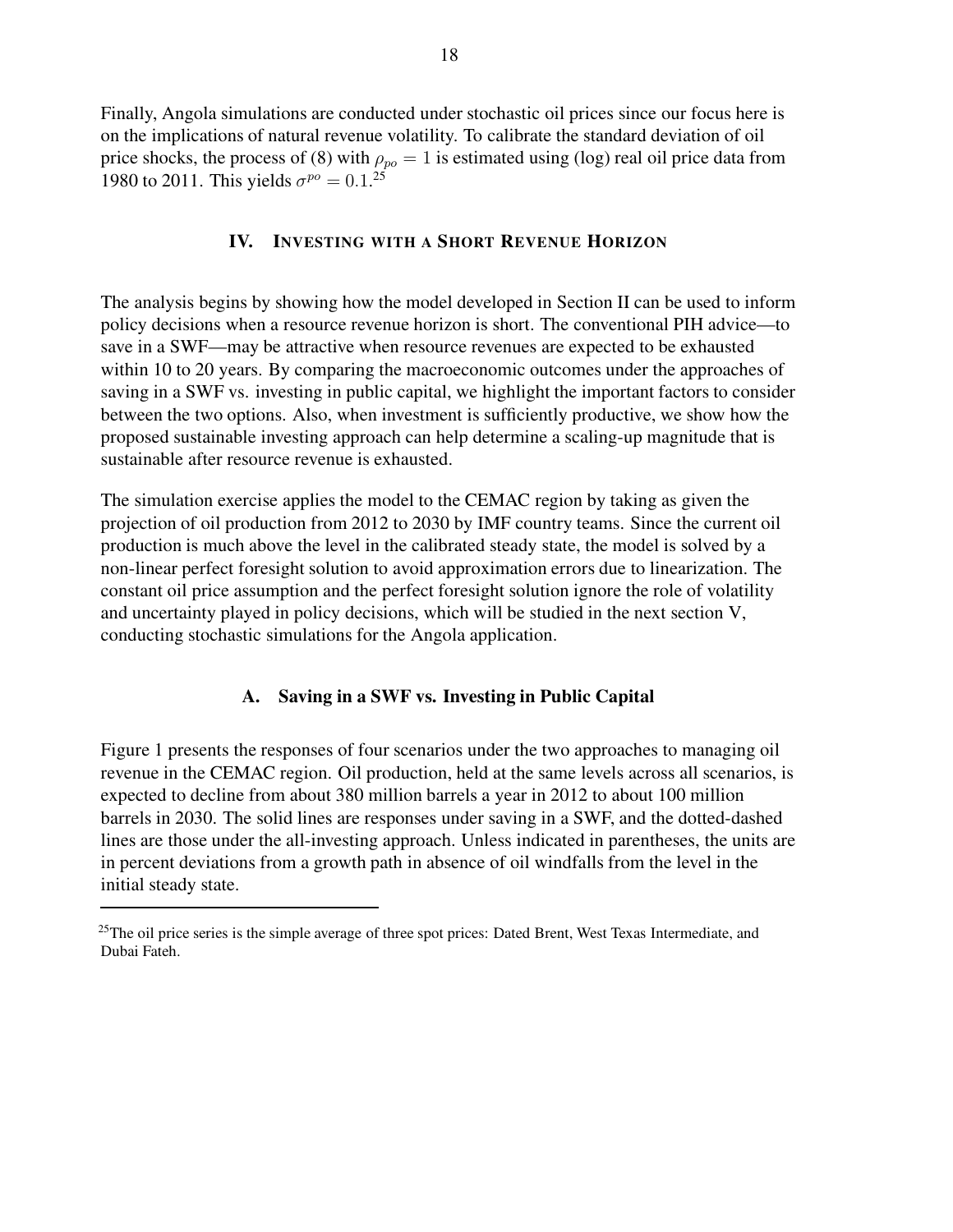# 1. The Baseline Scenario

The first column presents the results under the baseline calibration (Table 1). With saving in a SWF, accumulation of windfall (by equation (25)) increases the fund steadily, reaching 132 percent of GDP in the new steady state. The interest income from the SWF enters the regular budget each period and is mainly distributed to households as transfers.<sup>26</sup> As transfers increase, private consumption becomes higher. Despite a temporary windfall, households enjoy a permanent higher level of consumption because of a higher net foreign asset position. In the new steady state, consumption is 5.2 percent higher relative to the path without the windfall. With higher consumption, the wealth effect has a small negative influence on labor inputs.<sup>27</sup> As a result, non-oil GDP experiences a small decline in the new steady state. Public capital does not increase because public investment stays constant at the initial steady state level.

In contrast to saving in a SWF, the all-investing approach invests all windfall in public capital (26), building up a higher public capital stock. At the peak (in 2025), public capital is 26 percent higher relative to the path without the windfall. Higher public capital raises the marginal product of private inputs, resulting in higher non-oil GDP. But higher output also means more income to households, which supports higher private consumption. At the peak (in 2026), consumption is 4.3 percent above the path without the windfall and slightly higher than consumption with saving in a SWF(4.1 percent). Consequently, welfare is also higher under all-investing by  $1.0$  percent of initial steady-state consumption each period.<sup>28</sup>

# 2. Absorptive Capacity

Absorptive capacity constraints are a fundamental factor for the benefits of investing all the oil windfall. Column one of Figure 1 shows that despite much more public investment, households only enjoy slightly more consumption with all-investing than with saving in a SWF. This is because the baseline assumes that absorptive capacity constraints are binding, i.e., investment efficiency falls from 0.5 to 0.35 when the expenditure levels are above 60 percent of the initial steady-state level. The second column explores the scenario where

 $26$ Results are similar when the interest income is used to lower the consumption tax rate.

<sup>&</sup>lt;sup>27</sup>Given our calibration of a low Frisch labor elasticity  $(0.1)$ , the influence of negative labor responses on non-resource output is suppressed. An alternative modeling strategy would be to adopt the Greenwood-Hercowitz-Huffmann preference (Greenwood et al. (1988)), which removes the wealth effect. A number of researchers, however, find a negative effect of remittance income on labor supply in developing countries, suggesting some wealth effect still operates; see e.g., Kim (2007).

 $^{28}$ The welfare is measured by the average consumption change each period—in percent of consumption of the initial steady state—required to equate the present-value welfare in a path with a windfall to that in a path without. The horizon computed is from 2012 to 2040. A high discount factor (more impatient households) would mean that saving in a SWF—which has higher consumption later—has a higher chance to be preferred than all-investing, holding everything else constant.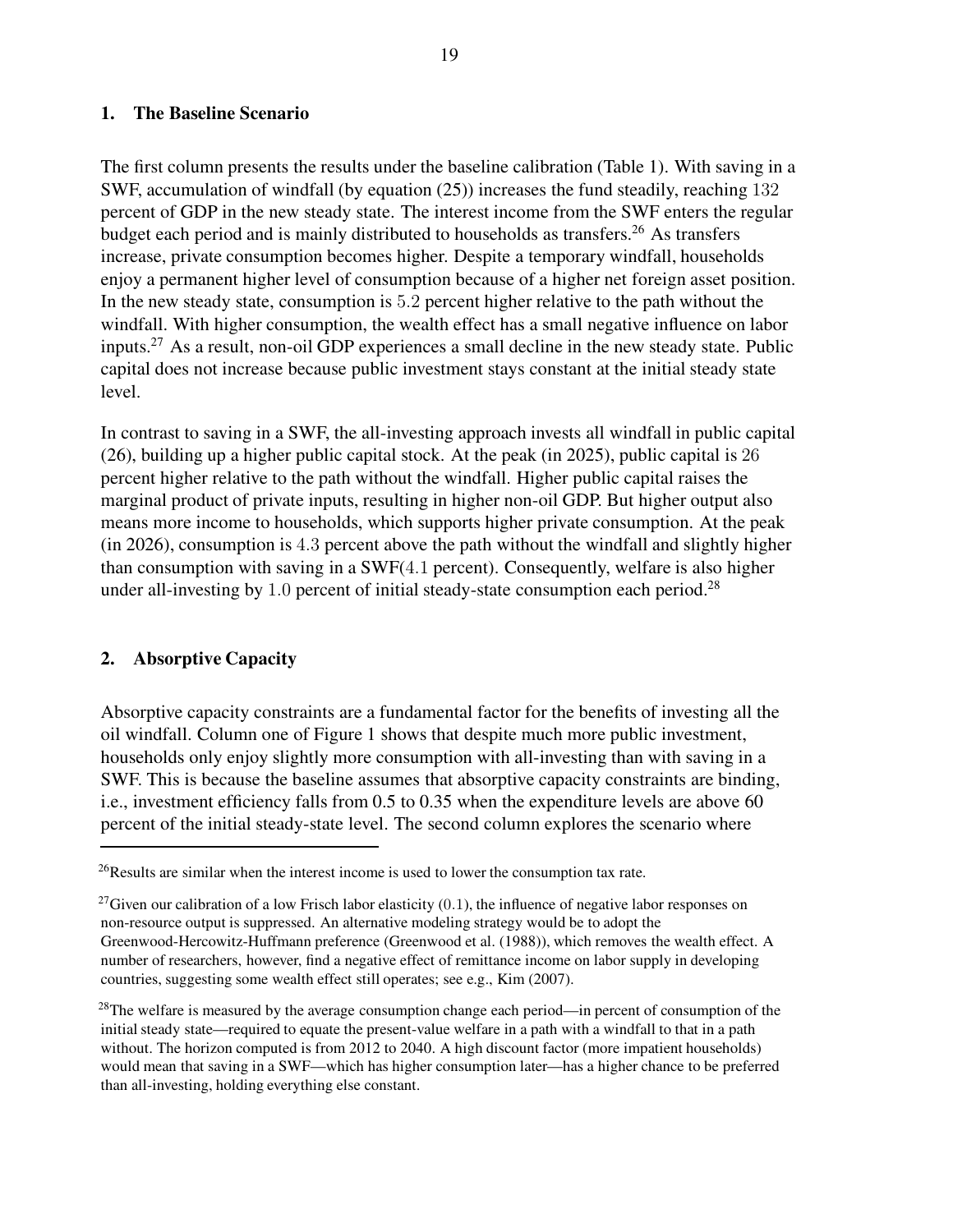absorptive capacity constraint does not bind:  $\epsilon = 0.5 \forall t.^{29}$  Relative to column one, public capital in column two under all-investing rises much higher with the same amount of investment expenditures as the baseline. Consequently, non-oil GDP and private consumption are much higher. Peak consumption in scenario 2 is 8.4 percent higher than under the path without a windfall, compared to 4.3 percent with binding absorptive capacity constraints. Between saving in a SWF and all-investing in scenario 2, on average households enjoy more utility each period relative to saving in a SWF, equal to 3 percent of consumption in the initial steady state.

To assess the costs associated with absorptive capacity constraints, we compute the present-value, cumulative non-oil output multiplier for public investment. Following Mountford and Uhlig (2009), the cumulative multiplier at the end of year  $k$  is defined as

$$
\frac{\sum_{i=0}^{k} \left( \prod_{j=0}^{i} R_{t+j}^{-1} \right) \Delta Y_{t+i}^{NO}}{\sum_{i=0}^{k} \left( \prod_{j=0}^{i} R_{t+j}^{-1} \right) \Delta p_{t+i}^{g} G_{t+i}^{I}},
$$
\n(33)

where  $\triangle Y_{t+i}^{NO}$  and  $\triangle p_{t+i}^g G_{t+i}^I$  are level changes in non-resource GDP and public investment relative to the pre-windfall values. The discount factors—the product of domestic real rates  $R_{t+j}$ s—are constructed from model-implied interest rates along a transition path. Under the baseline with all-investing, the cumulative non-oil output multiplier is 0.41 at the end of 2040, and increases to 0.64 in scenario 2 with non-binding constraints.

While public capital in both scenarios is reasonably productive, the multiplier for public investment is generally low (much smaller than 1), mainly attributed by investment inefficiencies, aside from potential absorptive capacity constraints. Our model assumes that investment efficiency does not improve over time, because generally its underlying factors, such as institutional and governance quality as well as administration and managing capacity, can take a long time to improve. If public investment can be devoted to investing in building up capacity in implementing good investment ("investing in investing" in the terminology by Collier (2009)), the model could be revised to have investment efficiency changing along with investment expenditures in capacity building.

#### 3. Return to Public Capital

In addition to absorptive capacity, another important factor for saving and investing decisions is the return to public capital. The first two scenarios assume that the public capital elasticity of output is  $\alpha^G = 0.1$ , implying a net annual return of 13.4 percent. In light of a wide variation among public investment projects, the rest two scenarios explore different values for  $\alpha^G$ . Scenario 3 (the third column) assumes  $\alpha^G = 0.05$ , implying an annual return of 2.7

 $^{29}$ All other parameters are held the same as in the baseline.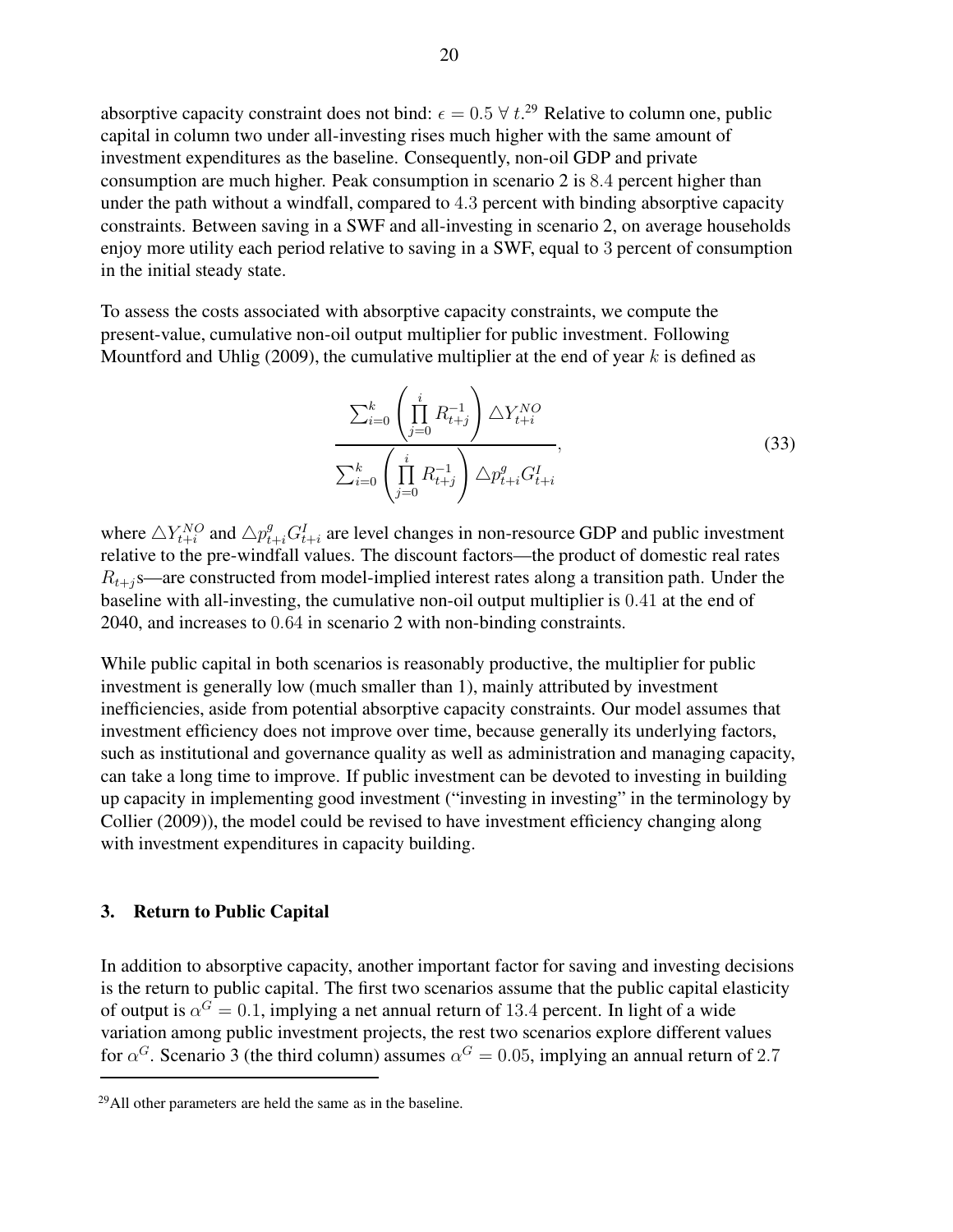percent. Scenario 4 (the last column) corresponds to  $\alpha^G = 0.20$  or an annual return of 35 percent, which is much higher than the median return (24 percent) of World Bank projects in 2008 (International Bank for Reconstruction and Development and the World Bank (2010)).

When investment projects are almost un-productive as in scenario 3, households are better off saving in a SWF and consuming the interest income. They enjoy much more consumption throughout most of the horizon relative to the case with all-investing. By the end of 2040, private consumption under saving in a SWF is 4.7 percent above the path without the windfall, while it is only 0.8 percent with all-investing. If instead public investment is quite productive as in scenario 4, households enjoy more consumption before 2035 with all-investing than with saving in a SWF. The welfare with all investing on average is 3.2 percent higher than with saving in a SWF. The cumulative non-resource output multiplier of public investment in 2040 increases from 0.28 when  $\alpha^G = 0.05$  to 0.67 when  $\alpha^G = 0.2$ . When absorptive capacity constraints are also relaxed (keeping  $\epsilon = 0.5 \forall t$ , scenario not shown), the multiplier is further increased to 1.12.

The scenarios in Figure 1 highlight the sensitivity of economic outcomes to returns to public capital. While investing a windfall can build much needed public capital for development, when public capital is not sufficiently productive, an economy is better off following the conventional advice to save a windfall in an external fund.

# B. Sustaining Public Capital

A frequently ignored issue by the literature that promotes investing is that, when a resource revenue horizon is short, sustaining public capital built with a windfall may be difficult in the long run. In reality, it is also the case that politicians often have preference to new projects instead than allocating budget for operating and maintaining existing capital.<sup>30</sup> This section discusses the financing issue of sustaining public capital under a short revenue horizon. It also introduces the sustainable investing approach as an alternative to ensure long lasting development gains from investing a windfall.

# 1. The Cost of Fiscal Adjustments

With the all-investing approach, one way to sustain capital is to make fiscal adjustments by cutting government spending or raising non-resource taxes to maintain sufficient investment to replenish depreciated capital. Figure 2 presents the four scenarios (as in Figure 1) with

 $30$ Heller (1979) documents examples of lost productivity resulting from lack of funding to cover capital recurrent costs:"In Colombia, new tarmac roads have suffered rapid and premature deterioration for lack of maintenance...Throughout West Africa, many new schools have opened without qualified teachers and education materials, or equipment...In the Sahel, pastoral wells constructed for livestock projects have fallen into disrepair...(p. 38)."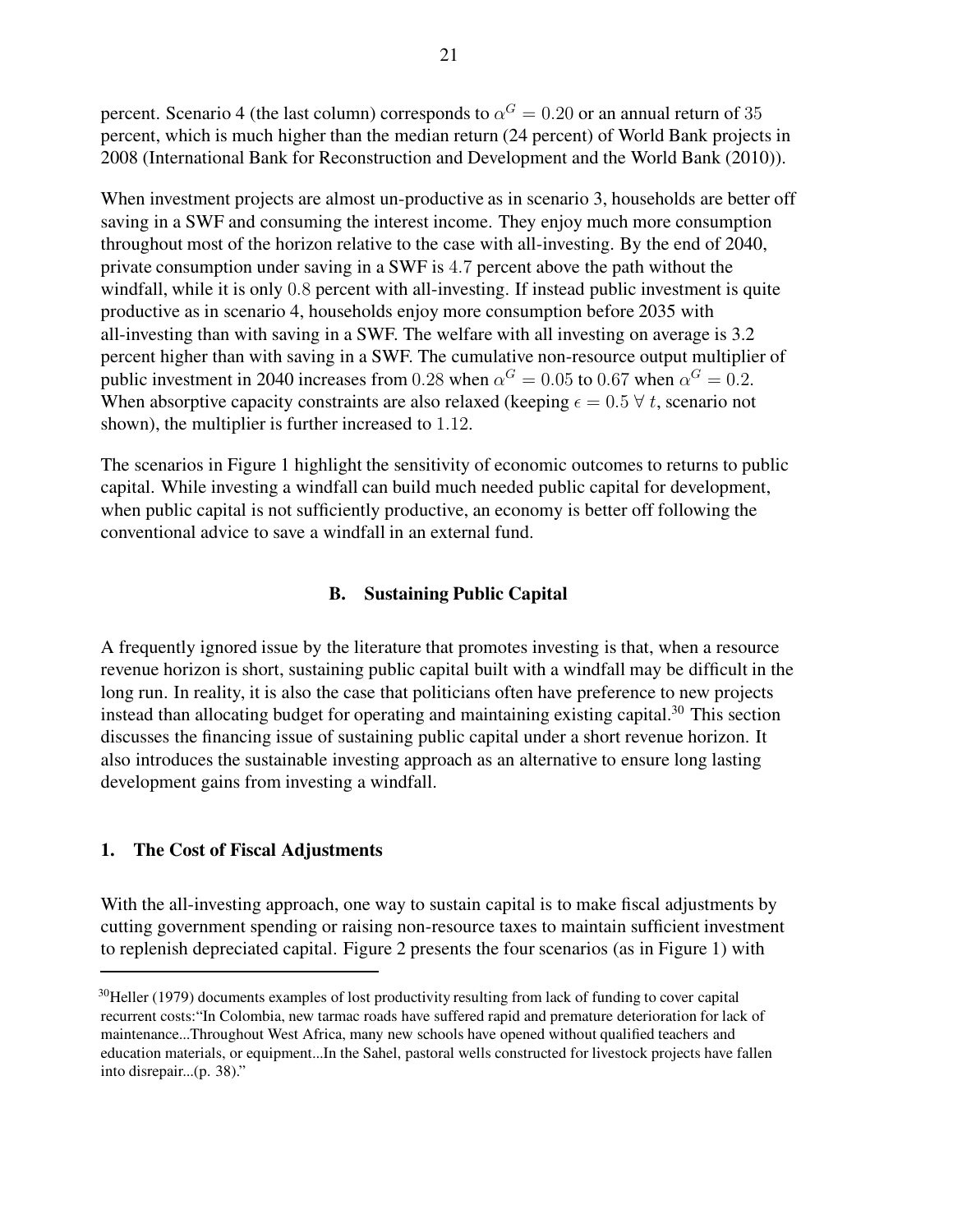all-investing but assumes that transfers to households (solid lines) or the consumption tax rate (dotted-dashed lines) are adjusted to sustain public capital. $31$ 

Across scenarios, Figure 2 shows that some fiscal adjustments are required to sustain capital after a windfall ends. The argument that increases in non-resource revenue through more public capital ought to be able to finance investment for sustaining capital does not prevail here; even scenario 4 (the high capital return) requires slight adjustment in the long run. In the baseline (first column), the transfers to GDP ratio has to be lowered to 0.9 percent of GDP in the new steady state, from 2.7 percent in the initial steady state. If financed by taxes, the consumption tax rate has to be raised to 0.21 in the new steady state, from 0.18 originally.

With higher public capital relative to the case without sustaining capital (dotted-dashed lines in the first column of Figure 1), non-oil GDP is also higher in the new steady state. Whether households can enjoy more consumption, however, depends on the relative strength of the benefit from more public capital and the cost of fiscal financing. Rows (1) to (3) in Table 2 contain the welfare comparison results. Across the scenarios, households on average enjoy slightly higher welfare when capital is sustained under the baseline and scenario 4. When public capital is less productive (scenario 3), households are slightly better off if capital is not sustained, since the benefits from more capital is small. Similarly, households are also better off with un-sustained capital in scenario 2. Since more capital is built with non-binding absorptive capacity constraints, a higher investment level is required to maintain capital. Hence, fiscal adjustment magnitudes have to be a lot bigger. Transfers as a share of GDP now have to be lowered to  $-0.01$ , equivalent to a lump-sum tax of 1 percent of GDP. Alternatively, the consumption tax rate has to be raised to 0.24 in the new steady state. Aside from their negative economic impact, these large adjustments might not be feasible in practice. Given the political economy constraints in implementing large fiscal adjustments, public capital stocks built with windfalls are likely to depreciate over time.

# C. Endogenous Depreciation of Public Capital

Our model specification assumes that the depreciation rate of public capital rises when investment is lower than the cost required to replenish capital at a steady-state depreciation rate, equation (20). Figure 1 shows that with all-investing, the depreciation rate rises after 2020 to about 10 percent. This endogenous deprecation rate penalizes volatile public investment trajectories relative to those that preserve capital once built. To show this, Figure 3 plots the same four scenarios as Figure 1 but under a fixed depreciation rate at the steady-state level of 8 percent. Not surprisingly, as public capital declines at a slower rate, non-oil GDP and private consumption are both higher with all-investing, across scenarios. Removing endogenous depreciation does not change the results in 2, because investment rates are maintained at high enough levels to preserve the capital stock. These two effects

 $31$ Technically, the period of the maximum public capital reached in each scenario simulated in Section A is identified. Then, public investment expenditures required to sustain capital from that point continued are computed. The magnitudes of fiscal adjustment in the consumption tax rate or transfers are endogenously determined by the government budget constraint.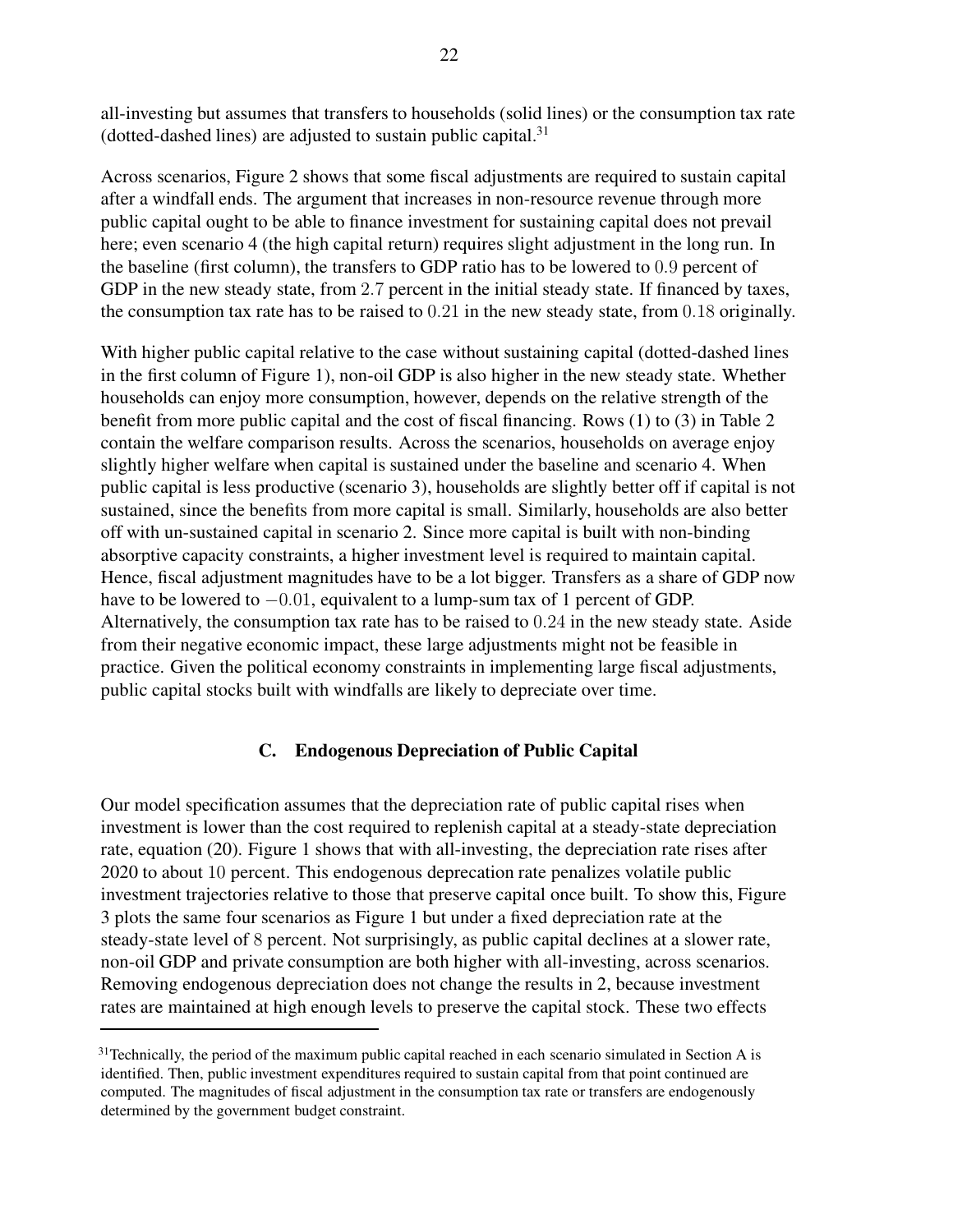combine to overturn the previous result that sustaining the capital stock through fiscal adjustment as in Figure 2 yields higher welfare in the more optimistic scenarios 1 and 4. To see this, compare row (4) to row (1) in Table 2. In the model, and we believe in practice, strategies that result in volatile capital stocks are less efficient. We return to this point below in discussing the management of natural resource volatility.

# D. The Sustainable Investing Approach

One of the main challenges of investing a short-horizon resource windfall is to sustain capital in line with long-run fiscal sustainability. Instead of pursuing two extreme approaches of either saving abroad or investing all domestically, we propose the "sustainable investing approach" that combines these two approaches. The key to preserve resource wealth in the form of physical capital is to choose a sustainable scaling-up magnitude, given a windfall size and other fiscal and structural characteristics of the country. After a windfall is exhausted, interest income from any external savings and additional non-resource revenue can then jointly finance recurrent costs to maintain capital.

To formalize this approach, we specify an investment rule characterized by an initial increase in investment expenditure  $G_0^I$ , a scaling-up investment target in the new steady state  $G_{nss}^I$ , and an investment speed of adjustment  $\gamma$ .

$$
G_t^I = (1 - e^{-\gamma t}) G_{nss}^I + e^{-\gamma t} G_0^I.
$$
 (34)

When  $\gamma = 0$ ,  $G_t^I = G_0^I \ \forall t$ , and when  $\gamma \to \infty$ , public investment jumps to the new steady-state level immediately. Given a saving share  $\phi$  of a windfall, the resource fund evolves by (27). Since oil production is projected to decline over time, and the authorities may have an intention to speed up the investment scaling-up, we choose  $G_0^I > G_{nss}^I$ , implying a front-loaded path for investment spending. Also, across all cases, we choose  $\gamma = 0.15$  to yield a gradual declining investment path, settling at a level sufficient to sustain capital. The simulations presented here assume that the consumption tax rate is the instrument of fiscal adjustment. Results are similar under transfers adjustment.

The solid lines of Figure 4 compare the three cases with different scaling-up magnitudes and saving shares of a resource windfall under the baseline. For facility, the dotted-dashed lines repeat the outcomes of the all-investing approach under the baseline, combined with raising the consumption tax rate to sustain capital. The first column has  $G_0^I = 1.6 \times G^I$  and  $G_{nss}^I = 1.26 \times G^I$ . Under the 0.5 saving rate, the resource fund eventually climbs to 64 percent of GDP. Meanwhile, public capital is 26 percent permanently higher relative to the path without a windfall. Higher public capital leads to permanently higher non-resource GDP, while private consumption is raised by 4.7 percent in the new steady state. During the transition path, as external savings and additional public investment expenditure do not fully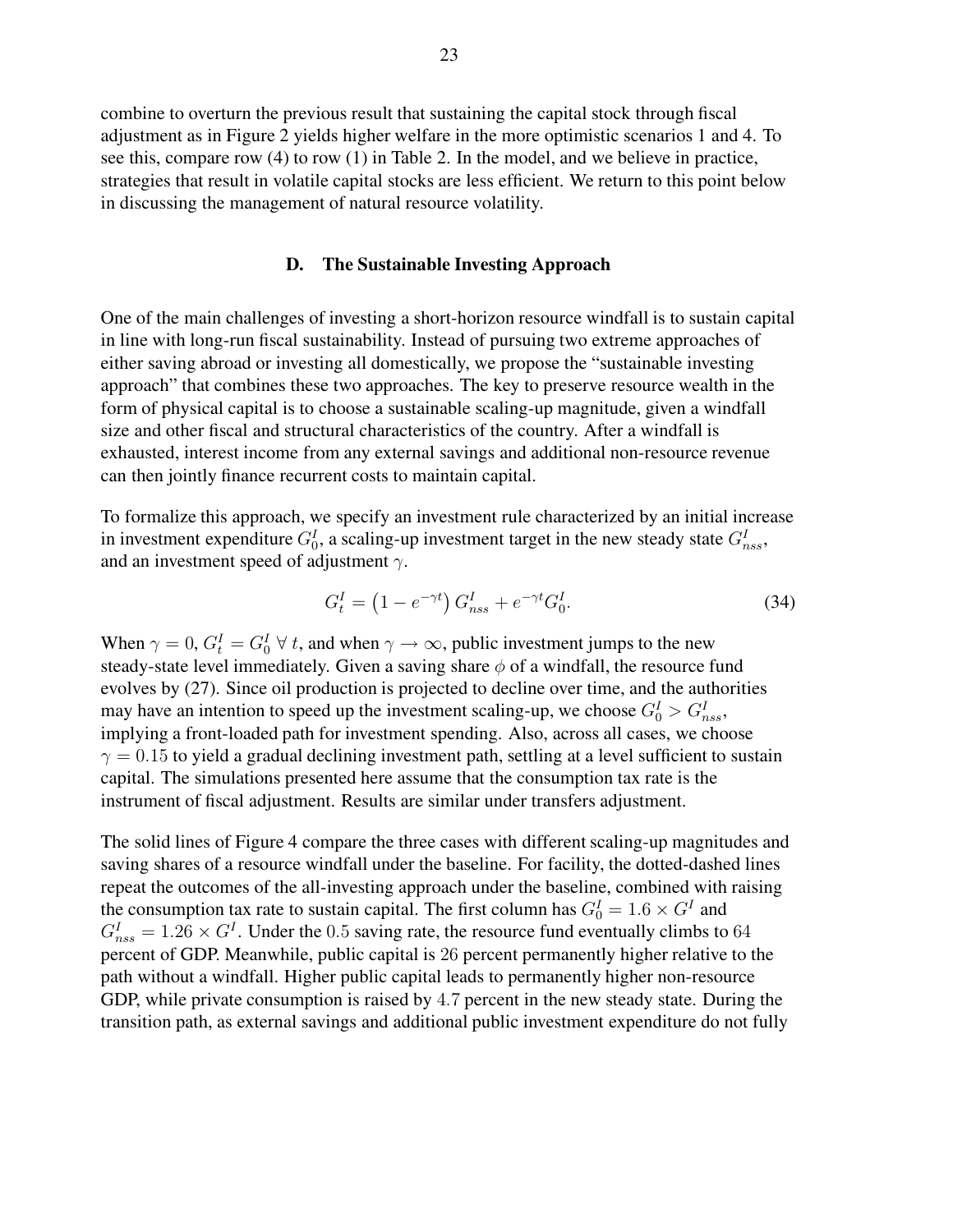exhaust a resource windfall, the government is also able to lower the consumption tax rate, boosting private consumption during the windfall period.<sup>32</sup>

Compared to the all-investing approach, public capital is scaled up at a slower pace and at a lower level under the sustainable investing approach. The moderate investment increase, however, implies that investment efficiency does not worsen. During the first 12 years,  $\epsilon$  stays at a constant level of 0.5 with sustainable investing, relative to 0.35 under all-investing. In addition, sustainable investing under the scaling-up magnitude of  $1.26 \times G<sup>I</sup>$  and the saving rate of 0.5 also remove the need for fiscal adjustments after the windfall is exhausted. The interest income from a resource fund finances part of the capital recurrent cost. In the new steady state, the consumption tax rate returns to its initial steady-state level. As a result, consumption is higher relative to that of all-investing, where the consumption tax rate has to be raised to 0.21 permanently. In welfare terms, households enjoy on average more periodic utility—equivalent to 1.1 percent of initial steady-state consumption—with sustainable investing than with all-investing.

To see the implications of a higher scaling-up, the second column assumes that investment in the long run is 40 percent higher than the initial steady-state level. While public capital is now higher at 38 percent (compared to the 26 percent) above the no-windfall path, the interest income derived from the sovereign wealth fund becomes insufficient to support the higher investment. Consequently, to sustain capital, the consumption tax rate has to be raised to about 0.2. Despite more public capital and non-resource GDP, consumption under this higher scaling-up is lower due to a higher consumption tax rate. Periodic utility is on average 0.5 percent lower compared to the earlier case of 26 percent scaling-up.

Finally, the third column presents the case of a lower saving rate ( $\phi = 0.2$ ), while the scaling-up remains at 26 percent. The 20-percent saving rate leads to a smaller resource fund. Since the investment level is the same as that of the case in column 1, more resource windfall can be allocated to reduce the consumption tax rate, resulting in a consumption boom during the windfall period. However, after the windfall, a smaller resource fund yields less interest income. As a result, the consumption tax rate has to be raised to about 0.2 to sustain capital. In the new steady state, private consumption is 1.7 percent lower than under the case with a 50-percent saving rate.

The results in Figure 4 illustrate how the framework can help determine a scaling-up magnitude given a projected windfall path. The choices of  $G_{nss}^I = 1.26G^I$  and  $\phi = 0.5$  in the first case are pinned down after a sequence of simulations to find the magnitude that does not require fiscal adjustment in the long run.<sup>33</sup> The results are certainly conditioned on

 $32$ In practice, the government needs not lower the consumption tax rate. It could save more of a resource windfall in a resource fund, distributes it to households as transfers, or even raising government consumption spending. The messages from changing all-investing to the sustainable investing approach remain valid regardless of these minor differences in policy design.

 $33$ The analysis does not suggest that a scaling-up magnitude that requires fiscal adjustment later is necessarily inferior to the one that does not. It depends on the feasibility of fiscal adjustments in a country, as well as the distorting effect of such adjustments. From the perspective of preserving resource wealth with physical assets, choosing a sustainable scaling-up magnitude, however, is desirable.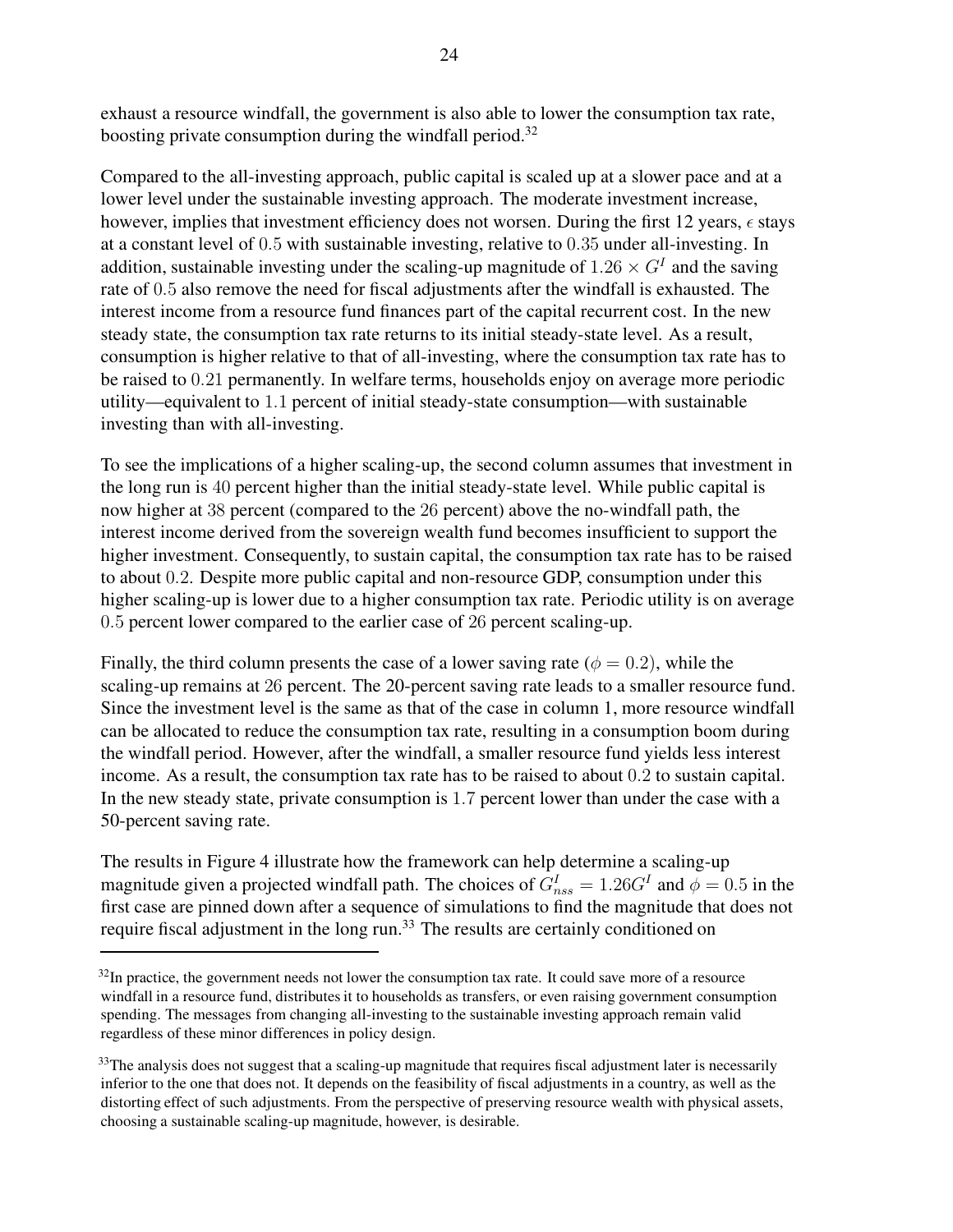assumptions about return to public capital, absorptive capacity constraints, etc. When investment projects are less productive or the costs of absorptive capacity constraints are higher, fiscal adjustments would be larger and thus more difficult to implement. To avoid repeating the history that much of the public capital built under a windfall cannot have long-lasting growth effects, initial planning of an investment scaling-up must account for the future financing needs to sustain capital.

# E. Development without the Windfall

The above discussion of financing costs of public investment sheds some light on a fundamental question related to the Lucas paradox (Lucas (1990)): Why is that in a capital-scarce economy, a public investment scaling-up cannot occur in the absence of a resource windfall? In our setup, part of the answer is the closed capital account: foreign capital does not flow easily to finance development. This assumption is common to much of the literature and largely consistent with stylized facts (see UNCTAD (2012)). Of course, the country in our model is able to develop the natural resource, which typically requires substantial investment. While this is implicit in our model, foreign direct investment often provides the mechanism in practice. In fact, foreign investments in low-income countries are to a large extent focused on natural resource extraction. For example, the greatest FDI flows to sub-Saharan Africa in 2011 went to Nigeria, Ghana, Congo, Mozambique, and Zambia and were to a very large extent directed at natural resource extraction.<sup>34</sup> This is presumably related to the fact that the substantial rents from resource extraction make extractive industry foreign investment attractive even in the face of the usual barriers to international capital flows related to sovereign immunity and poor governance in recipient countries.<sup>35</sup>

Even if foreign capital for non-resource public investment is scarce in poor countries, one might imagine that a properly motivated government would finance high-yielding public investments through its own revenue effort. A variety of distortions—some playing a role in the model presented here and many not—can explain why this typically has not happened. We would emphasize two. One is again the financing constraint and closed capital account, which implies that countries would need to go through a reduction in private consumption and investment in order to finance the scaling up. Second is the weak and distortionary domestic tax system (captured here by low effective tax rates and the ineffectiveness of the income tax). Figure 5 compares two scaling-up scenarios without a windfall to one with the windfall. The dashed lines repeat the sustainable investing case in the first column of Figure

 $34$ See UNCTAD (2012). The analysis of the role of natural resources in poor countries is complicated by some difficult classification problems. Analyses that focus on the importance of natural-resource intensive *countries* miss the importance of new resource discoveries. For example, Mozambique and Ghana are not generally classified as natural-resource-intensive countries, but FDI is directed towards exploration of new gas and oil fields and mining operations. Meanwhile, in terms of sectors, investments in services or manufacturing are typically closely related to or play a supporting role in resource extraction (page 41, UNCTAD (2012)).

 $35$ See International Monetary Fund (2012b), which discusses these issues and in particular how to design fiscal regimes that make use of the resource rents to overcome the various obstacles to attracting and benefiting from FDI.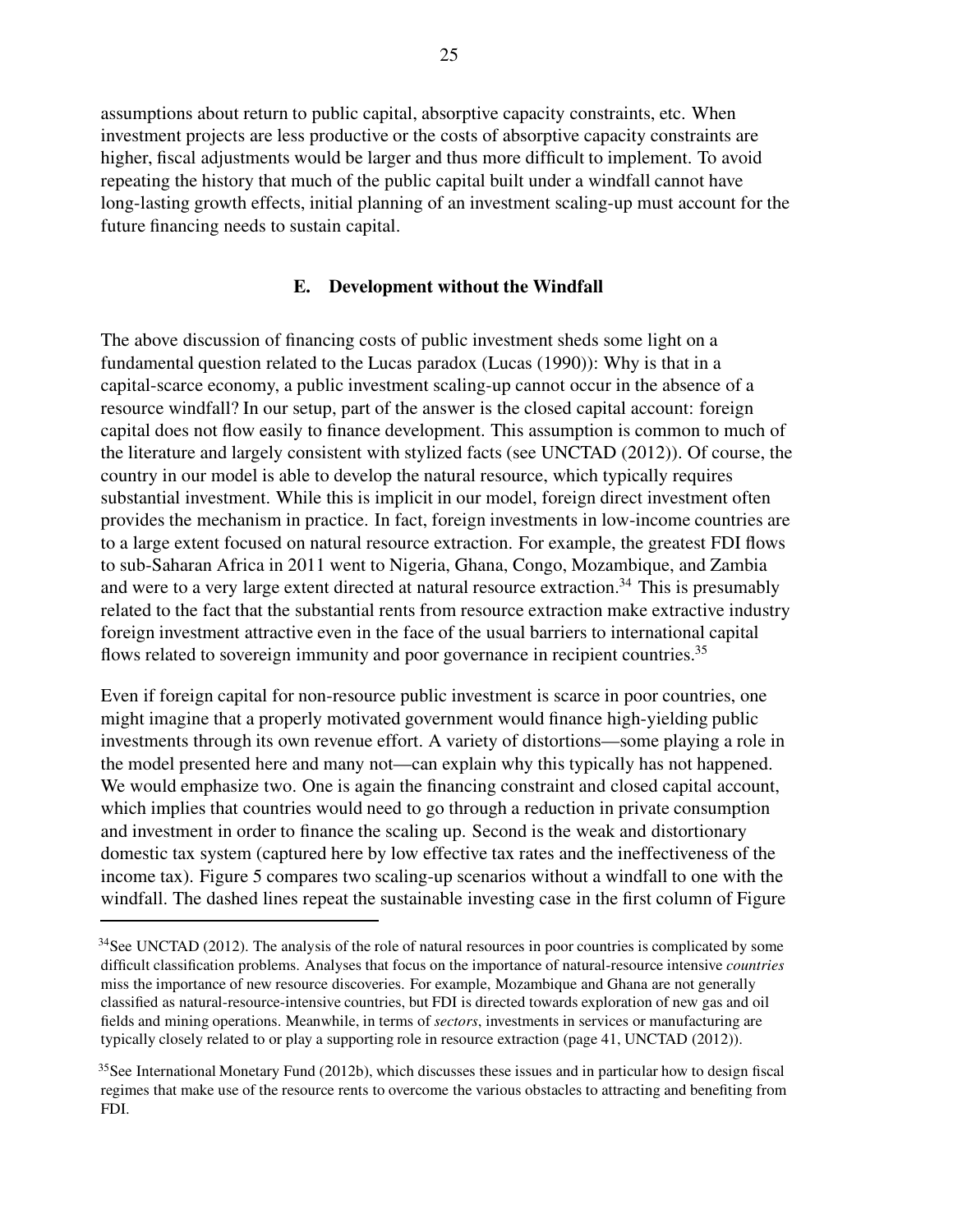4, which has a front-loaded investment path with a 26 percent scaling-up. The solid lines undertake the same scaling-up path, but the economy does not experience an oil windfall. The dotted-dashed lines also assume no resource windfall but take a more gradual scaling-up path, reaching the same level in the new steady state. As expected, when scaling-up without a windfall, the consumption tax rate has to adjust substantially. In particular, when public investment is front-loaded (solid lines), the consumption tax rate has to jump drastically from 0.18 to almost 0.27 immediately implying a substantial fall in private consumption. In the gradual scaling-up case (dotted-dashed lines), private consumption does not fall as much, but the consumption increase in the new steady state is still minimal. Without a windfall, welfare is higher if the scaling up is not undertaken. In contrast, with the windfall, welfare is generally higher under either scaling up approach (all-investing or sustainable investing) than with full saving of the windfall (saving in a SWF).<sup>36</sup> From this perspective, the resource windfall represents both a relaxation of the financing constraint and a new tax technology, in that we implicitly assume that low-income countries are in fact able to extract a high percentage of the rents for natural resource extraction.<sup>37</sup>

# V. INVESTING VOLATILE RESOURCE REVENUE

The CEMAC application shows that the sustainable investing approach can address the exhaustibility issue when investing under a short revenue horizon. This section demonstrates how this approach can also manage volatility, in the context of the Angola application.<sup>38</sup> Given the long-lasting oil reserve and more potential future findings in Angola, the initial steady state is calibrated to have high oil production. Revenue volatility is introduced by fluctuating oil prices mimicking historical dynamics. Instead of obtaining a non-linear perfect foresight solution as in CEMAC simulations, the equilibrium here is log-linearized and solved by Sims's (2001) method for rational expectations models.

# A. The Sustainable Investing Approach to Managing Volatility

With a long revenue horizon and high fiscal dependence on resource revenue, the resource fund analyzed for Angola is a stabilization fund, providing a fiscal buffer to smooth government spending. The policy rule for savings in a resource fund is revised to allow for depositing and withdrawing, as shown in equation (28). For a given path of public investment and government consumption, surplus revenues,  $(T_t^{O*} - T^{O*}) - \left(\frac{p_t^g G_t}{s_t}\right)^g$  $\frac{g}{s_t}G_t - \frac{p^g G}{s}$ s , are saved in a stabilization fund. Conversely, when there is a revenue shortfall, the fund is drawn down to

 $36$ Among the investing scenarios investigated—all-investing in Figure 1, all-investing with sustaining capital in Figure 2, and sustainable investing in 4, except the scenario of  $\alpha^G = 0.05$ , where public capital is rather unproductive, welfare measures are all higher than saving in a SWF.

 $37$ International Monetary Fund (2012b) calculates that developing countries typically achieve effective tax rates in petroleum are on the order of 65 to 85 percent and in mining are 45 to 65 percent.

<sup>&</sup>lt;sup>38</sup>For Angola's recent economic conditions and oil production activity, see Chapter III.B of International Monetary Fund (2012d) and Richmond et al. (2012).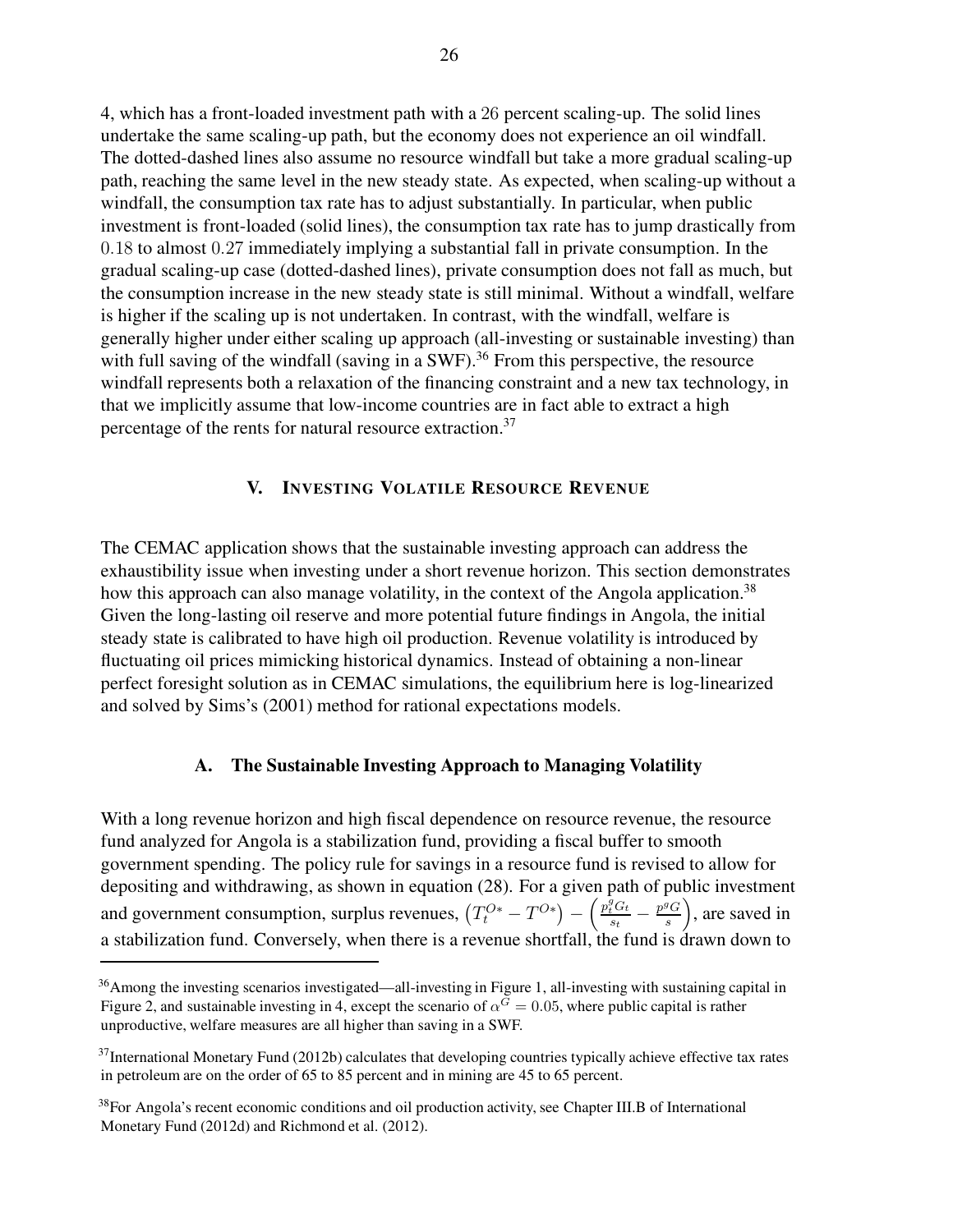maintain a level of investment commensurate with the given investment path. In the case of insufficient buffer, investment spending is cut to maintain a non-negative balance in the fund.<sup>39</sup> Technically, we impose an non-negative constraint on the path of  $F_t^*$  $_t^*$  .

To demonstrate the advantage of the sustainable investing approach in reducing macroeconomic instability, we compare the standard deviations of key variables under this approach with those under the spend-as-you-go approach. The latter follows the one analyzed in Richmond et al. (2012) and is similar to what Angola has practiced until recently. Standard deviations reported in Table 3 are the average of 100 simulations based on different draws of price shock sequences  $\{\varepsilon_t^{po}\}$  from the estimated distribution. We take the projection of the oil production quantity in International Monetary Fund (2012d) as given, and a series of production shocks  $\{\varepsilon_t^{yo}\}$  is injected to hit the projected quantity path.<sup>40</sup> For our purpose, the analysis concerns about volatility in resource revenues (not the source of volatility). For simplicity we use the same oil production path across simulations.

The spend-as-you-go approach is similar to the all-investing approach analyzed earlier. Instead of assuming that all resource revenues above the initial level go to investment, it is assumed that 60 percent of additional revenues goes to investment and the rest 40 percent goes to government consumption. With sustainable investing, we specify public investment to gradually increase from 8.7 percent of GDP (the actual level in 2011) to 15 percent in 2022. Given a high government consumption to GDP ratio in 2011 of 19.5 percent, we reduce government consumption and fixed it at 18 percent of GDP throughout the simulation horizon. Both the labor and consumption tax rates are set at their initial steady-state levels, while transfers experience small fluctuations to clear the government budget constraint.

Table 3 compares the average standard deviations of public investment expenditure, private consumption, non-oil GDP, and the real exchange rate from 2011 to 2025 in percent deviations from their trend paths. All four variables exhibit more volatility—about  $60 - 70$ percent more—with spend-as-you-go. Despite a rather smooth investment path, public investment under the sustainable investing approach can still experience some fluctuations. When large negative revenue shocks hit, the stabilization fund may not have sufficient balance to support a pre-determined investment level, forcing investment expenditures to dip.

In an economy that is highly resource dependent, the fiscal channel through which resource revenue volatility can affect macroeconomic stability is made explicit here. Although the simulations assume that government purchases in Angola have a high share of traded goods  $(\nu_q = 0.2)$ , the increased government purchases still generate some demand pressure on domestic production, driving up overall income and private consumption and investment. Conversely, when oil revenue declines, a procyclical fiscal policy as captured by

 $39$ In practice, government consumption or transfers may also be reduced or tax rates may be raised to maintain an investment path. However, given the implementation difficulty in these other fiscal adjustment options, public investment is most likely to be cut, as observed recently in Angola.

<sup>&</sup>lt;sup>40</sup>In Angola, aside from fluctuating oil price and quantities, oil revenue volatility is also due to unpredictable transfers of oil revenue from the state oil company to the treasury. See Box 6 in Chapter III.B of International Monetary Fund (2012d) for details.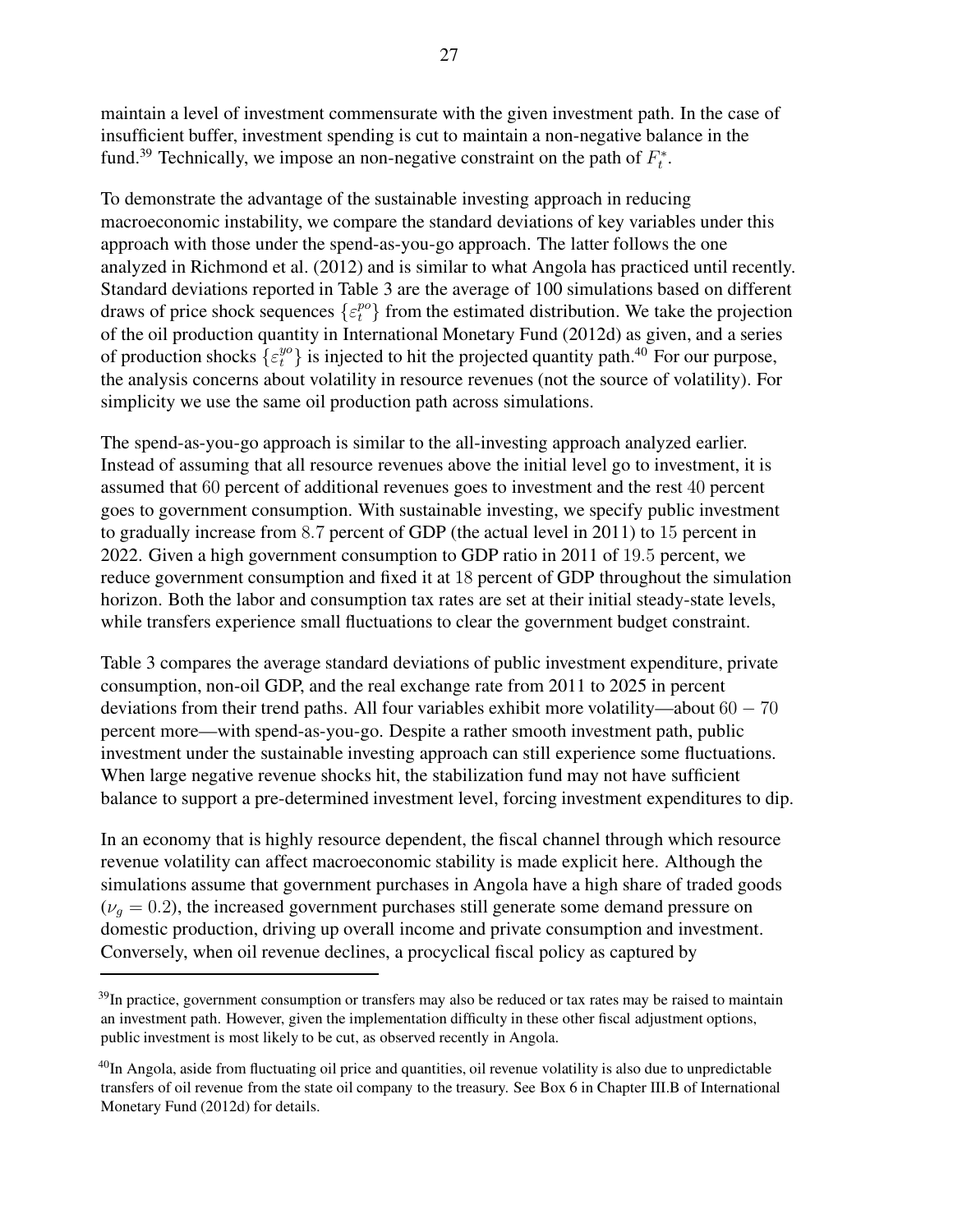spend-as-you-go can lead to a collapse of overall demand, generating a boom-bust cycle commonly observed in resource-rich economies.<sup>41</sup> Sustainable investing, on the other hand, de-links periodic government spending from resource revenue flows, and thus shield the domestic economy from the disturbance of volatile resource revenues.

# B. Allocation between Investing and External Saving

When following the sustainable investing approach, one question remains to answer: how large should a stabilization fund be in an environment of uncertain future revenue? A more aggressive scaling-up leads to faster build-up of public capital and potentially higher economic growth. As more resource revenue is devoted to investment, less can be saved in a stabilization fund, leaving the economy vulnerable to negative shocks. To address this policy question, we show how stochastic simulations can be used to advise the allocation between investment and saving in a stabilization fund.

Figure 6 plots the one- and two- standard deviation (68 and 95 percent) confidence intervals under two investment paths. The left column—the conservative scaling-up path—assumes that public investment and government consumption follow those assumed earlier (Section A). Relative to the left, the right column implements an aggressive scaling-up path. Public investment quickly rises from 9.2 percent in 2011 to 20 percent in 2016 and stays at this level for the rest of the simulation horizon.

The wide interval for oil prices (from \$40 to \$180 in 2025) captures the notorious fluctuations of oil price movements. Also, the very different performance of the stabilization fund confirms our conjecture that a more aggressive scaling-up plan leaves the economy with a small to little buffer. By the end of 2025, the stabilization fund is on average only 1.1 percent of GDP under the aggressive path, compared to the 37.1 percent under the conservative path. Since the stabilization fund is insufficient most of the time, the mean scaling-up magnitude from 2016 to 2025 at 15 percent also deviates much from the pre-determined 20 percent. In contrast, the conservative path with a much larger buffer allows the realized investment path following closely with the pre-determined path. Without much disruption in the investment pace, the depreciation rate of public capital is also kept low in most cases. The average depreciation rate of the 95-percent upper bound is 0.08 under the conservative path, compared to 0.10 under the aggressive path.

The aggressive path on average accumulates more public capital (40 percent vs. 31 percent above the path without additional oil revenue at the end of 2025), but it also runs a much higher tail risk of accumulating less public capital. The one (two) standard deviation lower band is 7.3 ( $-27.0$ ) percent with the aggressive path in 2025 vs. 24.8 ( $-4.0$ ) percent with the conservative path. When oil revenues are hit by a sequence of large negative oil shocks, the aggressive path, which does not have much buffer, cannot sustain investment even at the level

 $^{41}$ In addition to the experience of Angola from mid-2000's to 2010, Mongolia is another recent example. It experienced a boom-bust cycle with surges and falls in copper prices between 2006 to 2009, which led to a balance-of-payment crisis and an IMF program to stabilize the economy.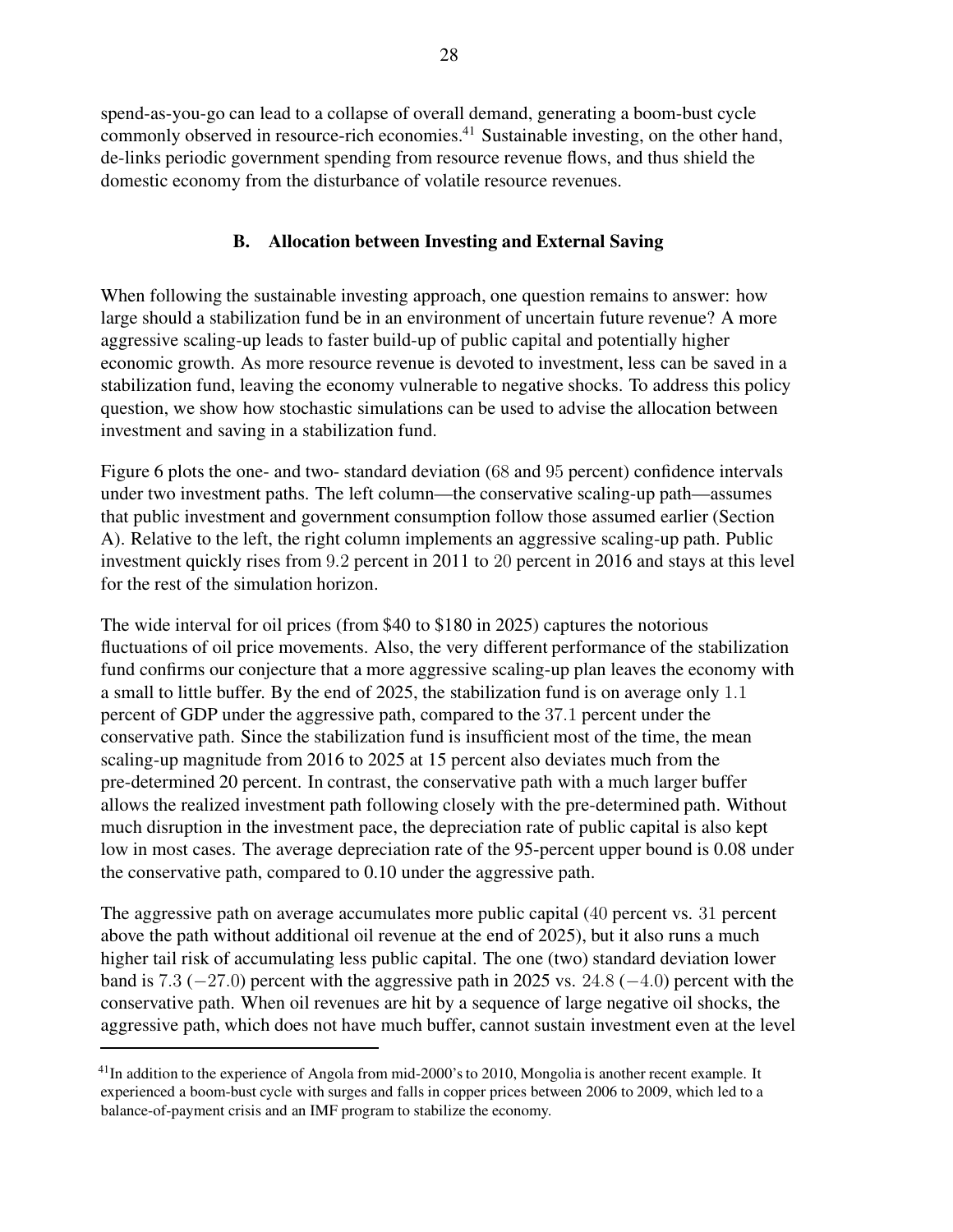to maintain existing capital, and hence public capital can fall below the initial steady state level. Similar to the outcome with spend-as-you-go, large swings in public investment and hence public capital lead to great instability in the economy. As shown in Figure 6, the confidence intervals are wider for non-oil GDP under the aggressive path. The one-standard deviation interval ranges from 5.0 to 22.0 percent above the path without additional oil revenue in 2025, compared to 7.5 to 15.0 percent with the conservative path. Moreover, despite a more stable economy with the conservative scaling-up path, households on average enjoy similar magnitude of consumption as under the aggressive path.

The endogenous depreciation channel plays an important role in linking revenue shocks to macroeconomic volatility. Bad revenue outcomes imply investment well below replacement rates, which result in an increase in depreciation rates, thus amplifying the effect of the negative shock on the capital stock and hence output. This can be seen in the very high upper band for the depreciation rate in the case of aggressive scaling up in Figure 6, which is one of the reasons for the substantially worse lower band for public capital, GDP, and so on. On the other hand, if the depreciation rate is fixed at the initial 7 percent as shown in Figure 7, the lower bands of public capital are much less negative than those in Figure 6, and hence much improved performance of non-oil GDP and consumption in the lower bands.

The comparison of the two specific investment paths suggests that scaling up too much and too fast (as the aggressive path) could subject the economy to more instability, lowers investment efficiency, and there is no guarantee that its growth impact can outperform a more conservative scaling-up path. Our analysis can be extended to alternative investment paths under different parameter calibrations for a more thorough assessment in the adequacy of a stabilization fund.

# VI. CONCLUSION

Natural resource revenues provide an opportunity to accelerate economic development in capital-scarce economies that face financial and fiscal constraints. However, these revenues also pose significant challenges to policymakers as they can be exhaustible and volatile. Using a DSGE-type small open economy model, we propose a "sustainable investing approach"—combining investment with a resource fund—as a way to grapple with both exhaustibility and volatility. The approach makes possible to achieve development goals by scaling up public investment while maintaining economic stability. To illustrate, we calibrate and apply the model to the CEMAC region and Angola. In the CEMAC, resource production is declining and therefore the revenue horizon is short. The conversion of the windfall into permanently higher incomes is the key policy concern. In Angola, a highly resource-dependent economy with large reserves, managing (price) volatility is a priority.

The sustainable investing approach explicitly accounts for the financing needs involved in operating and preserving capital. The current literature on managing natural resources seems to neglect the fact that even if a government manages to build productive public capital by implementing good projects (implying high efficiency and absorptive capacity), its return will diminish over time unless revenues are available to cover recurrent costs. The failure to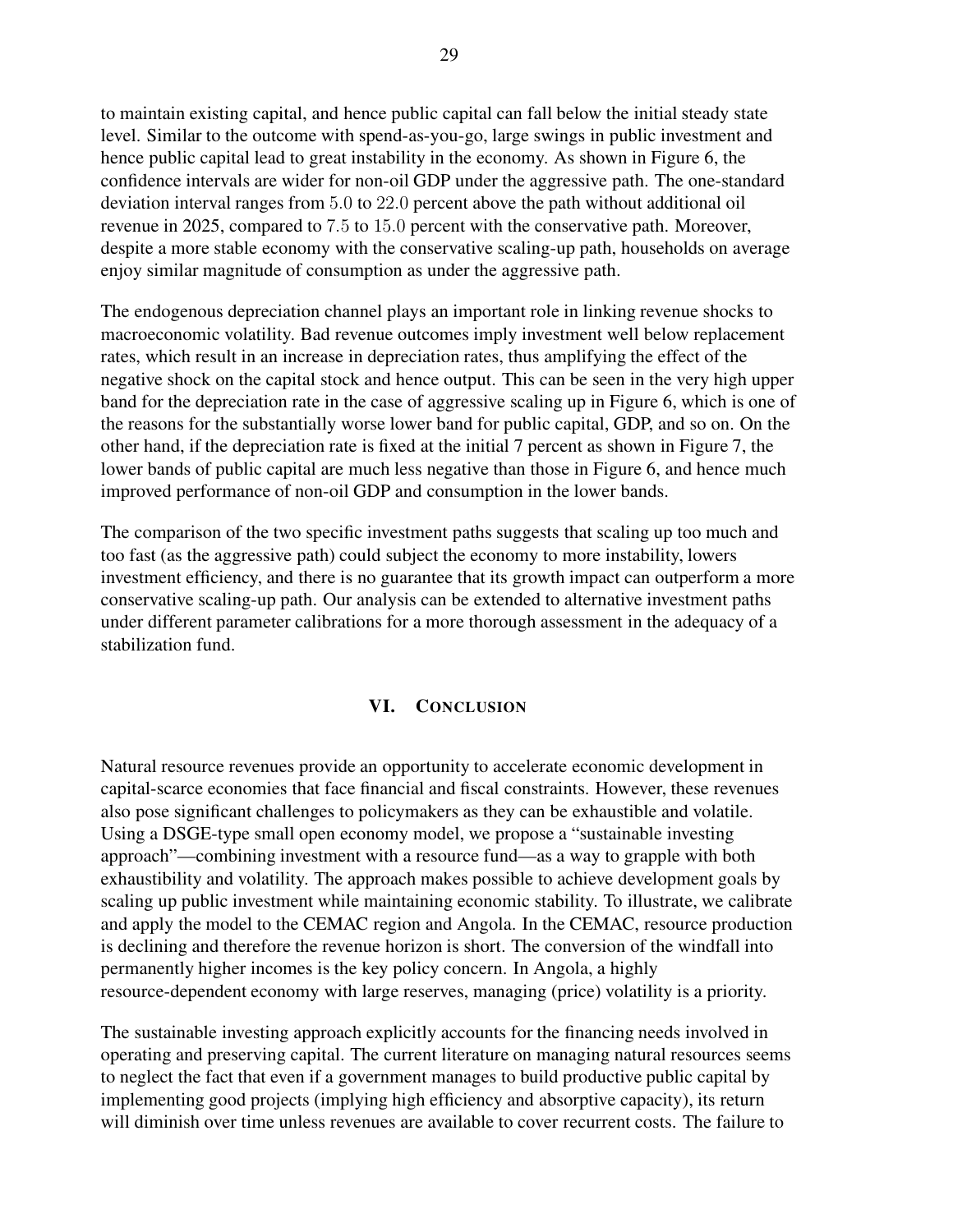preserve public capital and cover recurrent costs has been an important theme in public economics of development at least since Heller (1974) and remains of great practical significance. With limited revenue mobilization, our analysis implies that the size of the scaling-up plan should be jointly considered with an economy's ability to finance future costs to sustain capital and to the distorting effects of fiscal adjustments.

In cases where exhaustion lies beyond the horizon but resource revenue volatility looms large, sustainable investing avoids procyclical fiscal policy and minimizes the disruption in macroeconomic stability. Scaling up public investment too high and too fast, for example following the path of resource revenues themselves—subjects the economy to more instability, lowers investment efficiency, and risks higher depreciation rates. There is no guarantee that growth outcomes will be superior to a more conservative scaling-up path. In addition it makes the economy more prone to boom-bust cycles. Sustainable investing, on the other hand, de-links periodic government spending from resource revenue flows, through a stabilization fund, and thus shields the domestic economy from the disturbance of volatile resource revenues.

A number of extensions could usefully be considered. We focus on public investment in physical capital; the analysis can be extended to other types of investment, such as health and education to build human capital, which also improve the productivity of private inputs in production. We study some simple and implementable government rules; a fuller consideration of rule-based optimal policy, while not trivial in such a complex model, would clearly be useful.<sup>42</sup> In addition, the model could readily be adapted to address short-run policy issues by introducing, for instance, nominal rigidities. Finally, natural resource booms can relax borrowing constraints, which may induce debt stability problems.<sup>43</sup> As developing economies become more able to tap international bond markets, a detailed study of the interaction of natural resource revenues with fiscal rules that allow for accumulation of commercial debt is in order.

 $^{42}$ An intermediate step might be to rework the "sustainable investing" fiscal rule for short-revenue horizon scenarios in (27) to imply a time-varying savings rate  $\phi$  with a view to smoothing government (or total) consumption. A rule somewhat along these lines is used in the application of this framework to Angola (see Richmond et al. (2012).

<sup>&</sup>lt;sup>43</sup>Manzano and Rigobon (2007), for instance, argue that during the 1970s, when commodities' prices were high, natural resource abundant countries used them as collateral for debt. As the 1980's witnessed an important fall in the prices, these countries faced debt crises. In this regard, the previously mentioned natural resource curse might be related to a debt overhang.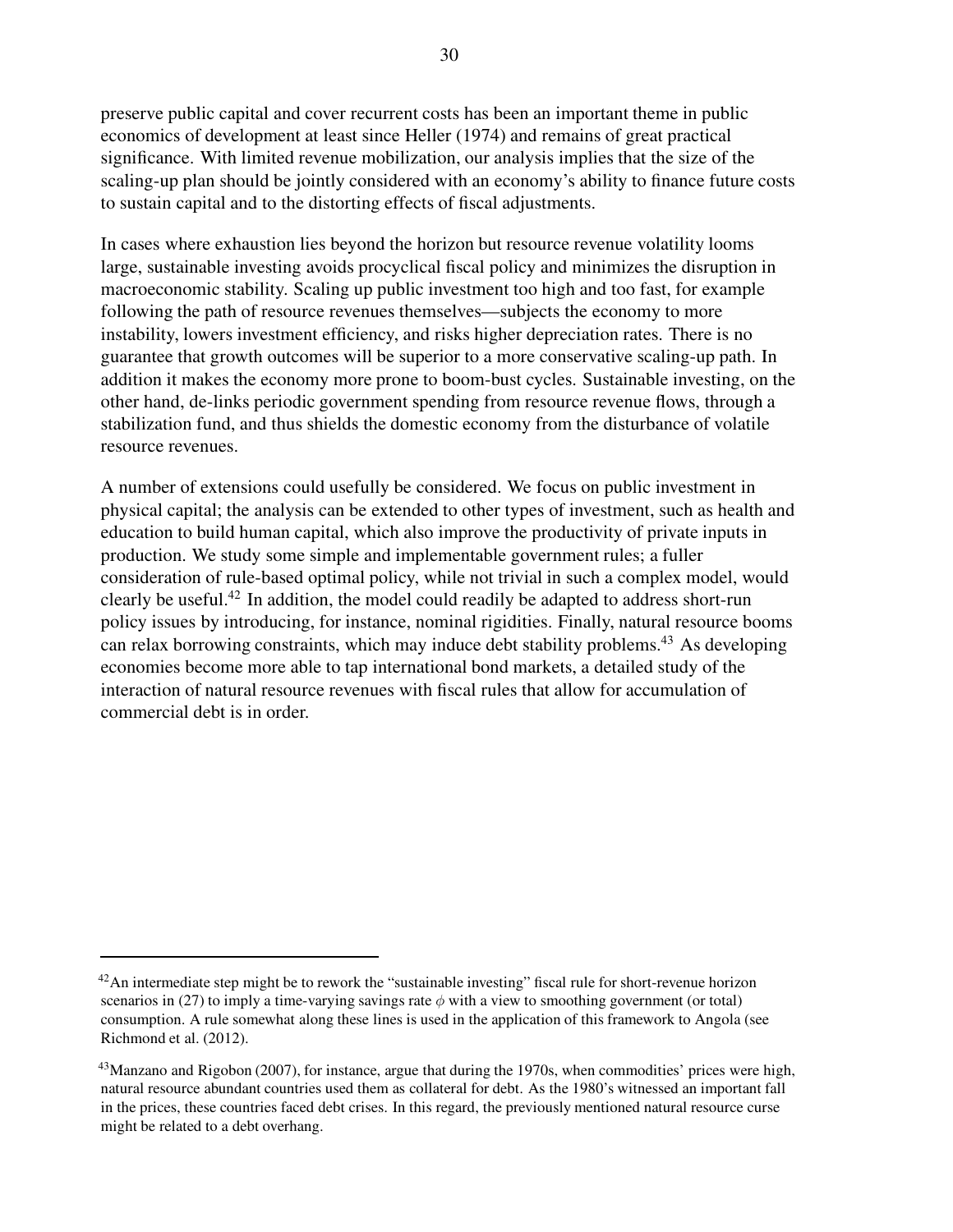Table 1. Baseline Parameter Calibration

| parameters                                                                                              | <b>CEMAC</b>   | Angola         | notes                                                               |
|---------------------------------------------------------------------------------------------------------|----------------|----------------|---------------------------------------------------------------------|
| $\sigma$                                                                                                | $\overline{2}$ | $\overline{2}$ | inverse of intertemporal elasticity of substitution for consumption |
| $\psi$                                                                                                  | 10             | 10             | inverse of Frisch elasticity of labor supply                        |
| $\varphi$                                                                                               | 0.5            | 0.4            | degree of home bias in private consumption                          |
| $\chi$                                                                                                  | 0.44           | 0.44           | elasticity of substitution between traded and non-traded sectors    |
| $\delta$                                                                                                | 0.45           | 0.56           | share of labor supplied to non-traded sector                        |
| $\rho$                                                                                                  | 1              | 1              | elasticity of substitution between the two types of labor           |
| $\beta$                                                                                                 | 0.91           | 0.91           | the discount factor                                                 |
| $\alpha^N$                                                                                              | 0.45           | 0.45           | labor income share in non-traded sector                             |
| $\alpha^T$                                                                                              | 0.65           | 0.65           | labor income share in traded sector                                 |
| $\alpha^G$                                                                                              | 0.10           | 0.20           | output elasticity of public capital                                 |
| $d, \rho_{ZT}$                                                                                          | 0.1            | 0.1            | learning-by-doing externalities                                     |
| $\iota$                                                                                                 | 0.18           | 0.20           | firms' production distortion parameter (model implied)              |
| $\overset{\ \ \kappa^N}{\delta^N},\overset{\ \ \kappa^T}{\delta^T}$                                     | 25             | 25             | investment adjustment cost                                          |
| $\delta^{G}{}^{, \stackrel{\circ}{\delta^{T}}}$                                                         | 0.1            | 0.1            | depreciation rate for $K^N, K^T$                                    |
|                                                                                                         | 0.08           | 0.07           | depreciation rate for public capital                                |
| $\epsilon$                                                                                              | 0.5            | 0.5            | public investment efficiency                                        |
| $\frac{Y^O}{GDP}$                                                                                       | 0.09           | 0.475          | oil GDP/GDP                                                         |
| $\nu$                                                                                                   | 0.6            | 0.4            | home bias of government purchases                                   |
| $\nu_g$                                                                                                 | 0.5            | 0.2            | home bias of government purchases above the level in initial state  |
| $\tau^{\tilde{l}}$                                                                                      | 0.08           | 0.1            | effective labor tax rates                                           |
| $\tau ^{c}$                                                                                             | 0.18           | 0.1            | effective consumption tax rates                                     |
| $s^B\!$                                                                                                 | 0.116          | 0.347          | debt-to-GDP ratio in initial state                                  |
|                                                                                                         | 0.025          | 0.028          | transfers/GDP in initial state                                      |
|                                                                                                         | 0.133          | 0.195          | GC/GDP in initial state                                             |
| $\begin{array}{c}\frac{Z}{GDP} \\ \frac{G}{GDP} \\ \frac{G}{GDP} \\ \frac{F^*}{GDP} \\ r^* \end{array}$ | 0.068          | 0.087          | GI/GDP in initial state                                             |
|                                                                                                         | 0.01           | 0.02           | stabilization fund/GDP in initial state                             |
|                                                                                                         | 0.027          | 0.027          | annual real return to a resource fund                               |
| $\rho_{yo}$                                                                                             | 0.9            | 0.9            | $AR(1)$ coefficient in oil production quantity                      |
| $\sigma_{po}$                                                                                           |                | 0.1            | standard deviation of oil price shock                               |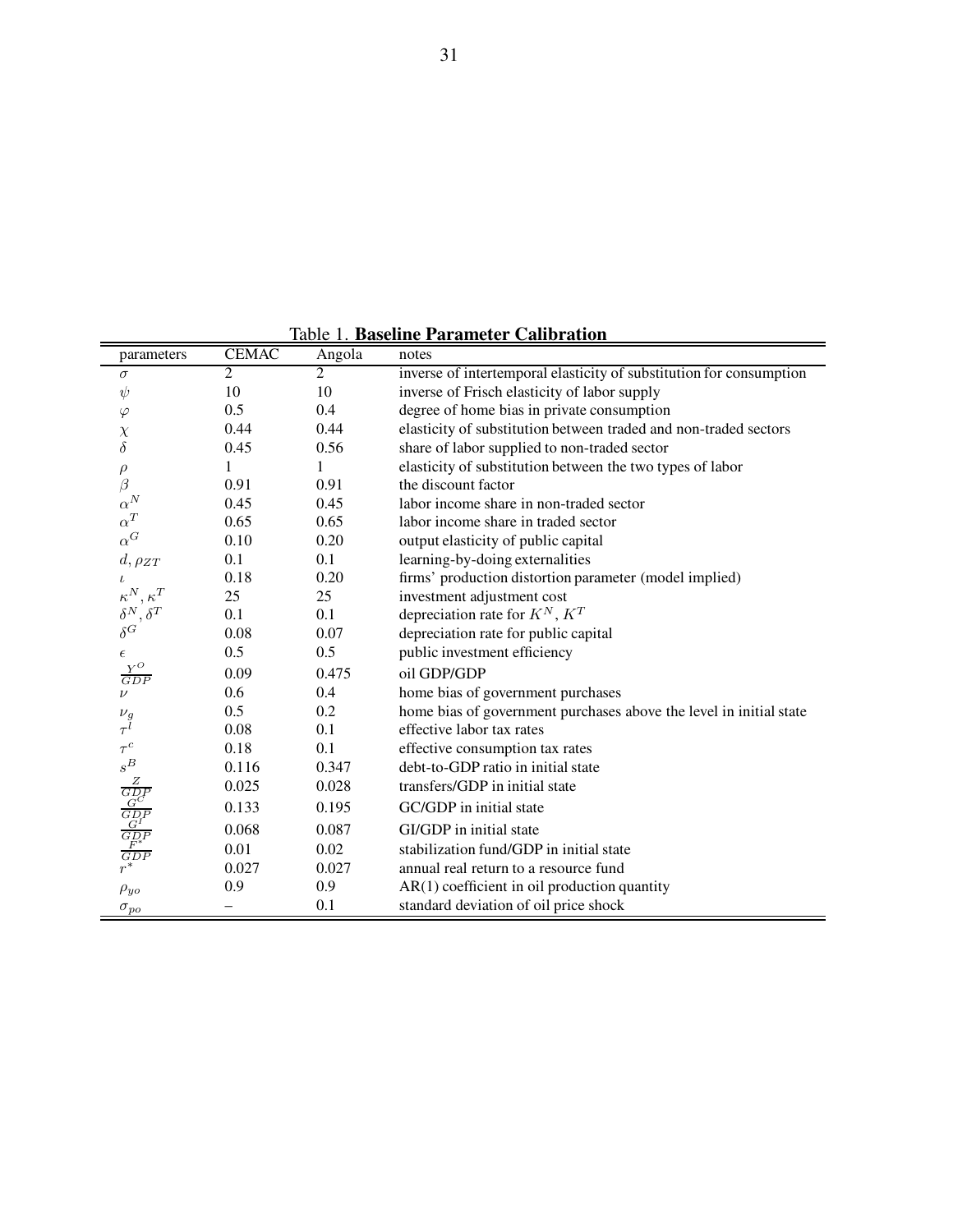| <u>MOITAIO MOATHO</u>                          |                |                                            |                 |                |  |
|------------------------------------------------|----------------|--------------------------------------------|-----------------|----------------|--|
| scenarios                                      | baseline       | scenario 2                                 | scenario 3      | scenario 4     |  |
|                                                | $\alpha^G=0.1$ | $\alpha^G = 0.1, \epsilon = 0.5 \forall t$ | $\alpha^G=0.05$ | $\alpha^G=0.2$ |  |
| (1) not sustaining $K^G$                       | 3.36           | 6.42                                       | 2.28            | 5.59           |  |
| (2) sustaining $K^G$ , transfer adj            | 4.50           | 6.13                                       | 2.18            | 6.06           |  |
| (3) sustaining $K^G$ , $\tau^c$ adj            | 4.49           | 6.06                                       | 2.16            | 6.07           |  |
| (4) not sustaining $K^G$ , constant $\delta^G$ | 4.70           | 6.80                                       | 2.43            | 6.15           |  |

Table 2. Welfare Comparison with All-Investing. See footnote 28 for the definition of welfare measure

Table 3. Stabilization Effects of the Sustainable Investing Approach. Average standard deviation in percent from a de-trended path based on 100 simulations.

| <b>Variables</b>    | Spend-as-You-Go | <b>Sustainable Investing</b> |
|---------------------|-----------------|------------------------------|
| public investment   | 16.2            |                              |
| non-resource GDP    | 1.2             | 0.7                          |
| private consumption | 1.O             | 0.6                          |
| real exchange rate  |                 | l 4                          |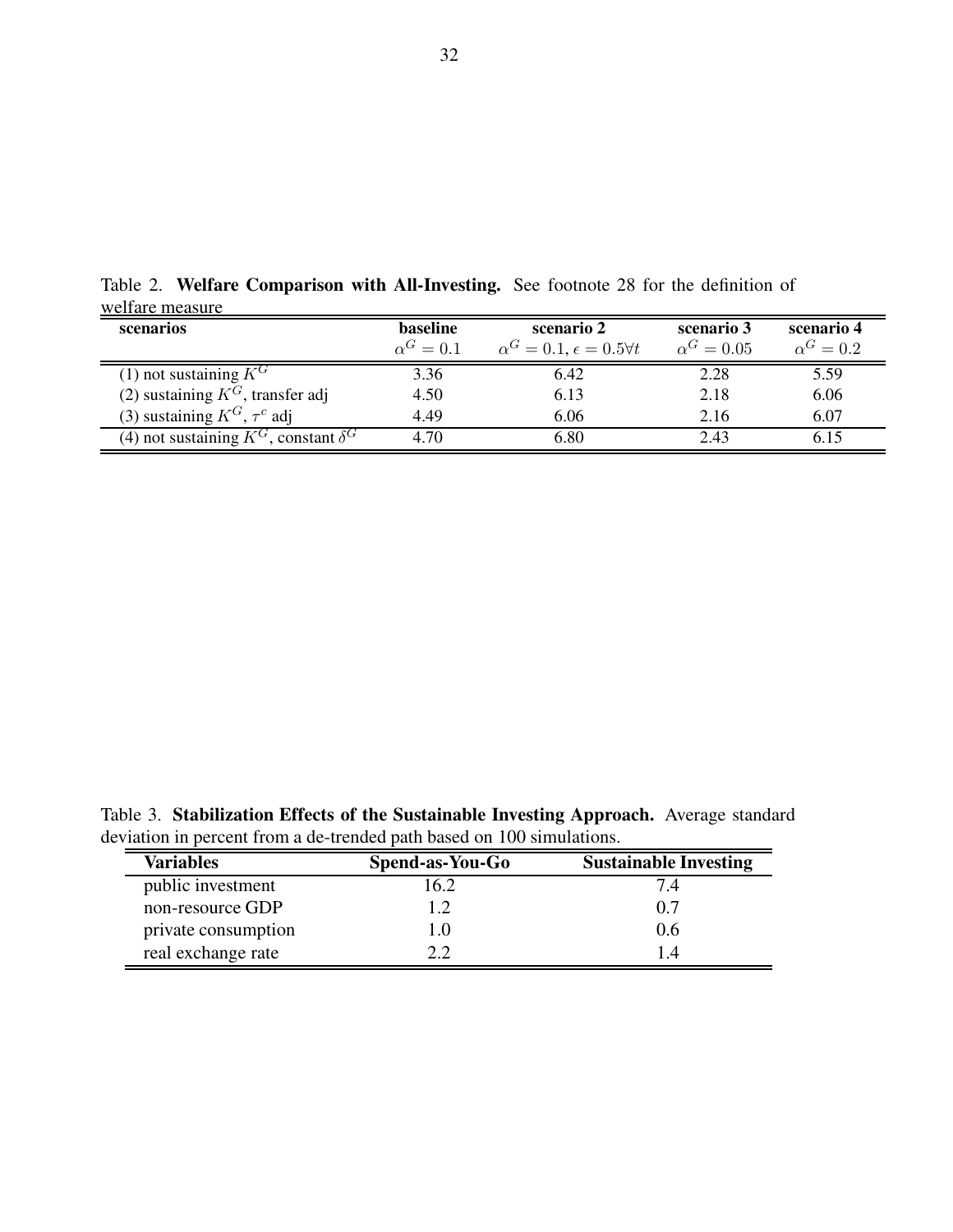

Figure 1. CEMAC application: saving in a SWF (solid lines) vs. all-investing (dotteddashed lines). Y-axis is in percent deviation from the path without a windfall unless stated otherwise.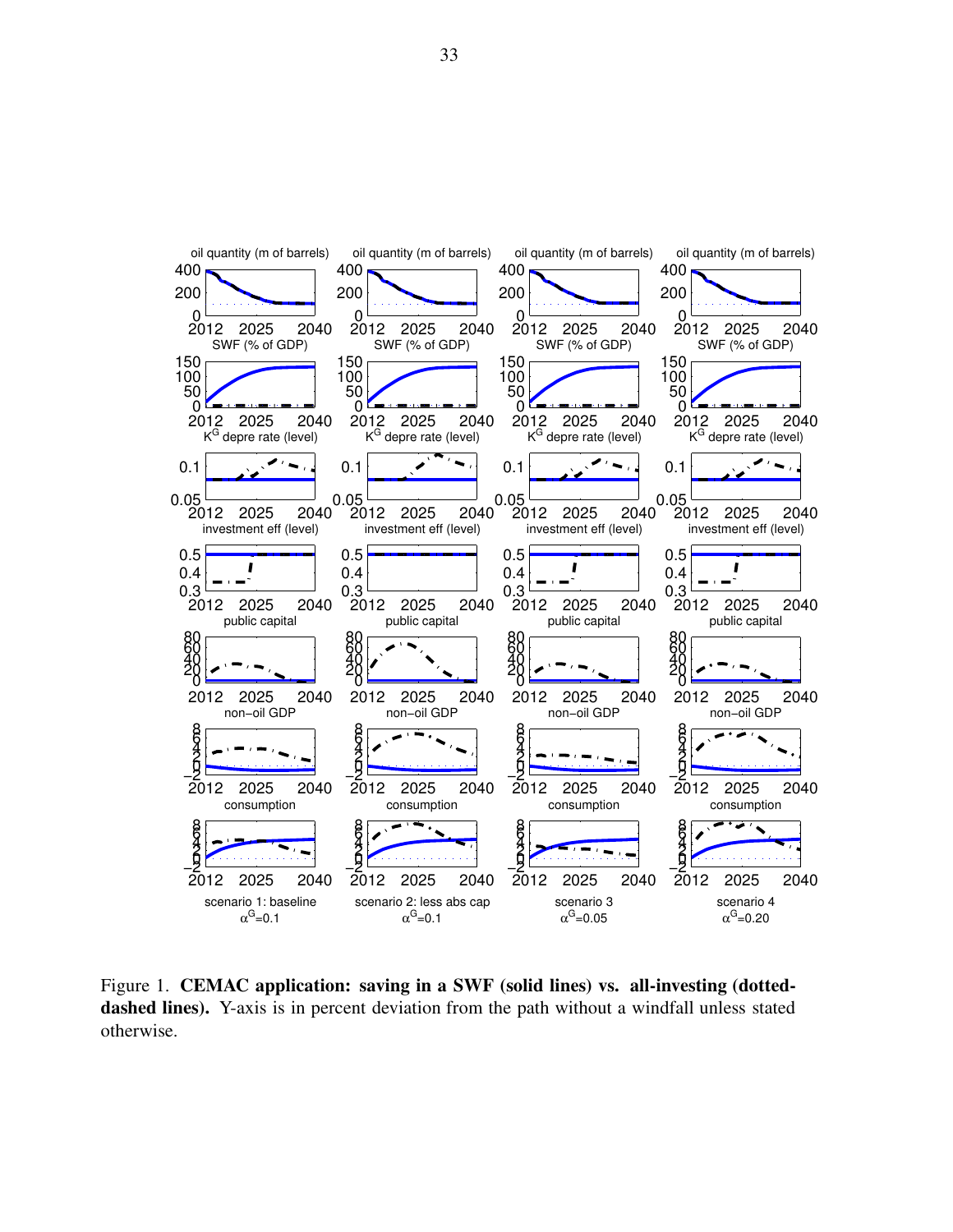

Figure 2. CEMAC application: all-investing and sustaining public capital by fiscal adjustments through consumption taxes or transfers. Y-axis is in percent deviation from the path without a windfall unless stated otherwise.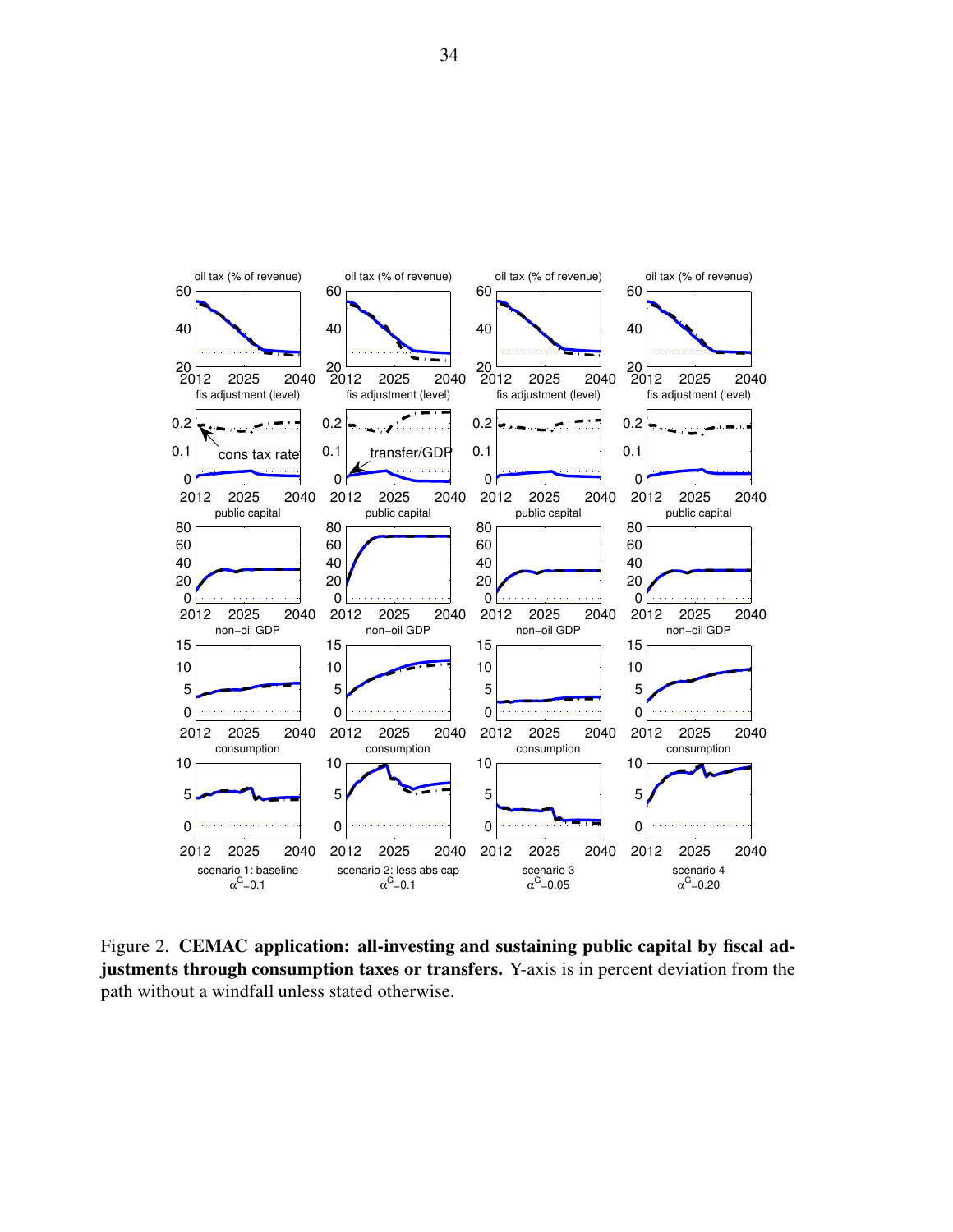

Figure 3. CEMAC application with constant depreciation rate of public capital: saving in a SWF (solid lines) vs. all-investing (dotted-dashed lines). Y-axis is in percent deviation from the path without a windfall unless stated otherwise.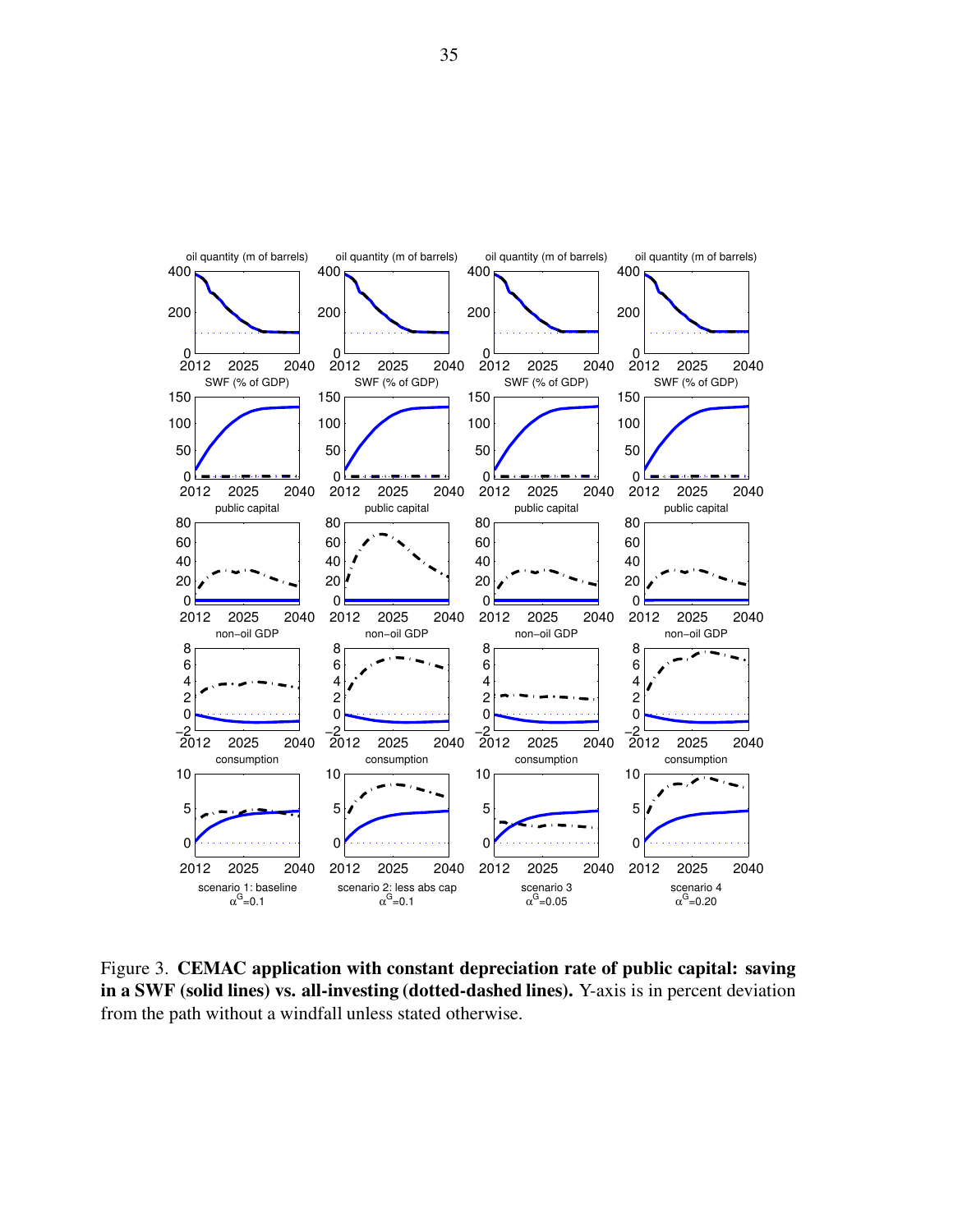

Figure 4. CEMAC application: sustainable investing approach. Y-axis is in percent deviation from the path without a windfall unless stated otherwise.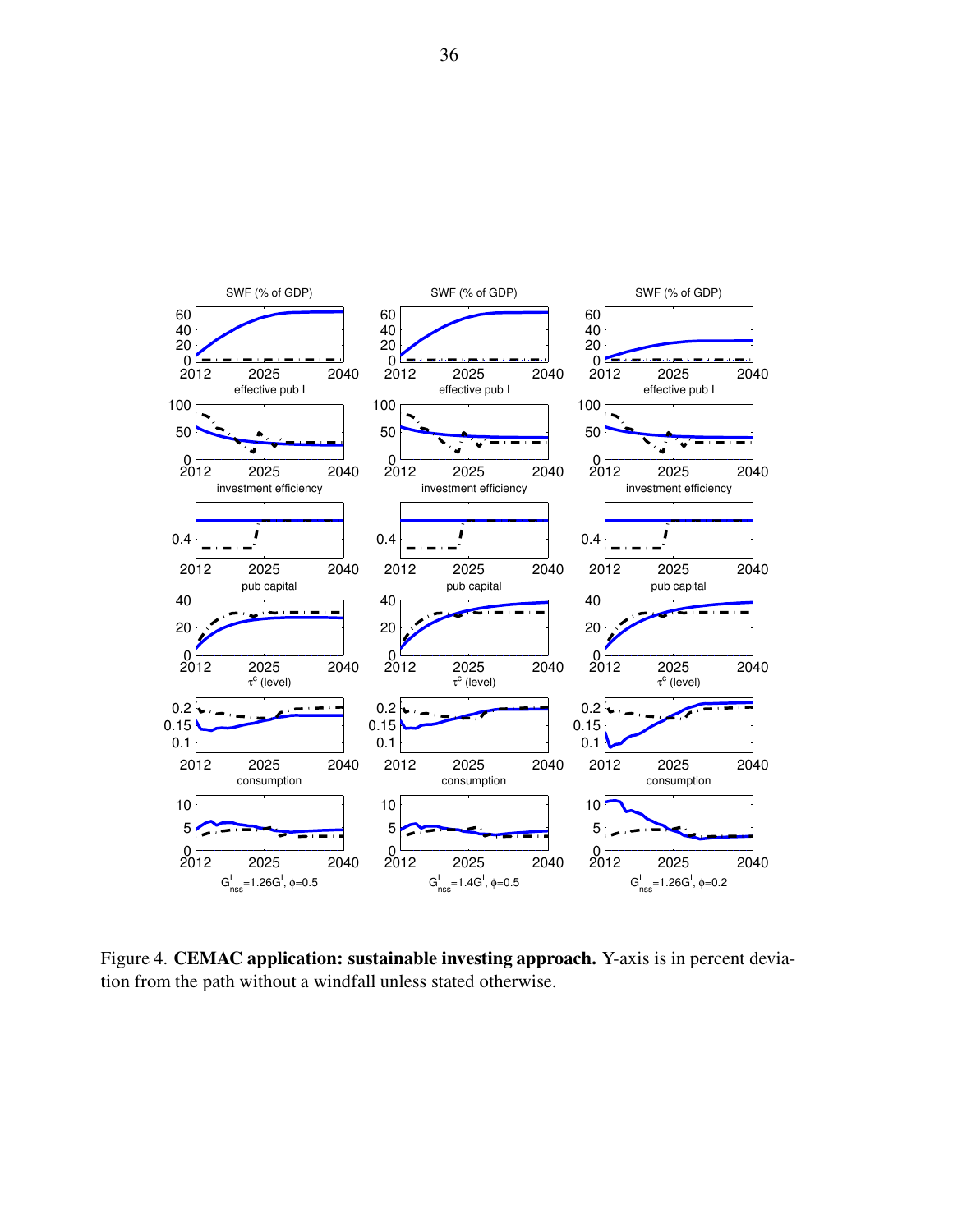

Figure 5. CEMAC application: investing without a Resource Windfall. Solid and dotteddashed lines assume a front-loaded and a gradual scaling-up path without a windfall, respective; dashed lines assume a front-loaded scaling-up with a windfall. Y-axis is in percent deviation from the path without a windfall unless stated otherwise.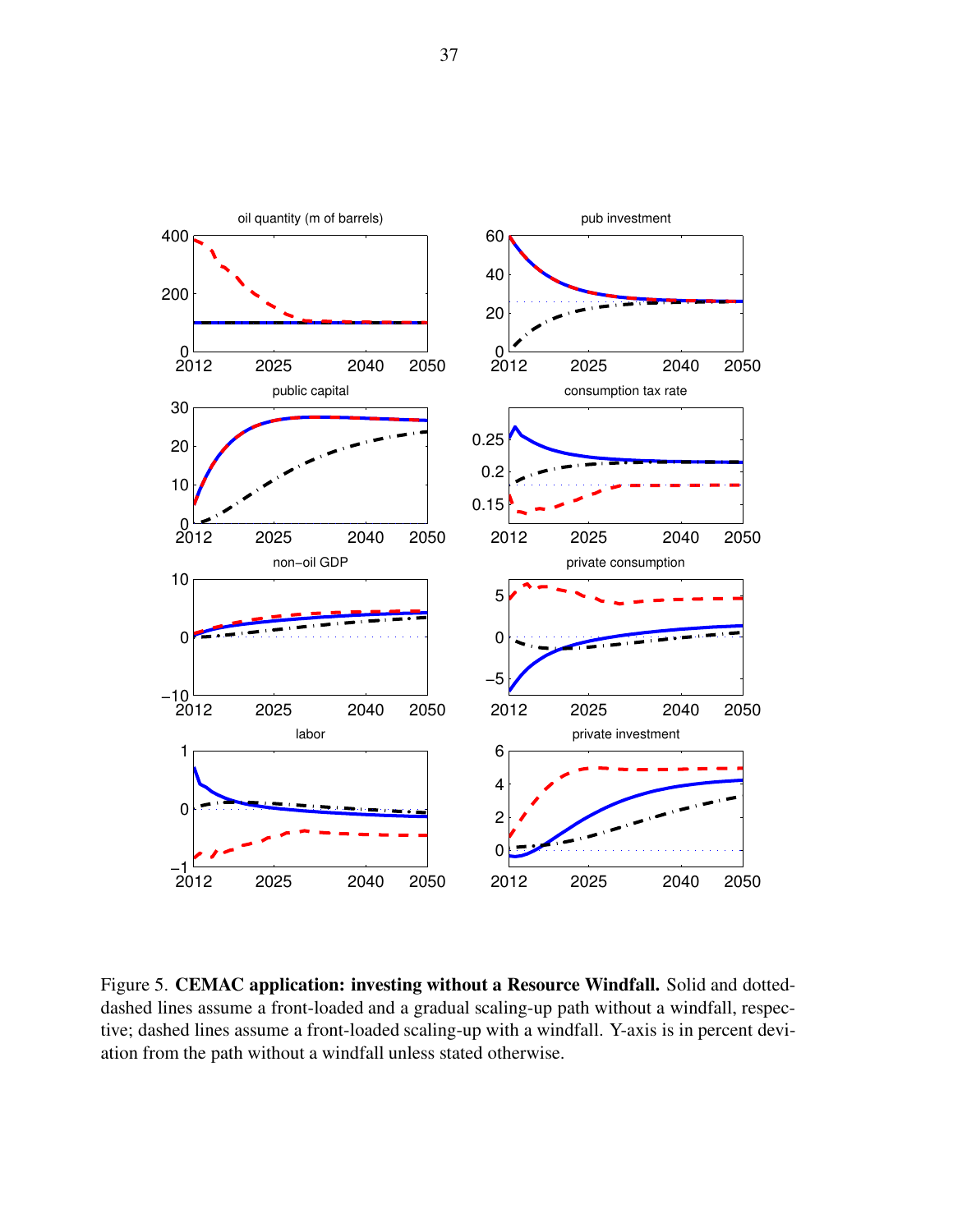

Figure 6. Angola application: conservative vs. aggressive scaling-up under sustainable investing. Y-axis is in percent deviation from the path without a windfall unless stated otherwise. The middle solid lines are mean responses based on 100 simulations. The bands in solid lines are one-standard-deviation intervals, and the bands in dotted lines are two-standarddeviation intervals.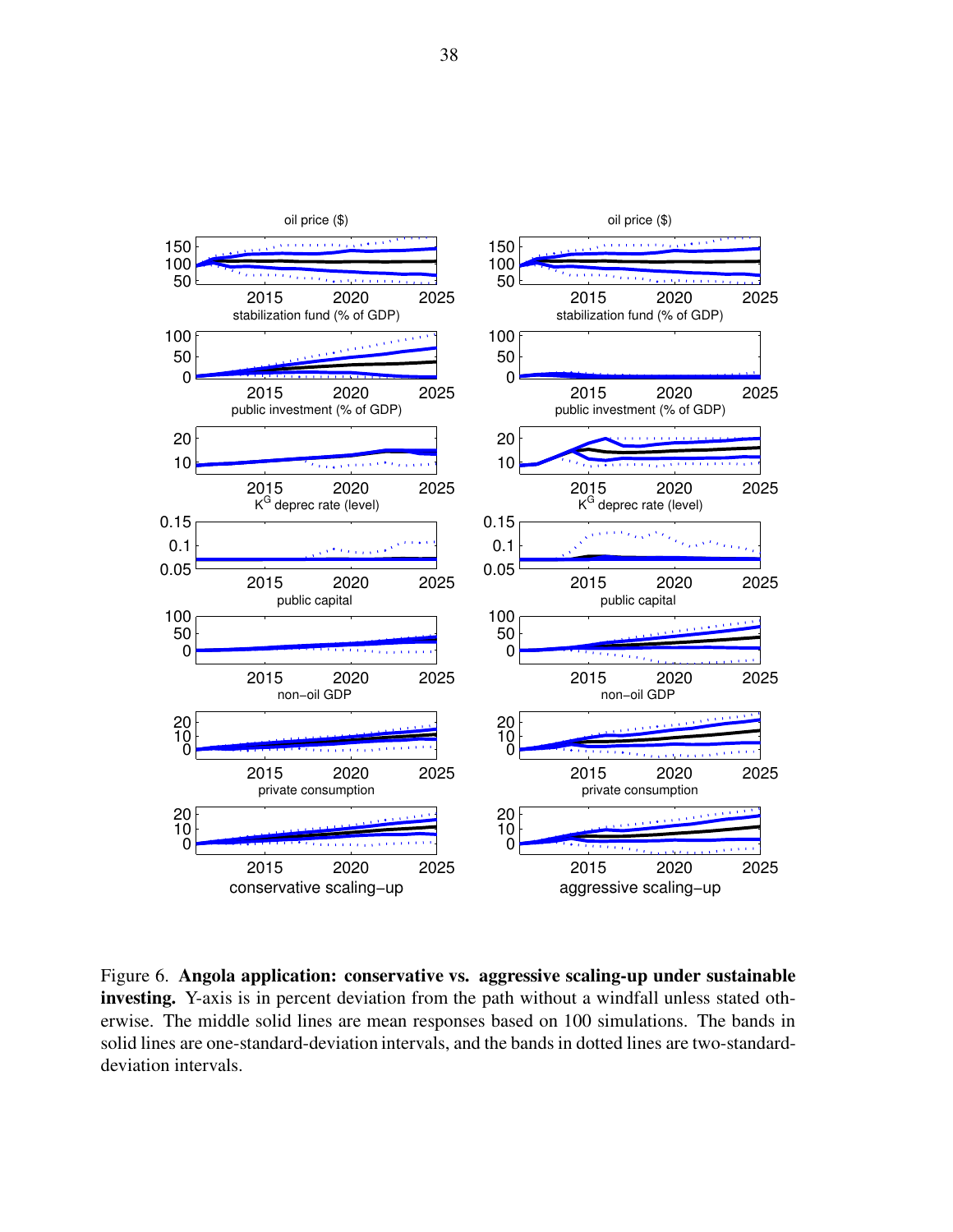

Figure 7. Angola application: conservative vs. aggressive scaling-up with constant de**preciation rate** ( $\delta^G$ ). Y-axis is in percent deviation from the path without a windfall unless stated otherwise. The middle solid lines are mean responses based on 100 simulations. The bands in solid lines are one-standard-deviation intervals, and the bands in dotted lines are two-standard-deviation intervals.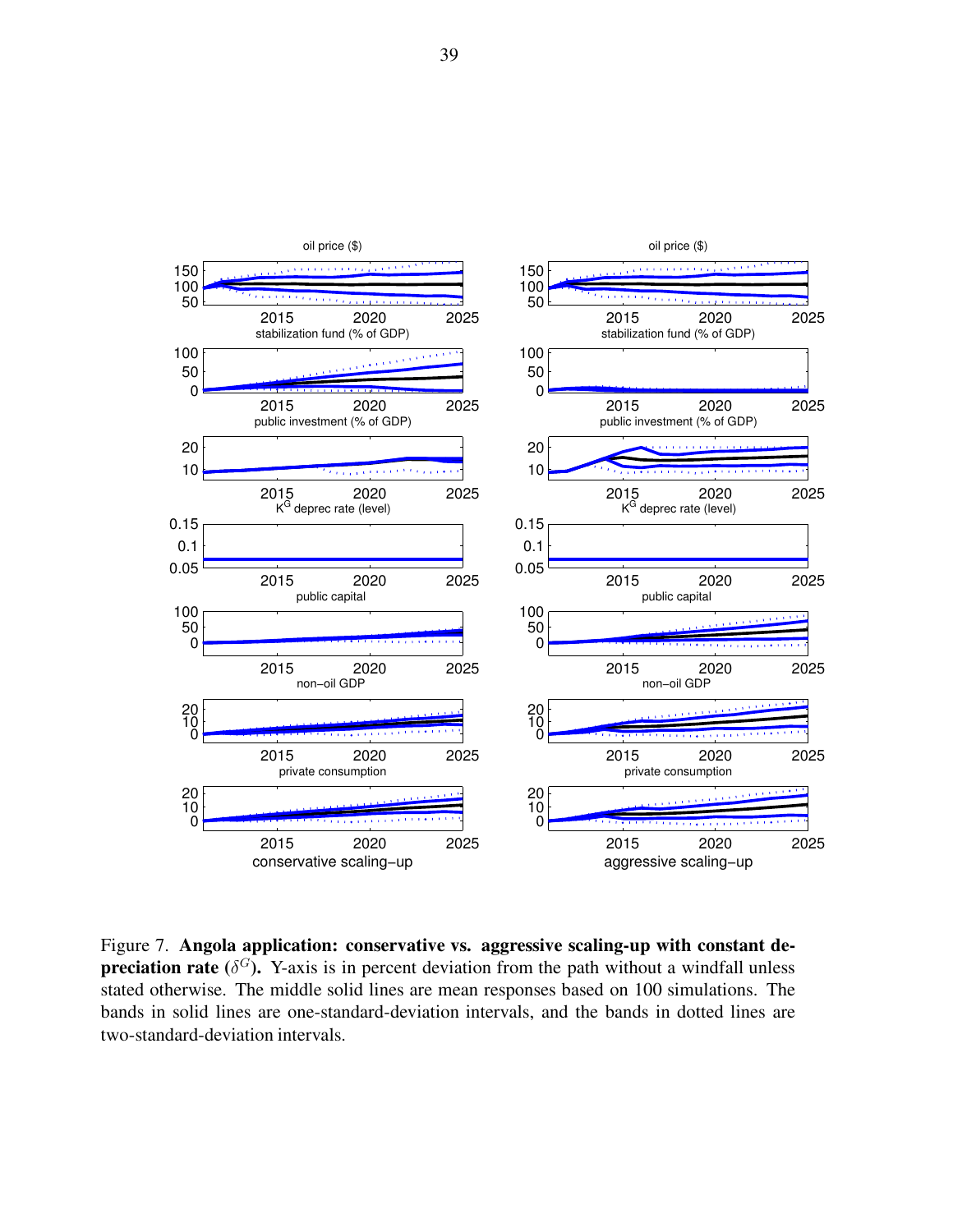#### APPENDIX I. EQUILIBRIUM AND OPTIMALITY CONDITIONS

The unique competitive equilibrium consists of the households' decision  ${c_t, l_t, b_t}_{t=0}^{\infty}$ , the firms' decisions  $\{i_t^N, i_t^T, k_t^N, k_t^T, l_t^N, l_t^T\}_{t=0}^{\infty}$ , prices  $\{R_t, w_t^N, w_t^T, p_t^N, s_t, p_t^g\}$  $\begin{bmatrix} e_t^{\theta}, e_t^{\theta}, e_t^{\theta} \end{bmatrix}_{t=0}^{\infty}$ , and the state of the economy, including predetermined capital, bond, and a resource fund, the realization of shocks at  $t$ , and agents' expectations of future variables, such that  $(i)$  the optimality conditions (described below) hold, (ii)the transversality conditions for debt and capital hold, (iii) the goods, capital, labor, and bond markets clear, and (iv) the government budget constraint (18) is cleared each period.

Let  $\lambda_t$ ,  $\lambda_t^N$ , and  $\lambda_t^T$  be the Lagrangian multipliers for the maximization problems of households, non-traded firms, and traded firms. Define the Tobin's q as  $q_t^N = \frac{\lambda_t^N}{\lambda_t}$  and  $q_t^T = \frac{\lambda_t^T}{\lambda_t}$ . The first order conditions of all the optimization problems in the model are listed next.

$$
\lambda_t (1 + \tau_t^c) = (c_t)^{-\sigma} \tag{I.1}
$$

$$
\lambda_t = \beta E_t \left( \lambda_{t+1} R_t \right) \tag{I.2}
$$

$$
\kappa (l_t)^{\psi} = \lambda_t \left( 1 - \tau_t^l \right) w_t \tag{I.3}
$$

$$
\lambda_t^N = \beta E_t \left\{ \frac{\lambda_{t+1}}{\lambda_t} \left[ \left( 1 - \delta^N \right) \lambda_{t+1}^N + \left( 1 - \alpha^N \right) \left( 1 - \iota \right) p_{t+1}^N \frac{y_{t+1}^N}{k_t^N} \right] \right\}
$$
(I.4)

$$
l_t^N = \delta \left(\frac{w_t^N}{w_t}\right)^{\rho} l_t; \quad l_t^T = \delta \left(\frac{w_t^T}{w_t}\right)^{\rho} l_t \tag{I.5}
$$

$$
\frac{1}{q_t^N} = 1 - \frac{\kappa^N}{2} \left( \frac{i_t^N}{i_{t-1}^N} - 1 \right)^2 - \kappa^N \left( \frac{i_t^N}{i_{t-1}^N} - 1 \right) \frac{i_t^N}{i_{t-1}^N} + \beta \kappa_N E_t \left\{ \frac{q_{t+1}^N \lambda_{t+1}}{q_t^N \lambda_t} \left( \frac{i_{t+1}^N}{i_t^N} - 1 \right) \left( \frac{i_{t+1}^N}{i_t^N} \right)^2 \right\}
$$
\n(I.6)

$$
l_t^N = \left[ \frac{\alpha^N (1 - \iota) p_t^N z^N \left( k_{t-1}^N \right)^{1 - \alpha^N} \left( K_{t-1}^G \right)^{\alpha^G}}{w_t^T} \right]^{1 - \alpha^N}
$$
(I.7)

$$
\lambda_t^T = \beta E_t \left\{ \frac{\lambda_{t+1}}{\lambda_t} \left[ \left( 1 - \delta^T \right) \lambda_{t+1}^T + \left( 1 - \alpha^T \right) \left( 1 - \iota \right) s_{t+1} \frac{y_{t+1}^T}{k_t^T} \right] \right\}
$$
(I.8)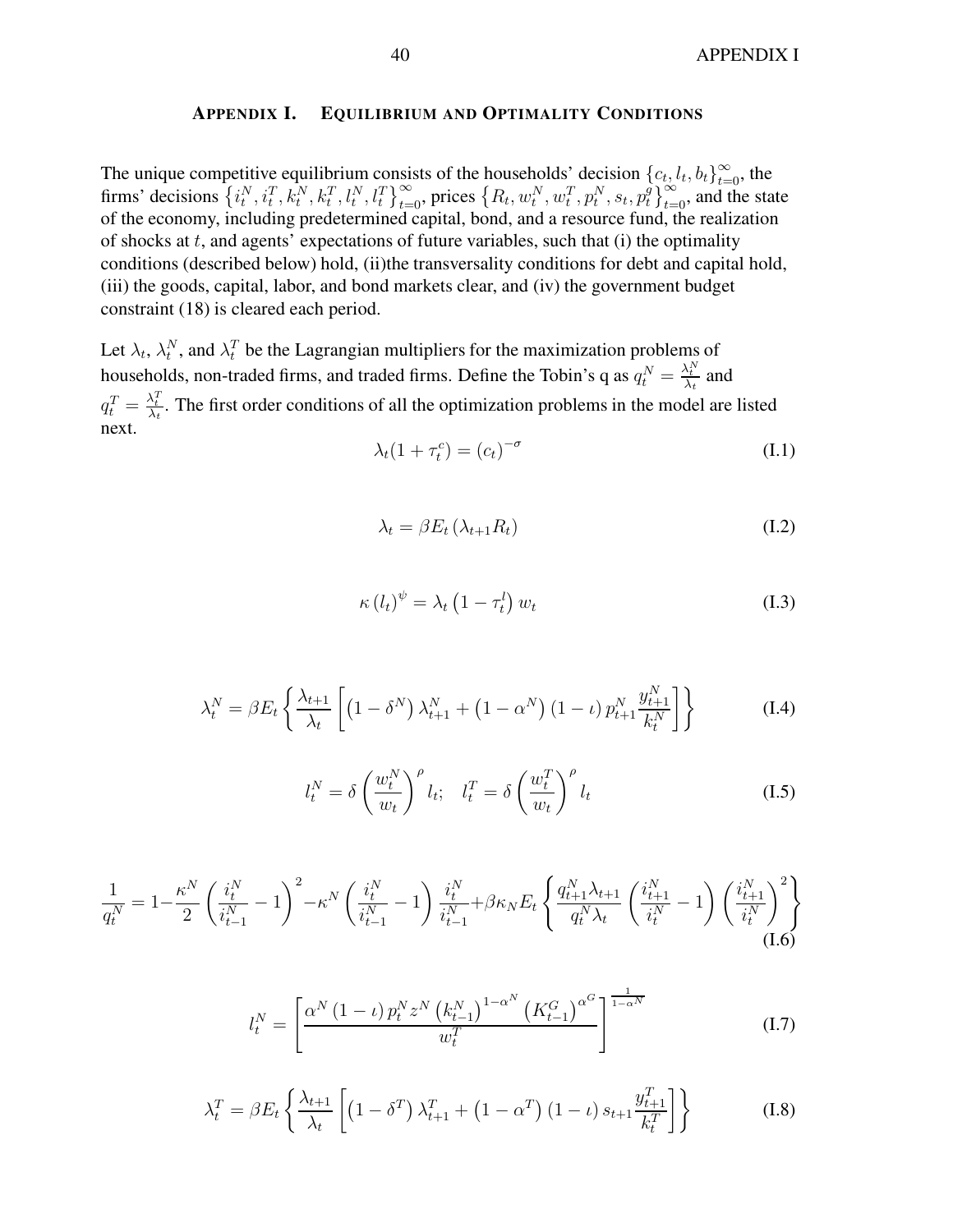41 APPENDIX I

$$
l_t^T = \left[ \frac{\alpha^T (1 - \iota) s_t z_t^T (k_{t-1}^T)^{\alpha^T} (K_{t-1}^G)^{\alpha^G}}{w_t^T} \right]^{1 - \alpha^T}
$$
(I.9)

$$
\frac{1}{q_t^T} = 1 - \frac{\kappa^T}{2} \left( \frac{i_t^T}{i_{t-1}^T} - 1 \right)^2 - \kappa^T \left( \frac{i_t^T}{i_{t-1}^T} - 1 \right) \frac{i_t^T}{i_{t-1}^T} + \beta \kappa_T E_t \left\{ \frac{q_{t+1}^T \lambda_{t+1}}{q_t^T \lambda_t} \left( \frac{i_{t+1}^T}{i_t^T} - 1 \right) \left( \frac{i_{t+1}^T}{i_t^T} \right)^2 \right\}
$$
(I.10)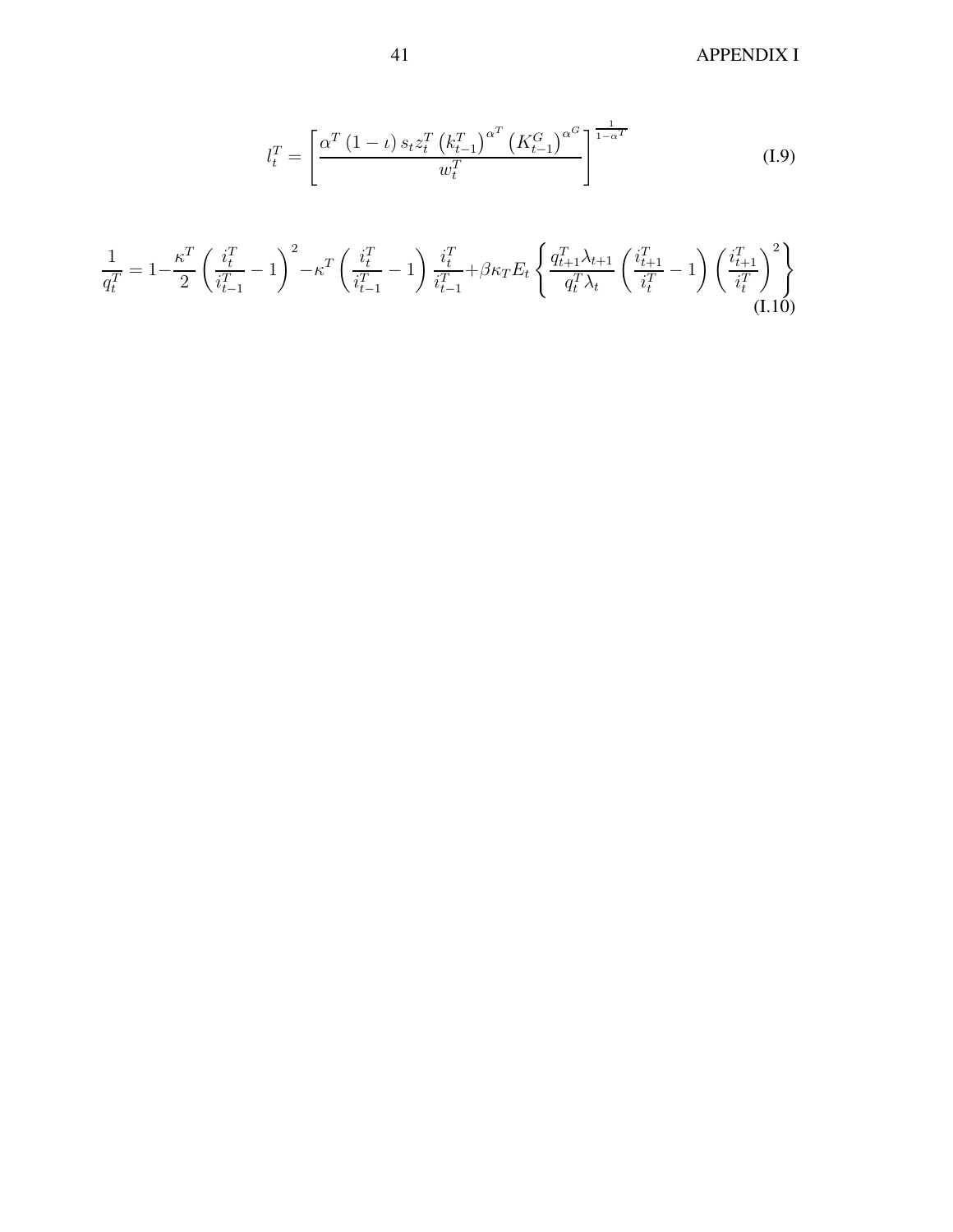#### **REFERENCES**

Adler, J. H., 1965, Absorptive Capacity: the Concept and its Determinants (Washington, D.C.: Brookings Institution).

Agenor, R., and Peter Montiel, 1999, Development Macroeconomic, 2nd edition ed. ).

Araujo, Juliana, Bin Grace Li, Marcos Poplawski-Ribeiro, and Luis-Felipe Zanna, 2012, "Current Account Norms in Natural Resource Rich and Capital Scarce Economies." Manuscript, International Monetary Fund.

Arestoff, Florence, and Christophe Hurlin, 2006, "Estimates of Government Net Capital Stocks for 26 Developing Countries, 1970-2002." World Bank Policy Research Working Paper 3858.

Bai, Chong-En, and Yingyi Qian, 2010, "Infrastructure Development in China: The Cases of Electricity, Highways, and Railways," Journal of Comparative Economics, Vol. 38, No. 1, pp. 34-51.

Baker, Carol, and Mpumelelo Nxumalo, forthcoming, "Assessing Reserve Adequacy of the Oil-rich CEMAC Region: What Can We Learn from the 2008-09 Oil Price Shock?" IMF Working Paper, International Monetary Fund.

Barnett, S., and R. Ossowski, "Operational Aspects of Fiscal Policy in Oil-Producing Countries," 2003, in J. Davis, J. Ossowski, and A. Fedelino, eds., Fiscal Policy Formulation and Implementation in Oil-Producing Countries, (Washington, D.C.: International Monetary Fund).

Baunsgaard, Thomas, Mauricio Villafuerte, Marcos Poplawski-Ribeiro, and Christine Richmond, 2012, "Fiscal Framework for Natural Resource Intensive Developing Countries." IMF Staff Discussion Note SDN 12/04.

Baxter, Marianne, and Robert G. King, 1993, "Fiscal Policy in General Equilibrium," American Economic Review, Vol. 86, No. 3, June, pp. 1154-1174.

Bems, Rudolfs, and Irineu de Carvalho Filho, 2011, "The Current Account and Precautionary Savings for Exporters of Exhaustible Resources," Journal of International Economics, Vol. 84, No. 1, pp. 48-64.

Berg, Andrew, Jan Gottschalk, Rafael Portillo, and Luis-Felipe Zanna, 2010, "The Macroeconomics of Medium-Term Aid Scaling-Up Scenarios." IMF Working Paper WP/10/160, International Monetary Fund.

Berg, E., 1983, Absorptive Capacity in the Sahel Countries ). Paris: OECD.

Buffie, Edward F., Andrew Berg, Catherine Pattillo, Rafael Portillo, and Luis-Felipe Zanna, 2012, "Public Investment, Growth, and Debt Sustainability: Putting Together the Pieces." IMF Working Paper WP/12/144, the International Monetary Fund.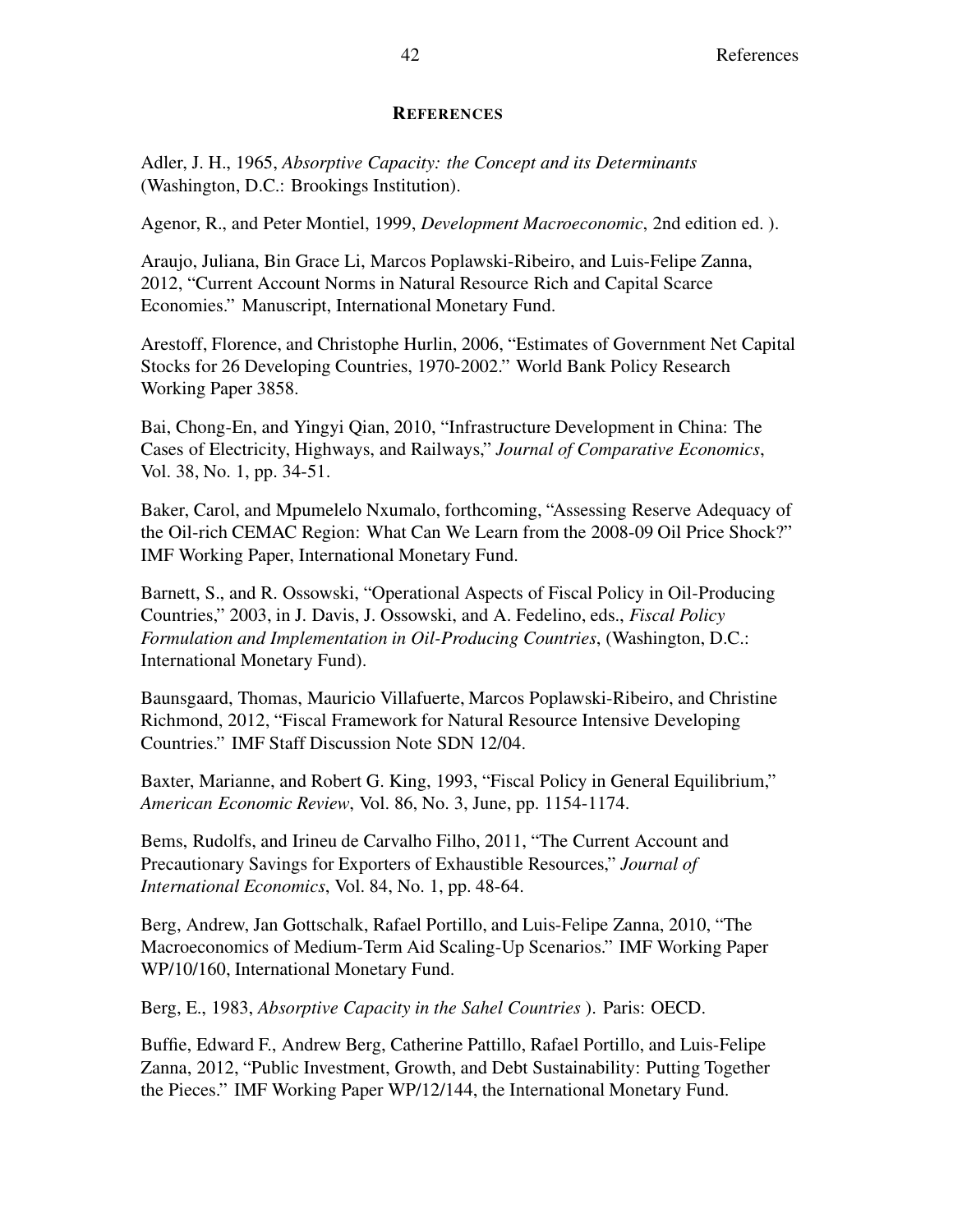Burstein, Ariel, Martin Eichenbaum, and Sergio Rebelo, 2005, "Large Devaluations and the Real Exchange Rate," Journal of Political Economy, Vol. 113, No. 4, pp. 742-784.

Caceres, Carlos, Marcos Poplawksi-Ribeiro, and Darlena Tartari, 2011, "Inflation Dynamics in the CEMAC Region." IMF Working Paper WP/11/232, International Monetary Fund.

Chenery, H. B., and A.M. Strout, 1966, "Foreign Assistance and Economic Development," American Economic Review, Vol. 56, No. 679-733.

Cherif, Reda, and Fuad Hasanov, 2012, "Oil Exporters' Dilemma: How Much to Save and How Much to Invest." IMF Working Paper WP/12/4, International Monetary Fund.

Collier, Paul, 2009, "Still the Bottom Billion," Finance and Development, Vol. June, pp. 4-7. Interview with Glenn Gottselig.

, Rick van der Ploeg, Michael Spence, and Anthony J. Venables, 2010, "Managing Resource Revenues in Developing Economies," IMF Staff Papers, Vol. 51, No. 7, pp. 84118.

Cubas, Cerman, 2011, "Accounting for Cross-Country Income Differences with Public Capital." Manuscript, Central Bank of Uruguay.

Daban, Teresa, and Jean-Luc Helis, 2010, "A Public Financial Management Framework for Resource-Producing Countries." IMF Working Paper WP/10/72, International Monetary Fund.

Dabla-Norris, Era, Brumby Jim, Annette Kyobe, Zac Mills, and Chris Papageorgiou, 2011, "Investing in Public Investment: an Index of Public Investment Efficiency." IMF Working Paper WP/11/37, International Monetary Fund.

Dagher, Jihad, Jan Gottschalk, and Rafael Portillo, forthcoming, "Oil Windfalls in Ghana: A DSGE Approach," Journal of African Economies.

Davis, J., J. Owssowski, J. Daniel, and S. Barnett, 2001, Stabilizing and Saving Funds for Non-Renewable Resources: Experience and Fiscal Policy Implications (Washington, D.C.: International Monetary Fund). IMF Occasional Paper No. 205.

den Bremer, Ton S. Van, and Frederick van der Ploeg, 2012, "How to Spend a Windfall: Dealing with Volatility and Capital Scarcity." OxCarre Research Paper 85.

Gelb, Alan H., 1988, Oil Windfalls: Blessing or Curse? (Oxford University Press). A Wolrd Bank Research Publication.

Goldberg, Jessica, 2011, "Kwacha Gonna Do? Experimental Evidence about Labor Supply in Rural Malawi." Manuscript, Economics Department, University of Maryland.

Greenwood, Jeremy, Zvi Hercowitz, and Gregory W. Huffman, 1988, "Investment, Capacity Utilization, and the Real Business Cycle," American Economic Review, Vol. 78, No. 3, pp. 402-417.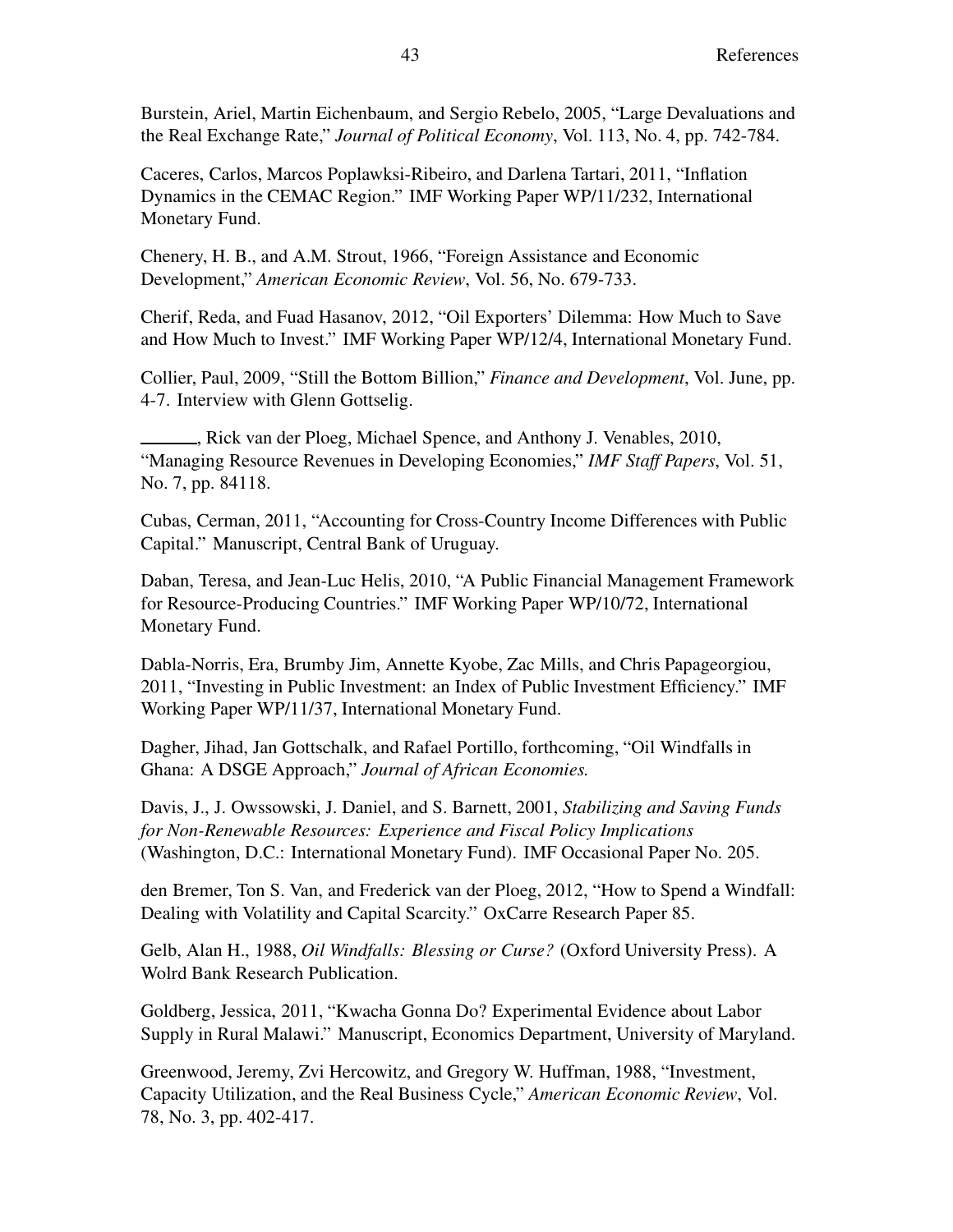Gros, Daniel, and Thomas Mayer, 2012, A Soverign Wealth Fund to Lift Germany's Curse of Excess Savings ). CEPS Policy Brief No. 280, August 28, Centre for European Policy Studies.

Gupta, Sanjeev, Alvar Kangur, Chris Papageorgiou, and Abdoul Wane, 2011, "Efficiency-Adjusted Public Capital and Growth." IMF Working Paper WP/11/217.

Hamilton, James D, 2009, "Understanding Crude Oil Prices," Energy Journal, Vol. 30, No. 2, pp. 179-206.

Heller, Peter S., 1974, "Public Investment in LDC's with Recurrent Cost Constraint: the Kenyan Case," Quarterly Journal of Economics, Vol. 88, No. 2, pp. 251-277.

, 1979, "The Underfinancing of Recurrent Development Costs," *Finance and* Development, Vol. March, pp. 38-41.

Horvat, B., 1958, "The Optimal Rate of Investment," Economic Journal, Vol. 68, pp. 47-67.

Horvath, Michael, 2000, "Sectoral Schoks and Aggregate Fluctuations," Journal of Monetary Economics, Vol. 45, No. 1, pp. 69-106.

Hurlin, Christophe, and Florence Arestoff, 2010, "Are Public Investment Efficient in Creating Capital Stocks in Developing Countries?," Economics Bulletin, Vol. 30, No. 4, pp. 3177-3187.

Independent Evaluation Office, 2011, Research at the IMF: Relevance and Utilization, Background Papers, Vol. May (Washington, D.C.: International Monetary Fund).

International Bank for Reconstruction and Development and the World Bank, 2010, Cost-Benefit Analysis in World Bank Projects (Washington, D.C.: The International Bank for Reconstruction and Development / The World Bank).

International Development Association and International Monetary Fund, 2011, Heavily Indebted Poor Countries (HIPC) Initiative and Multilateral Debt Relief Initiative (MDRI)–Status of Implementations and Proposals for the Future of the HIPC Initiative.

International Monetary Fund, 2009, Debt Limits in Fund-Supported Programs: Proposed New Guidelines, Vol. SM/09/215.

, 2011, Revenue Mobilization in Developing Countries.

, 2012, Enhancing Financial Sector Surveillances in Low-Income Countries: Financial Deepening and Macro-Stability.

, 2012, Fiscal Regimes for Extractive Industries: Design and Implementation.

, 2012, Macroeconomic Policy Frameworks for Resource-Rich Developing Countries.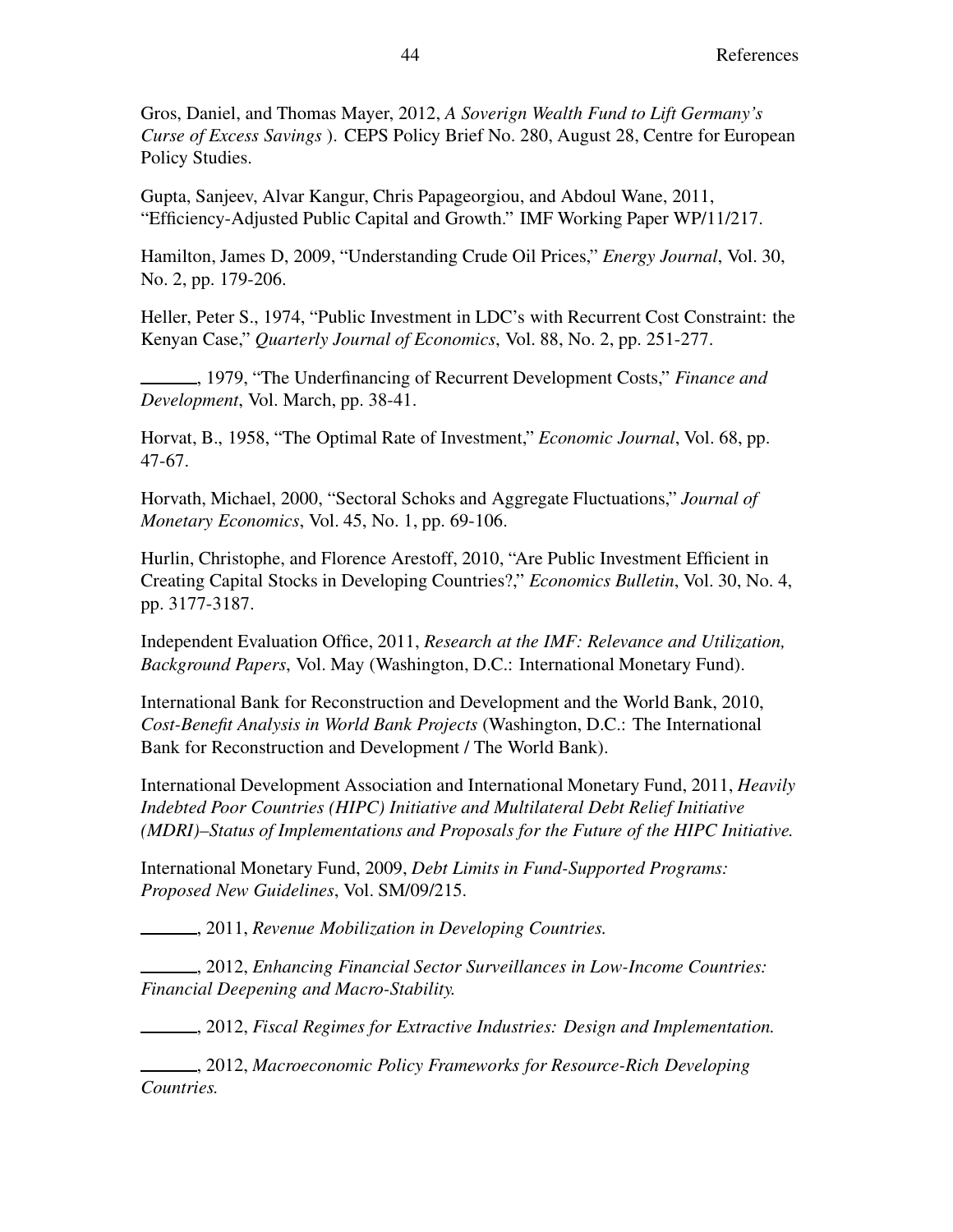, 2012, Macroeconomic Policy Frameworks for Resource-Rich Developing Countries–Analytic Frameworks and Applications (Washington, D.C.: International Monetary Fund).

, 2012, World Economic Outlook: Growth Resuming, Danagers Remain, Vol. April (Washington, D.C.: International Monetary Fund).

Kamps, Christopher, 2004, The Dynamic Macroeconomic Effects of Public Capital (Berlin, Bermany: Springer).

Kim, Namsuk, 2007, "The Impact of Remittances on Labor Supply: The Case of Jamaica." World Bank Policy Research Working Paper No. 4120.

Kraay, Aart, 2012, "How Large is the Government Spending Multiplier? Evidence from World Bank Lending," Quarterly Journal of Economics, Vol. 127, No. 2.

Lucas, Robert, 1990, "Why Doesn't Capital Flow from Rich to Poor Countries," American Economic Review Papers and Proceedings, Vol. 80, No. 2, pp. 92-96.

Manzano, Osmel, and Roberto Rigobon, "Resource Curse or Debt Overhang," 2007, in Daniel Lederman, and William F. Maloney, eds., Natural Resources: Neither Curse nor Destiny, (Washington, D.C.: the World Bank).

Moreno, Maria Antonia, and Cameron A. Shelton, "Sleeping in the Bend One Makes: The Venezuelan Fiscal Policy Response to the Oil Boom," forthcoming, in Ricardo Hausmann, and Francisco Rodriguez, eds., Venezuela: Anatomy of a Collapse, (Penn State University Press).

Mountford, Andrew, and Harald Uhlig, 2009, "What Are the Effects of Fiscal Policy Shocks?," Journal of Applied Econometrics, Vol. 24, No. 6, pp. 960-992.

Pieschacon, Anamaria, 2011, "The Value of Fiscal Discipline in Oil-Exporting Countries," Journal of Monetary Economics, Vol. 59, No. 3, pp. 250-268.

Pritchett, Lant, 2000, "The Tyranny of concepts: CUDIE (Cumulated, Depreciated, Investment Effort) Is Not Capital," Journal of Economic Growth, Vol. 5, No. 4, pp. 361-384.

Richmond, Christine J., Irene Yackovlev, and Shu-Chun S. Yang, 2012, "Investing Volatile Oil Revenue in Capital-Scarce Economies: an Application to Angola." Manuscript, International Monetary Fund.

Rioja, Felix K., 2003, "Filling Potholes: Macroeconomic Effects of MAintenance versus New Investments in Public Infrastructure," Journal of Public Economics, Vol. 87, pp. 2281-2304.

Sachs, Jeffrey D., "Chapter 7: How to Handle the Macroeconomics of Oil Wealth?," 2007, in Macartan Humphreys, Jeffrey D. Sachs, and Joseph E. Stiglitz, eds., Escaping the Resource Curse, (New York: Columbia University Press).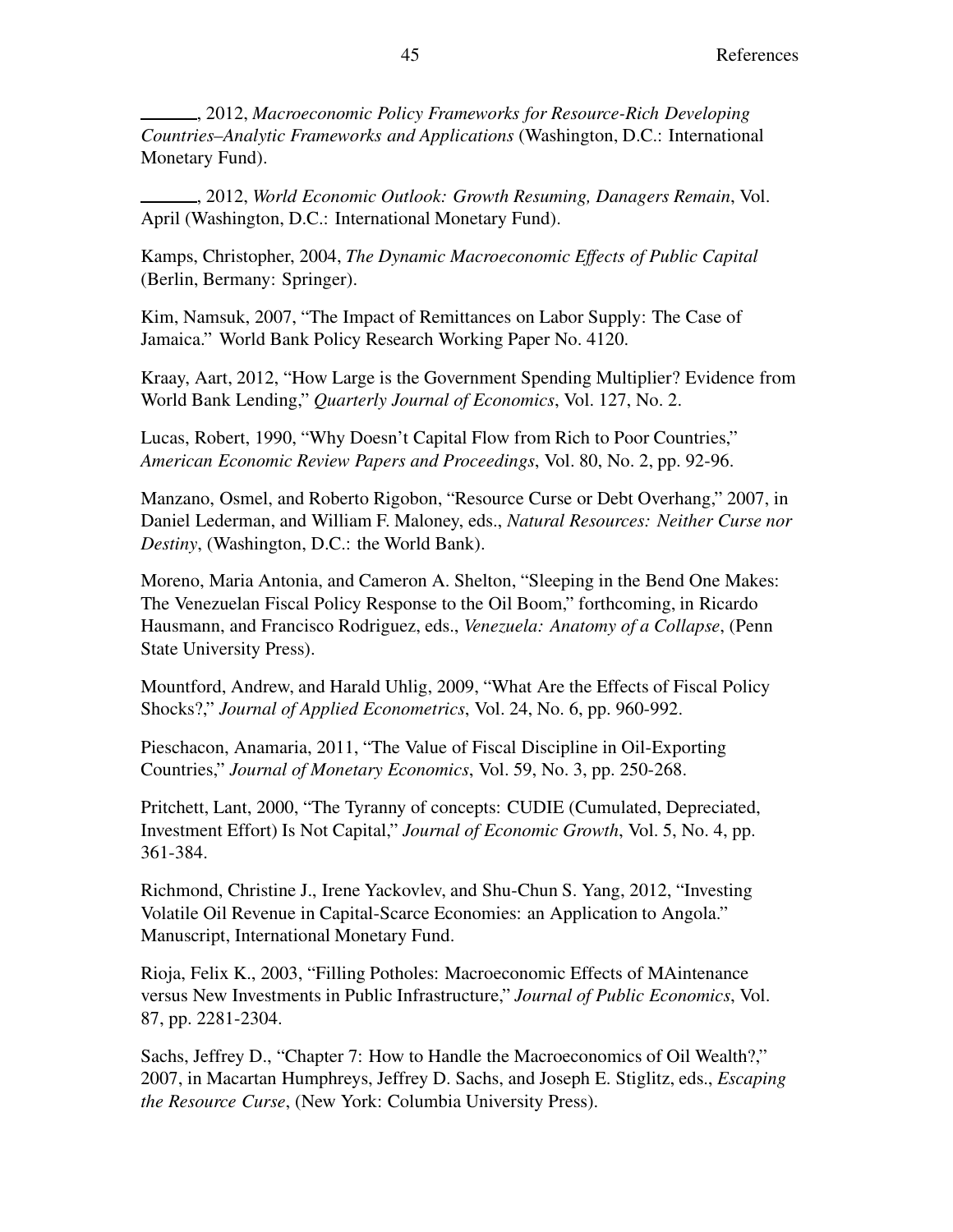, and Anders M. Warner, 1999, "The Big Push, Natural Resource Booms and Growth," Journal of Development Economics, Vol. 59, No. 1, pp. 43-76.

..., and Andrew M. Warner, 2001, "The Curse of Natural Resources," *European* Economic Review, Vol. 45, pp. 827-838.

Shi, Yingying, 2012, "The Role of Infastructure Capital in China's Regional Economic Growth." Manuscript, Michigan State University.

Sims, Christopher A., 2001, "Solving Linear Rational Expectations Models," Journal of Computational Economics, Vol. 20, No. 1-2, pp. 1-20.

Stockman, Alan C., and Linda L. Tesar, 1995, "Tastes and Technology in a Two-Country Model of the Business Cycle: Explaining International Comovements," American Economic Review, Vol. 85, No. 1, pp. 168-185.

Takizawa, Hajime, Edward H. Gardner, and Kenichi Ueda, 2004, "Are Developing Countries Better Off Spending Their Oil Wealth Upfront?" IMF Working Paper WP/04/141.

UNCTAD, 2012, World Investment Report: Towards a New Generation of Investment Policies (Geneva: United Nations).

UNCTAD Secretariat, 2006, "Boosting Africa's Growth through Re-Injecting "Surplus" Oil Revenue: an Alternative to the Traditional Advice to Save and Stabilize," Technical Report, The United Nations Conference on Trade and Development, ). July 28.

van der Ploeg, Frederick, 2010, "Why Do Many Resource-Rich Countries Have Negative Genuine Savings? Anticipation of Better Times or Rapacious Rent Seeking," Resource and Energy Economies, Vol. 32, pp. 28-44.

, 2011, "Bottlenecks in Ramping Up Public Investment," International Tax and Public Finance, Vol. 19, No. 4, pp. 509-538.

2011, "Natural Resources: Curse or Blessing?," Journal of Economic Literature, Vol. 49, No. 2, pp. 366-420.

, and Anthony J. Venables, 2011, "Harnessing Windfall Revenues: Optimal Policies for Resource-Rich Developing Economies," The Economic Journal, Vol. 121, No. 551, pp. 1-30.

, Radoslaw (Radek) Stefanski, and Samuel Wills, 2012, "Harnessing Oil Revenues in Ghana." International Growth Center Working Paper 12/0034.

van der Ploeg, Rick, 2010, "Aggressive Oil Extraction and Precautionary Saving: Coping with Volatility," Journal of Public Economics, Vol. 94, pp. 421-433.

van Wijnbergen, Sweder, 1984, "The 'Dutch Disease': A Disease After All?," The Economic Journal, Vol. 94, No. 1, pp. 41-55.